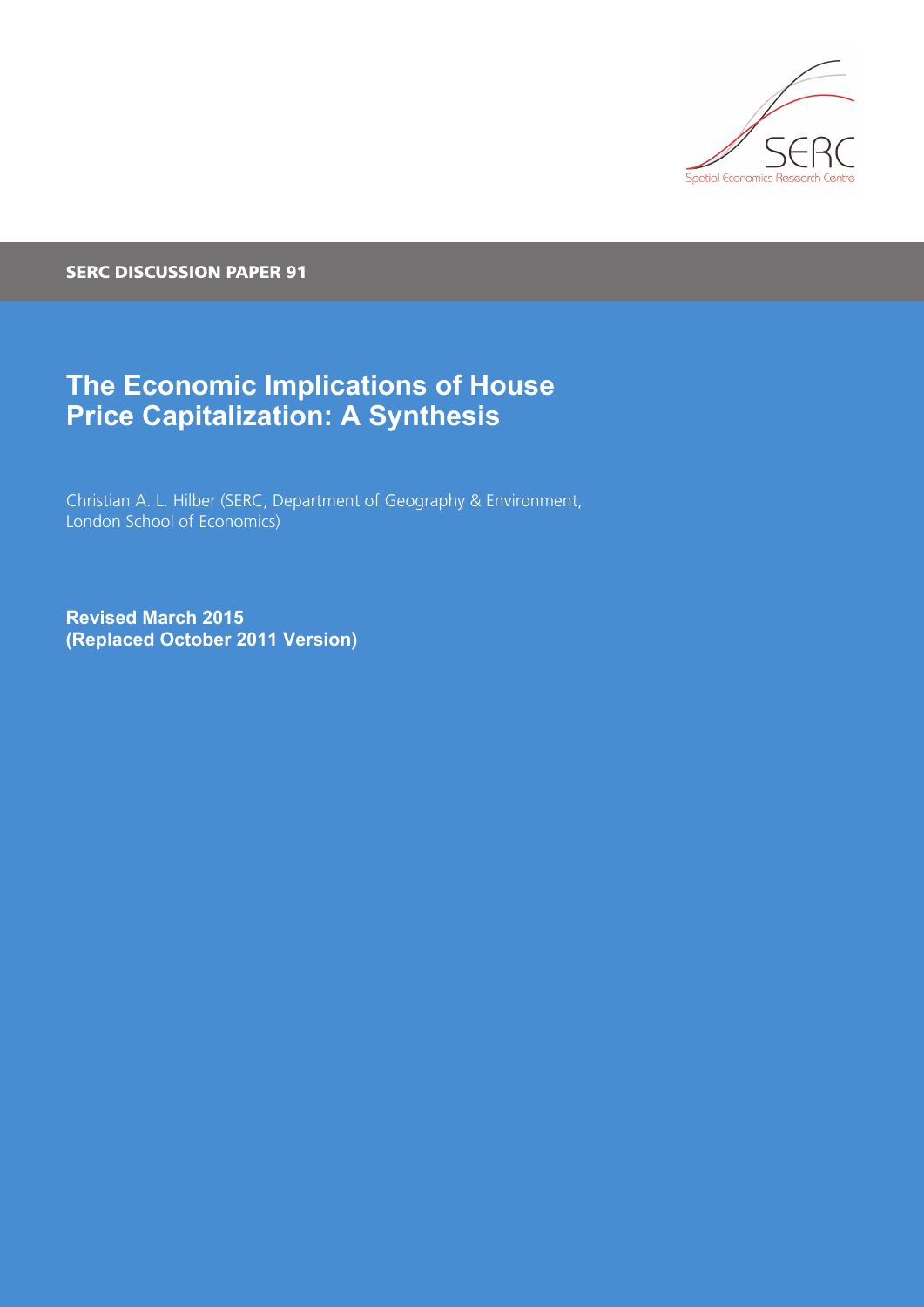This work is part of the research programme of the independent UK Spatial Economics Research Centre funded by a grant from the Economic and Social Research Council (ESRC), Department for Business, Innovation & Skills (BIS) and the Welsh Government. The support of the funders is acknowledged. The views expressed are those of the authors and do not represent the views of the funders.

© C.A.L. Hilber, revised 2015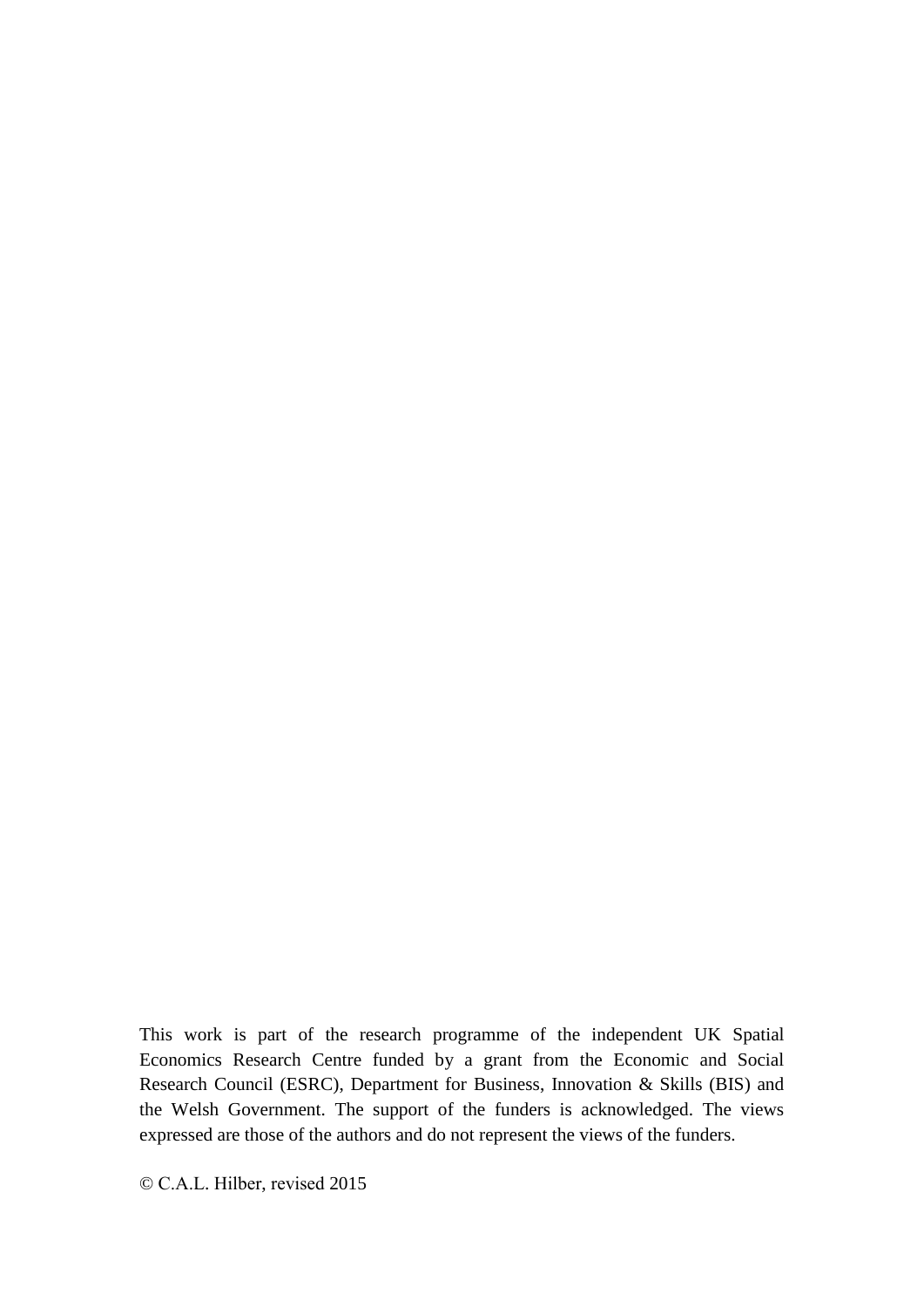## **The Economic Implications of House Price Capitalization: A Synthesis**

**Christian A. L. Hilber\***

# **Revised March 2015 (Replaced October 2011 Version)**

\*SERC, Department of Geography & Environment, London School of Economics

Acknowledgements

I wish to thank Ed Coulson, the Editor, and two anonymous referees for helpful comments and suggestions. I also wish to thank Dan McMillen, Joan Youngman, and Semida Munteanu for their encouragement to write this paper. Financial support from the Lincoln Institute of Land Policy is gratefully acknowledged. I thank Paul Cheshire, Steve Gibbons, Teemu Lyytikäinen, Henry Overman and Wouter Vermeulen for insightful discussions that benefited this paper. All errors and omissions are the sole responsibility of the author.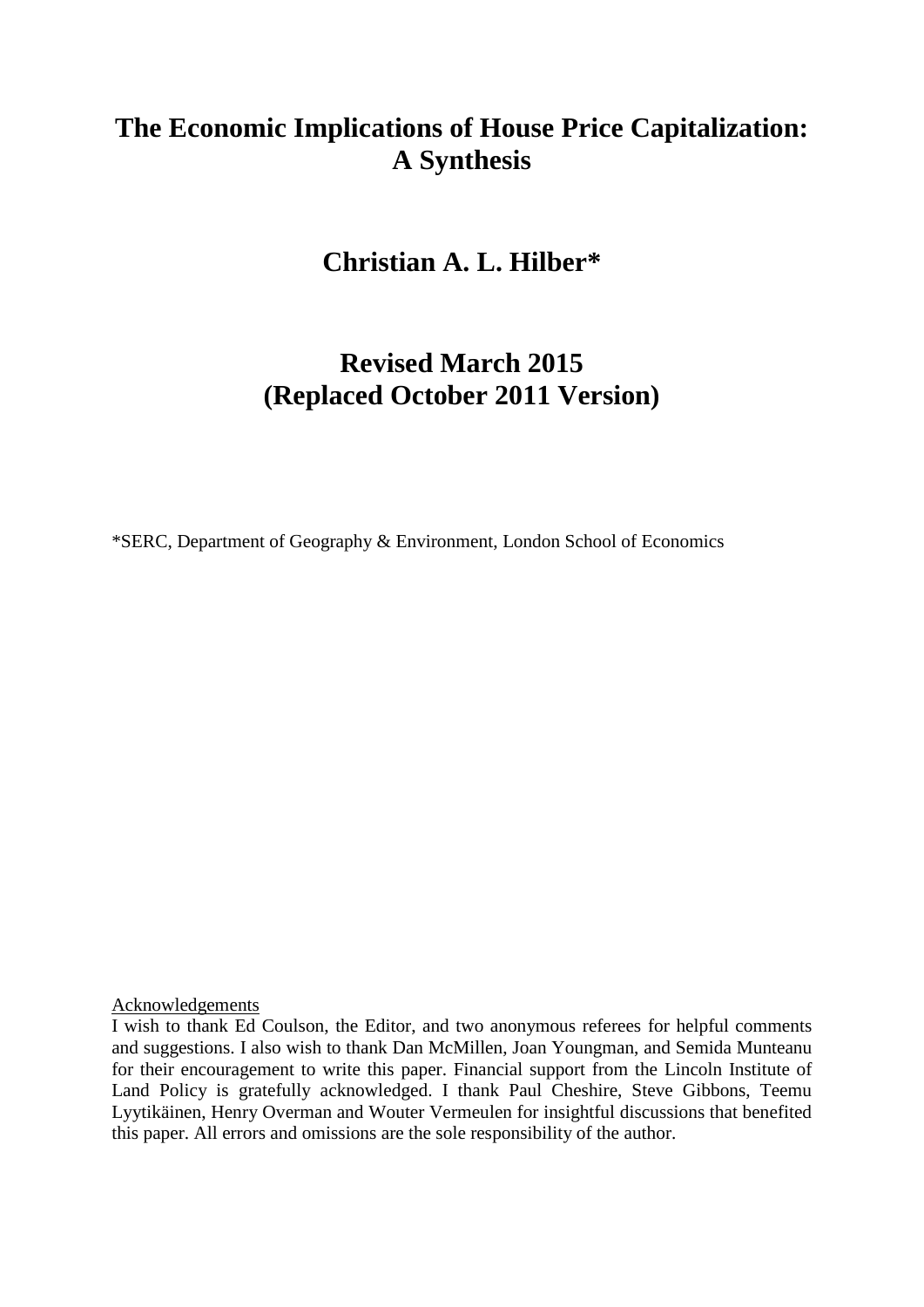#### Abstract

In this article I argue that the extent to which fiscal variables are capitalized into house prices has important economic implications. I synthesize an emerging literature that explores the conditions under which public and private investments and intergovernmental transfers are capitalized into local house prices and the broader implications of such capitalization. The main insights are: (i) House price capitalization is more pronounced in locations with strict regulatory and geographical supply constraints; (ii) capitalization can – under certain conditions – induce the provision of durable local public goods and club goods; and (iii) capitalization effects – which are habitually ignored by policy makers – have important adverse consequences for a wide range of policies such as intergovernmental aid or the mortgage interest deduction.

JEL classificationS: D71, R21, R31

Keywords: House price capitalization, homeownership, local public goods, club goods, land use regulation, land and housing supply, incentives to invest, redistribution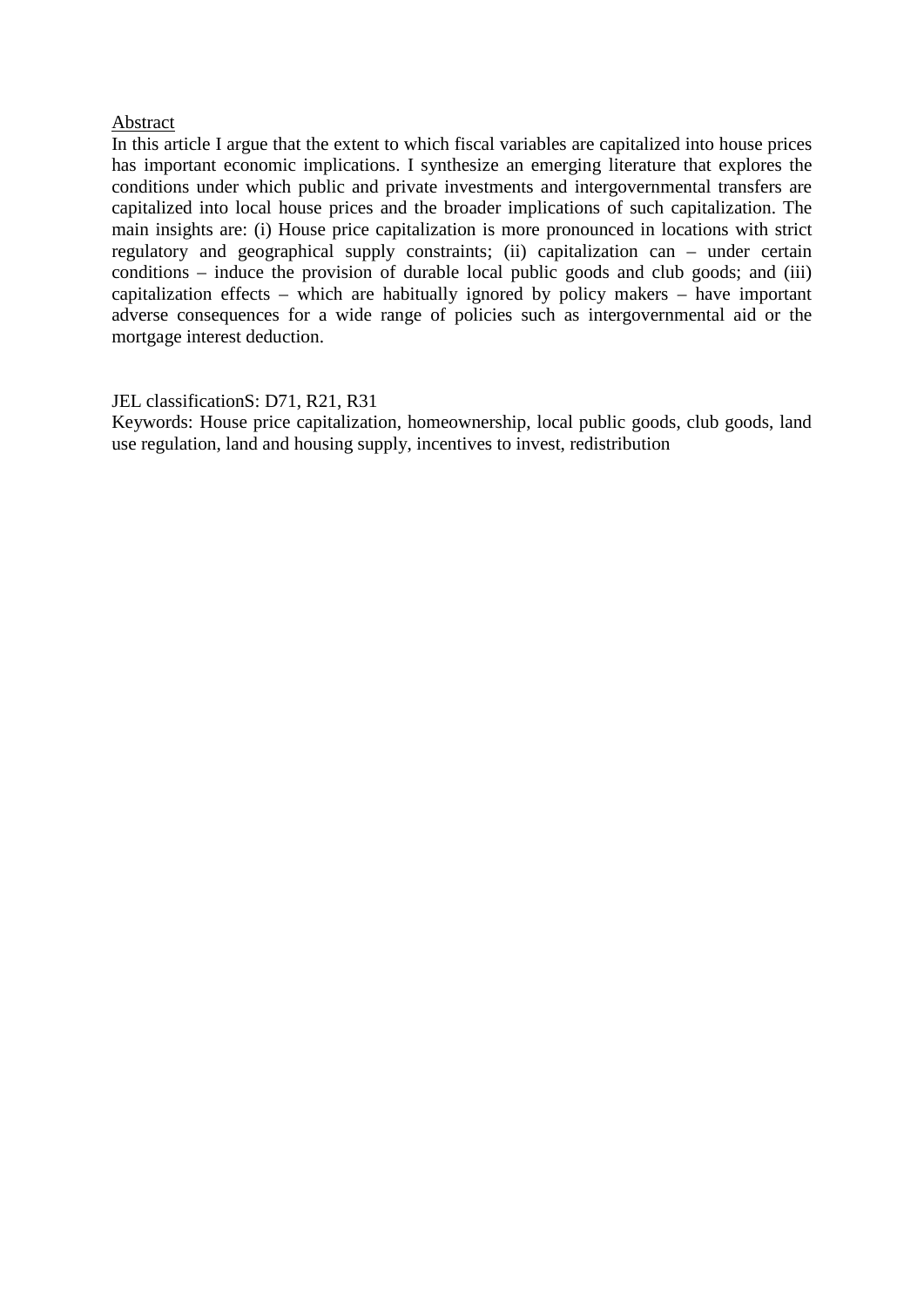#### **1 Introduction**

Municipalities and neighborhoods differ enormously in their levels of local public good provision, accumulation of social capital or private investments in the housing stock. Some localities – often suburbs that surround large and prosperous cities – have excellent public schools and other public services, as well as close ties among helpful neighbors. These places are typically also exceptionally well maintained. Other locations, however, are confronted with appalling public services, non-existing or dysfunctional social networks and decay. Inner city neighborhoods in less prosperous cities or more rural locations are often hampered by some or all of these problems.

One potential explanation for these stark differences in local public and private investments is that they are fundamentally caused by local differences in natural amenities (e.g., scenic views or access to nice public parks) and resulting sorting by income. If households appreciate natural amenities, they will bid up house prices (and rents) in locations with more desirable characteristics. And since the most affluent households can afford to live – and own – in the highest-amenity locations, holding other things constant, the outcome of the sorting process will likely be that the wealthiest households own the houses in the highest amenity places. The presence of affluent homeowners in turn will likely generate positive externalities (including fiscal externalities and peer effects), ultimately resulting in better local public services (including schools with better outcomes), stronger social ties, and – since affluent residents are more likely to own their home – better maintained housing in places that are otherwise more desirable as well.

Yet public good- and club good-provision is not always superior in locations with nice natural amenities or put differently: often places with excellent public good- or club goodprovision are not very exceptional in terms of their natural amenities. Various other factors, besides natural amenities and income-sorting (e.g., heterogeneous preferences for local public services, social attributes, and proximity to the work place; relocation costs) matter as well.

This paper explores one particular mechanism that may cause local public and private investments to vary significantly across places, independent of the fundamental desirability of these places: Locations may differ in the extent to which fiscal variables – local public services and taxes – are capitalized into house prices, for example because of spatial differences in local housing supply constraints that determine the local housing supply price elasticity. Differential capitalization effects in turn may provide varying incentives to local property owners (homeowners and landlords) to (i) vote in favor of or lobby for investments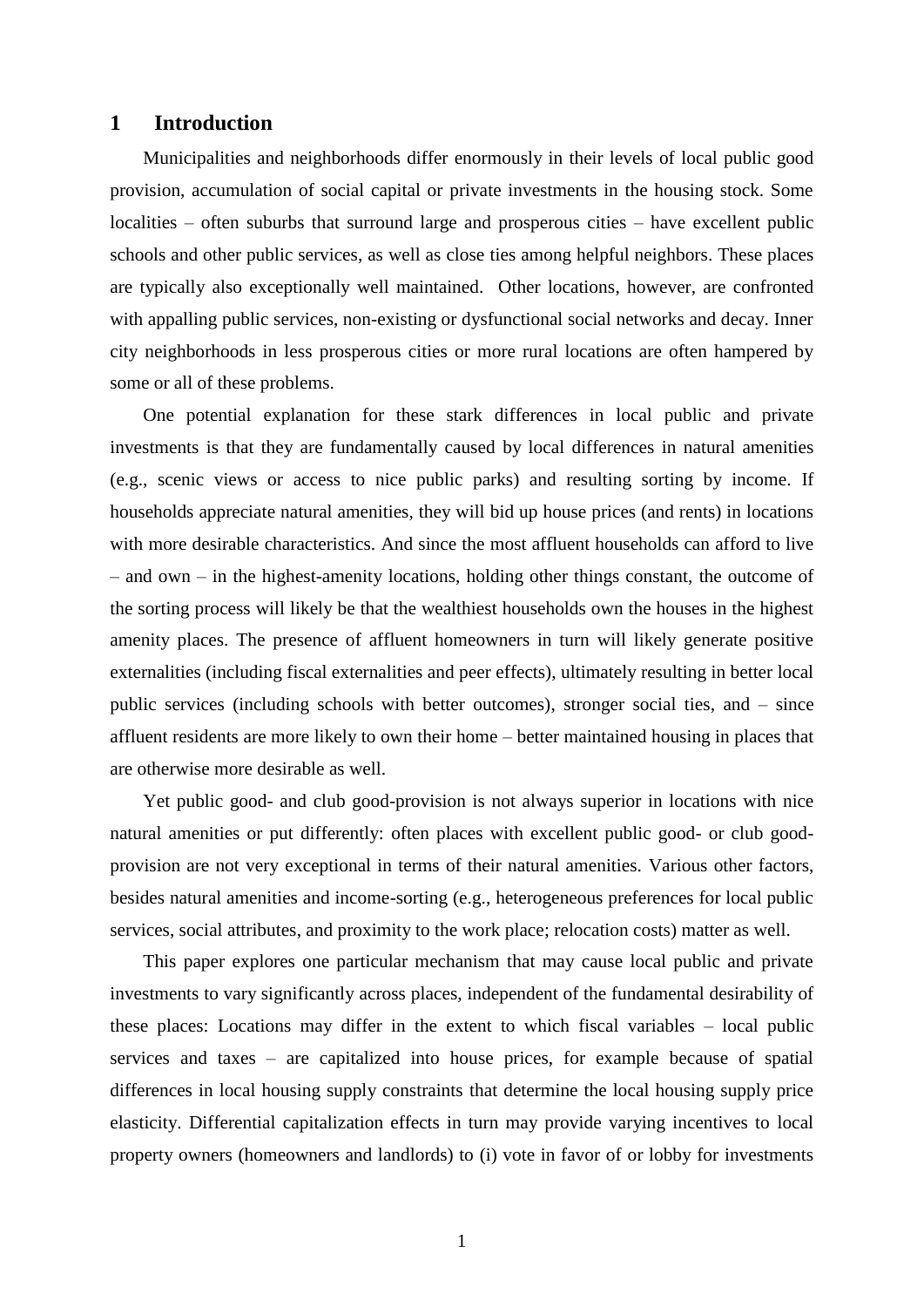in their communities and neighborhoods and (ii) carry out private investments that exert positive externalities (e.g., private contributions to local social capital, creation of scenic gardens or maintenance of the housing stock).

Another characteristic of house price capitalization is that it can cause significant redistribution. For example, federal or central government grants or inter-jurisdictional transfers that aim to help disadvantaged households may have perverse effects in that they help well-off property owners (including absentee landlords) rather than deprived renters. These redistribution effects are 'hidden' and quite likely not intended by policy makers.

Finally, house price capitalization may not only have adverse redistribution effects but may also offset the intended incentive effects of certain policies. For example, the mortgage interest deduction (MID) aims to improve homeownership attainment. However, to the extent that the MID generates greater demand for owner-occupied housing it may also increase house prices, potentially offsetting the policy induced incentives to own homes. In fact, to the extent that future MID benefits are capitalized into higher house prices, the MID may decrease the likelihood that down-payment constrained potential house-buyers may qualify for a mortgage. Similarly, MID-induced higher house prices may increase housing related transaction costs as these are typically proportional to house prices. This in turn reduces the incentives of mobile – often young – households to own. Hence, the net effect of the MID on homeownership may, for some groups, be negative in places with substantial capitalization.

The aim of this paper is to review and synthesize the existing research that explores the incentive and redistribution effects and unintended consequences of house price capitalization. This research ties into two well-established strands of the literature; (i) on the role of capitalization for local public sector efficiency and (ii) on the empirical evidence of the capitalization of local public goods and taxes into house prices. It also ties into a more recent strand of the literature on the 'New Economics of Equilibrium Sorting' and resulting possibilities for policy analysis. I briefly review these three related strands of the literature in the next section. Section 3 explores under what conditions fiscal variables and other local attributes – such as social capital – are capitalized into property prices. In particular, I discuss the role of the demand price elasticity and of local supply constraints, which can be of a regulatory or geographical (physical) nature. Section 4 examines the incentive effects of capitalization for the provision of local public goods and club goods. In particular, I investigate the role of homeownership, transaction costs and the corresponding expected duration in the property. Section 5 discusses the distributional consequences of house price capitalization – the 'hidden' redistribution effects and other unintended consequences. The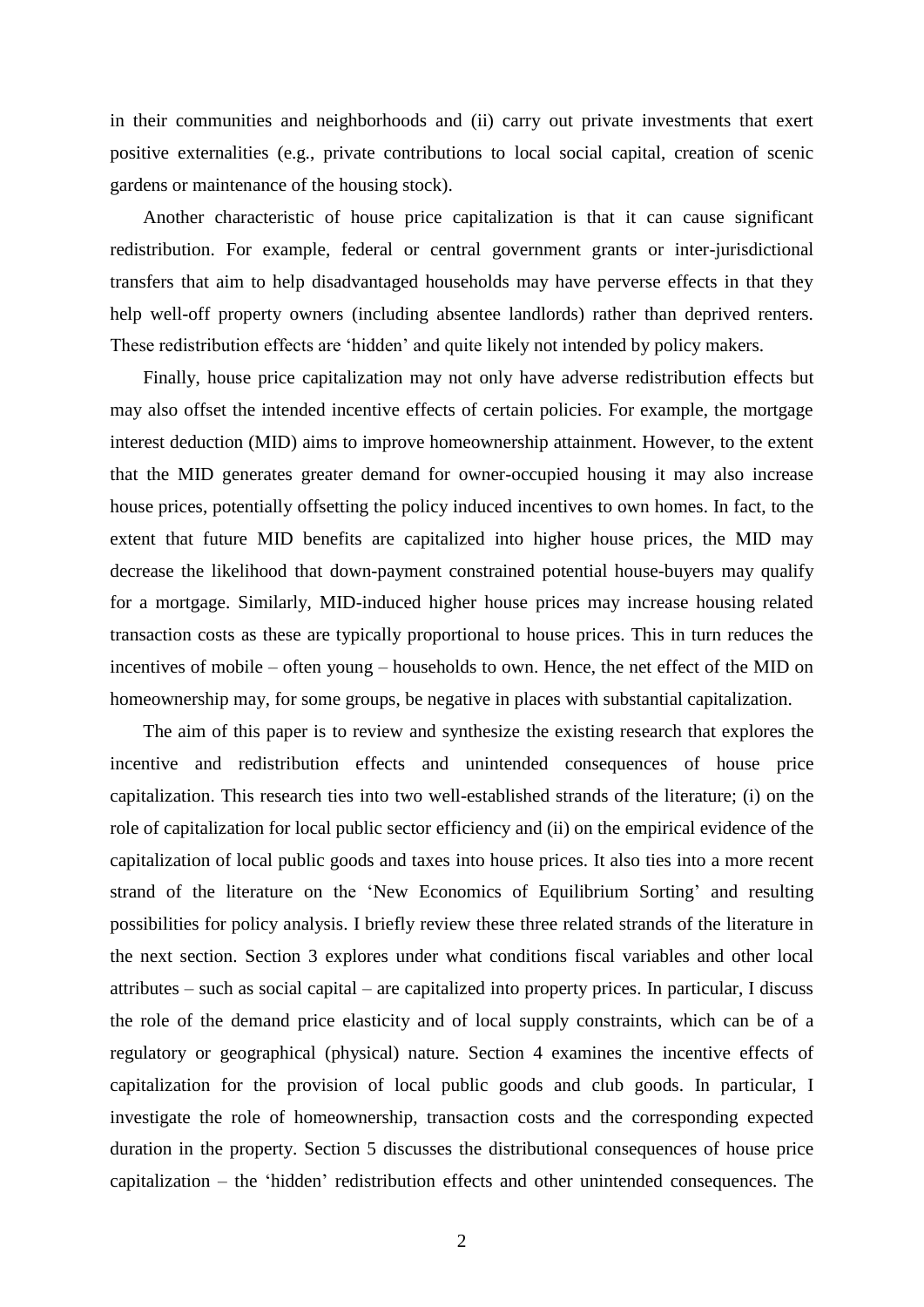last section concludes and briefly discusses possible future directions in what I think is a fertile area of research.

#### **2 Related literature**

#### 2.1 The roots of the capitalization literature: Capitalization and efficiency

The point of departure for the theoretical considerations is the proposition most prominently expressed by Musgrave (1939) and Samuelson (1954) that there is no viable market mechanism that reveals individual preferences and ensures the optimal provision of public goods. Individuals may always have an incentive to free-ride on other individuals' contributions to public goods, necessitating a political solution to overcome market failure. Yet, as Tiebout (1956) pointed out, this pessimistic view may not apply in the case of *local* public goods. Tiebout proposed that consumer mobility and inter-jurisdictional competition, at least under restrictive assumptions<sup>1</sup>, may generate an efficient provision of local public services. This proposition has subsequently become known as the 'Tiebout-hypothesis'.

Whereas Tiebout did not consider the role of the land market and capitalization effects in his theoretical analysis, in another seminal paper, Oates (1969) suggested that if residents indeed 'vote with their feet' for local public goods, as argued by Tiebout, then fiscal differentials among communities should be capitalized into house prices. This proposition has later been labeled the 'capitalization-hypothesis'. Using a sample of New Jersey municipalities, Oates did indeed find evidence suggesting that fiscal differentials are capitalized to a large extent into house prices. That is, all else equal, property taxes reduce house prices; expenditures on local public schools have the opposite effect. Oates originally interpreted this finding as evidence in favor of the 'Tiebout-hypothesis'.

Oates' (1969) study induced a voluminous theoretical literature that by and large rejected his proposition that capitalization provides a test of the Tiebout-hypothesis. Instead the literature reached consensus on three points: (i) fiscal differentials can be expected to be capitalized into house prices, (ii) existence of capitalization is consistent with foot-voting, and (iii) this does not necessarily imply efficiency of local public good provision. Chaudry-Shah (1988) and Ross and Yinger (1999) provide comprehensive surveys summarizing the relevant theoretical and empirical literatures surrounding this debate.

<sup>&</sup>lt;sup>1</sup> The restrictive assumptions are: costless mobility, perfect knowledge of fiscal packages in all municipalities, a large number of competing local jurisdictions, endogenous community size, no external economies or diseconomies, no multidimensional preferences, no spillover losses of local public good provision to surrounding jurisdictions, no land or labor market, and no commercial real estate. See Tiebout (1956) for details and the survey by Chaudry-Shah (1988) for an interpretation of the assumptions and their implications.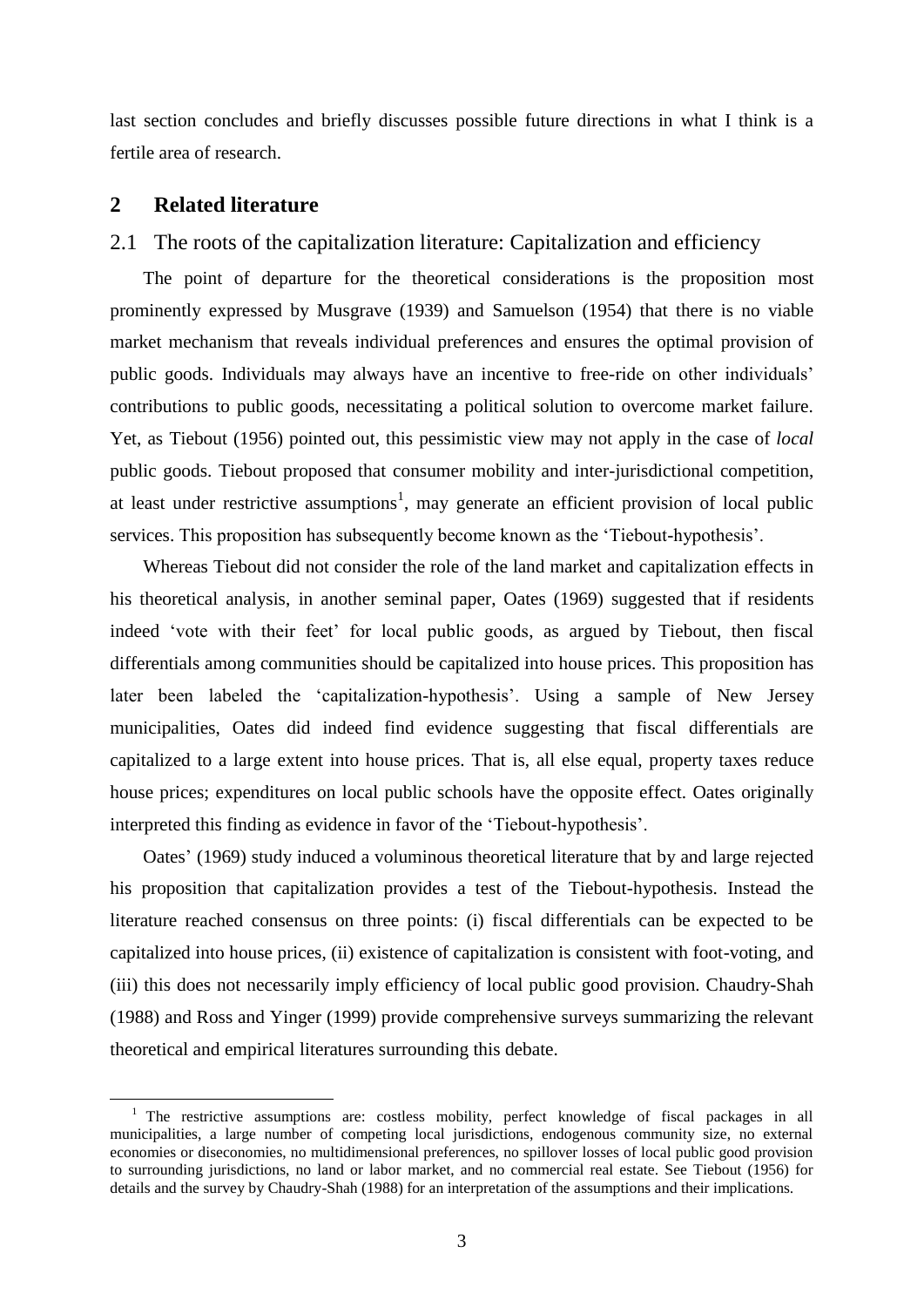A few studies that followed up on Oates (1969) are particularly noteworthy as they have important implications for empirical research. In a series of articles Brueckner (1979, 1982 and 1983) developed a bid-rent model framework of property value determination, which considers a world that is *not* in perfect Tiebout-equilibrium. In Brueckner's framework, a local government finances the provision of local public services from a local property tax, with the objective of maximizing the value of its housing stock. Households with homogeneous tastes but heterogeneous incomes are freely mobile between locations, so that they bid for units until the utility from dwelling is the same everywhere. As a consequence, both the households' marginal willingness to pay for local public services and the local property tax are fully capitalized into house prices. The local government should set the level of public expenditures such that the capitalized tax needed to finance a further rise in services would just offset the capitalized willingness to pay for them. When this condition is met, the public expenditure level is *efficient* in that it satisfies the Samuelson condition: at the margin, the aggregate willingness to pay for additional services equals the cost of providing them.

Suppose now that for some reason spending on public services is below the level where it maximizes the value of the aggregate housing stock. This could be because of institutional constraints (e.g., property tax limits) or simply because local public policy is the outcome of a political process in which many conflicting interests interact. By implication, the capitalized willingness to pay for an increase in expenditure would exceed the capitalized tax needed to pay for it and, hence, an increase in expenditure would capitalize 'more than fully' into house prices. Conversely, overspending on local public services would lead to less than full capitalization. This reasoning can be illustrated graphically: aggregate property values of a local jurisdiction are an inverted U-shaped function of the level of public good provision.

Taking this theoretical model to the data, in an empirical equation that omits local taxes, a positive coefficient on local public spending can be interpreted as under-provision of local public services, while a negative coefficient can be interpreted as over-provision. A coefficient that is not statistically different from zero implies optimal local public good provision. See Brueckner (1979 and 1982) for early empirical applications and Bradbury *et al.* (2001) and Hilber and Mayer (2009) for more refined empirical analyses in the same spirit.<sup>2</sup>

<sup>&</sup>lt;sup>2</sup> Bradbury *et al.* (2001) provide evidence for underspending on education in a sample of Massachusetts municipalities that were constrained by the property tax limit 'Proposition 2½'. The authors speculate that underspending on education was not only related to institutional constraints, but also to a conflict of interests between households with and without children. In this context, Hilber and Mayer (2009) document that whereas the median homebuyer outside of central cities in the US has school-aged children, the median voter does not. Hence, house prices, which are determined by the marginal homebuyer, may reflect a strong preference for spending on education, from which the median voter derives few or no direct benefits. To the extent that the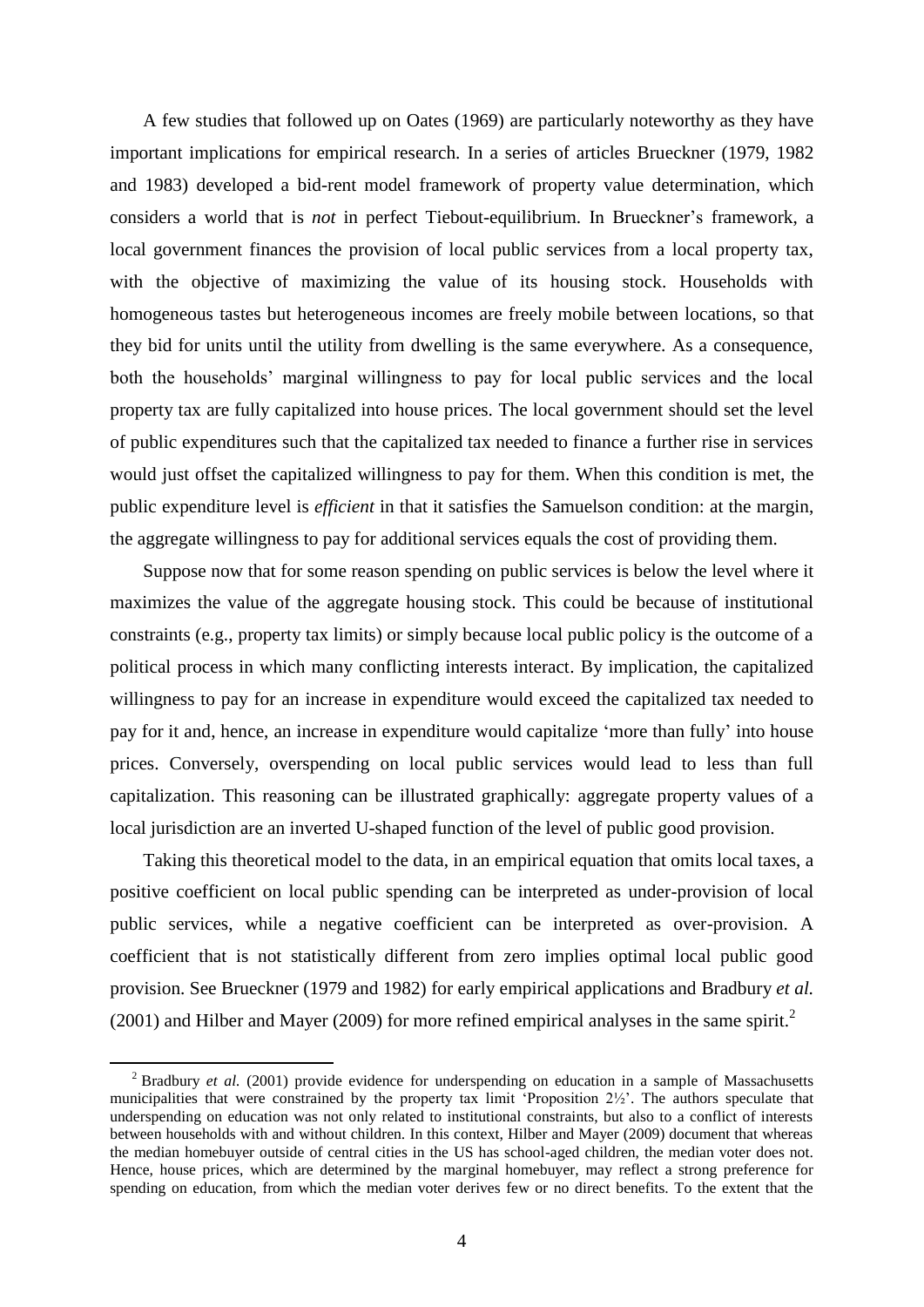In a similar vein, within the Brueckner framework, full capitalization of any 'windfall gain' at the local level – for example state educational aid in the US or central government grants in the UK – implies an *efficient* level of local public spending (see Barrow and Rouse 2004 and Hilber *et al.* 2011).

However, Brueckner's framework builds on a number of restrictive assumptions, perhaps most importantly; costless mobility, homogeneity of tastes and perfect substitutability of locations. If places are inherently different and households vary in their appreciation for these differences and/or in their relocation costs, the demand curve for living in a certain place becomes downward sloping (see Arnott and Stiglitz, 1979, for an early discussion of this argument; Section 3.2 examines it in more detail). The proposition of a downward sloping local demand curve has important implications for the provision of local public services: For example, spending on services for the elderly can be expected to capitalize less strongly than spending on education. This is because in most places an elderly household is less likely than a household with young children to be a 'marginal homebuyer'. (The reverse argument of course applies to retirement communities in states such as Florida or Arizona.) Furthermore, downward sloping demand introduces a role for supply conditions: capitalization can be expected to be stronger in places where housing supply is less elastic, either because of limited availability of developable land (geographical supply constraints) or because of regulatory constraints on new residential development (I discuss this point in Section 3.3).

Another stringent assumption in the Brueckner framework is that additional spending is not 'wasted'. Yet, additional resources may not only be used to provide more and/or better public services but may be devoted to economic rents, e.g., by increasing the salaries of existing public sector workers or by granting additional perks, leading not only to Paretoinefficient but also X-inefficient provision of public services (see e.g. Wykoff 1990). To the extent that additional spending is wasted, all else equal, it does not increase the desirability of a location, will not increase housing demand and will therefore leave house prices unaffected. Of course, all else may not be equal: to the extent that local spending is funded by local taxes rather than federal or central government grants (which – from the perspective of local jurisdictions – can be interpreted as 'windfall gains'), the fiscal differential can be expected to be negatively capitalized.

median voter puts more weight on the tax required for educational spending than on the capitalization of good schools into property values, the political process may yield underprovision of educational services from the perspective of the marginal homebuyer.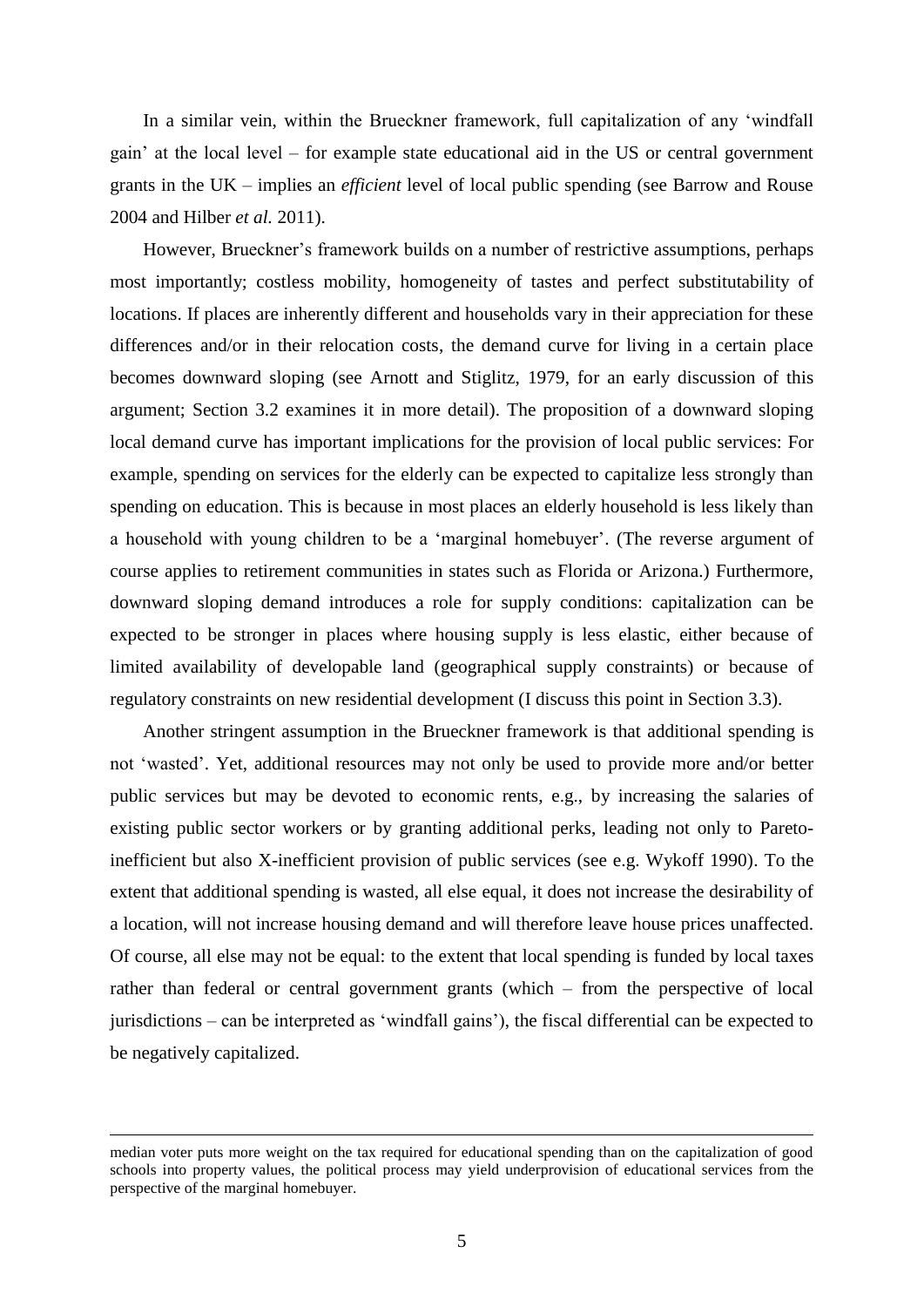In conclusion, one ought to be very cautious in inferring normative claims (under- or over-provision of local public services) from an empirical analysis of capitalization. In an empirical specification that omits local taxes, a zero coefficient on local public services, may not be interpreted as a Pareto-efficient outcome. In a similar vein, full capitalization of federal, state or central government grants into local house prices, all else equal, may not necessarily imply allocative- and/or cost-efficiency. This is because full capitalization could be a combination of various opposing effects. For instance, heterogeneity in tastes for education could lead to underspending from the perspective of the marginal homebuyer (implying more than full capitalization) and at the same time, some of the aid or grants could be wasted on bureaucracy (implying less than full capitalization), so that on balance full capitalization could not be rejected empirically. Generally, in settings where (i) locations are not perfect substitutes, (ii) relocation costs are quite high and vary between different types of households<sup>3</sup>, (iii) households are heterogeneous in many respects other than their income, and (iv) housing supply price elasticities vary across locations, the extent of capitalization of fiscal variables into local house prices may contain little information content that would permit making an efficiency claim (see also Ross and Yinger 1999 and Hilber *et al.* 2011).

Another important theoretical question, which has implications for empirical work, is whether house price capitalization is a characteristic of long-run equilibrium. Building on Brueckner's framework but also integrating a voting process, Yinger (1982) suggests that capitalization can persist in long-run equilibrium and is not eliminated by supply responses. He concludes that efficient outcomes depend on local residents voting for the efficient level of services; foot-voting alone does not guarantee efficient levels of public goods.

In a similar vein, a number of theoretical papers explored whether capitalization can persist in Tiebout-equilibrium. Edel and Sclar (1974), Hamilton (1976a) and Epple *et al.* (1978), among others, proposed that in a world with completely elastic supply of local communities, public sector variables should be uncorrelated with house prices in full Tieboutequilibrium. Hence, capitalization should be interpreted as a disequilibrium phenomenon that will disappear in the long-run. On the other hand Epple and Zelenitz (1981) demonstrated that capitalization can exist in equilibrium if community boundaries are fixed exogenously, a reasonable assumption, at least in the short and medium run.

<sup>&</sup>lt;sup>3</sup> Relocation costs are particularly high for homeowners but also for households in public rental housing. Public housing is not very relevant in the US but in many countries a large share of the housing stock is public (e.g., in Holland or Scotland).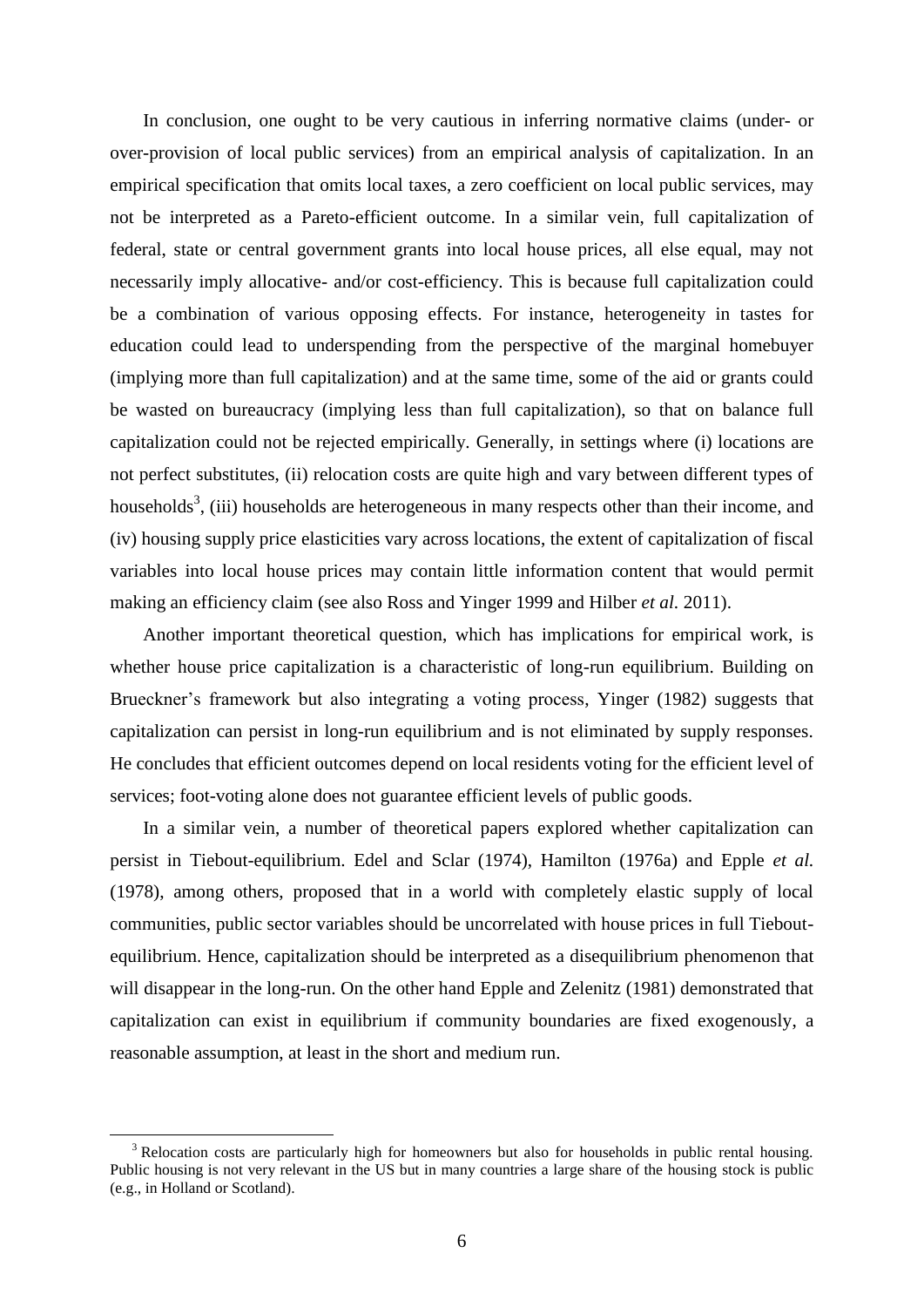Since the theoretical literature on house price capitalization is ambiguous about whether (full) capitalization of fiscal variables into house prices should persist in long-run equilibrium, I turn next to the empirical work.

#### 2.2 Evidence on the extent of capitalization of fiscal variables and amenities

On the empirical side, numerous studies followed up on Oates (1969) and suggested improvements.<sup>4</sup> The vast majority of the earlier studies explore the capitalization of fiscal variables – mainly local expenditures on public schools and property taxes – into house prices and find substantial if not full capitalization (e.g., Oates 1969 and 1973; King 1977; Stull and Stull 1991; Man and Bell 1996). Reinhard (1981) even finds evidence of overcapitalization.<sup>5</sup> Only a few studies, notably, Pollakowsky (1973), Wales and Wiens (1974), Follain and Malpezzi (1981) or McMillan and Carlson (1977) do not find any evidence of capitalization. The last study is particularly noteworthy because it estimates capitalization effects in small towns in rural Wisconsin. One proposition – further explored in Section 3.2 – is that the nocapitalization finding may be due to fairly elastic long-run housing supply in rural places.

Over the last few decades various methodological advances lead to more reliable estimates of capitalization effects. One important innovation has been the introduction of the 'boundary discontinuity' (BD) approach, first applied by Cushing (1984) to study the capitalization of interjurisdictional fiscal differentials into house price differentials between adjacent blocks at the border of two jurisdictions. Cushing finds roughly full capitalization of tax rates as well as significant capitalization of education and library services. Subsequent, more refined, BD studies focus on the capitalization of school quality (e.g., Black 1999; Gibbons and Machin 2003 and 2006; Davidoff and Leigh 2008; Fack and Grenet 2010; Gibbons *et al.* 2013; Gibbons and Machin 2008 provide a comprehensive survey). Whereas all these studies find statistically significant effects, quantitative effects vary significantly: A one standard deviation increase in school quality raises house prices by between 2 and 10%.<sup>6</sup>

<sup>6</sup> See Davidoff and Leigh (2008, Table 1) for a more extensive comparison and discussion of these studies.

<sup>&</sup>lt;sup>4</sup> Chaudry-Shah (1988), Dowding and Biggs (1994) or Ross and Yinger (1999) provide comprehensive reviews of the earlier literature.

<sup>&</sup>lt;sup>5</sup> Under the assumption of a discount rate of 5% and a time horizon of 40 years the implied rates of capitalization of the local property tax are as follows: Oates (1969): 67%; Oates (1973): 93%; King (1977): 67%; Man and Bell (1996): 90%; Reinhard (1981): 145%. Stull and Stull (1991) assumed a discount rate of 10% and an infinite time horizon to compute a capitalization rate of the property tax of 75%. Numerous studied explored capitalization rates of other types of taxes. Man and Bell (1996) concluded that the extent of capitalization of the sales tax was relatively low with 18%. The findings of Stull and Stull (1991) imply a rate of capitalization of the US income tax, from the viewpoint of a median income household, of 75%. Basten *et al.* (2014), focusing on income taxes in Switzerland, demonstrate that about a third of the capitalization effect of income taxes can be traced back to sorting of high-income households into low-tax municipalities.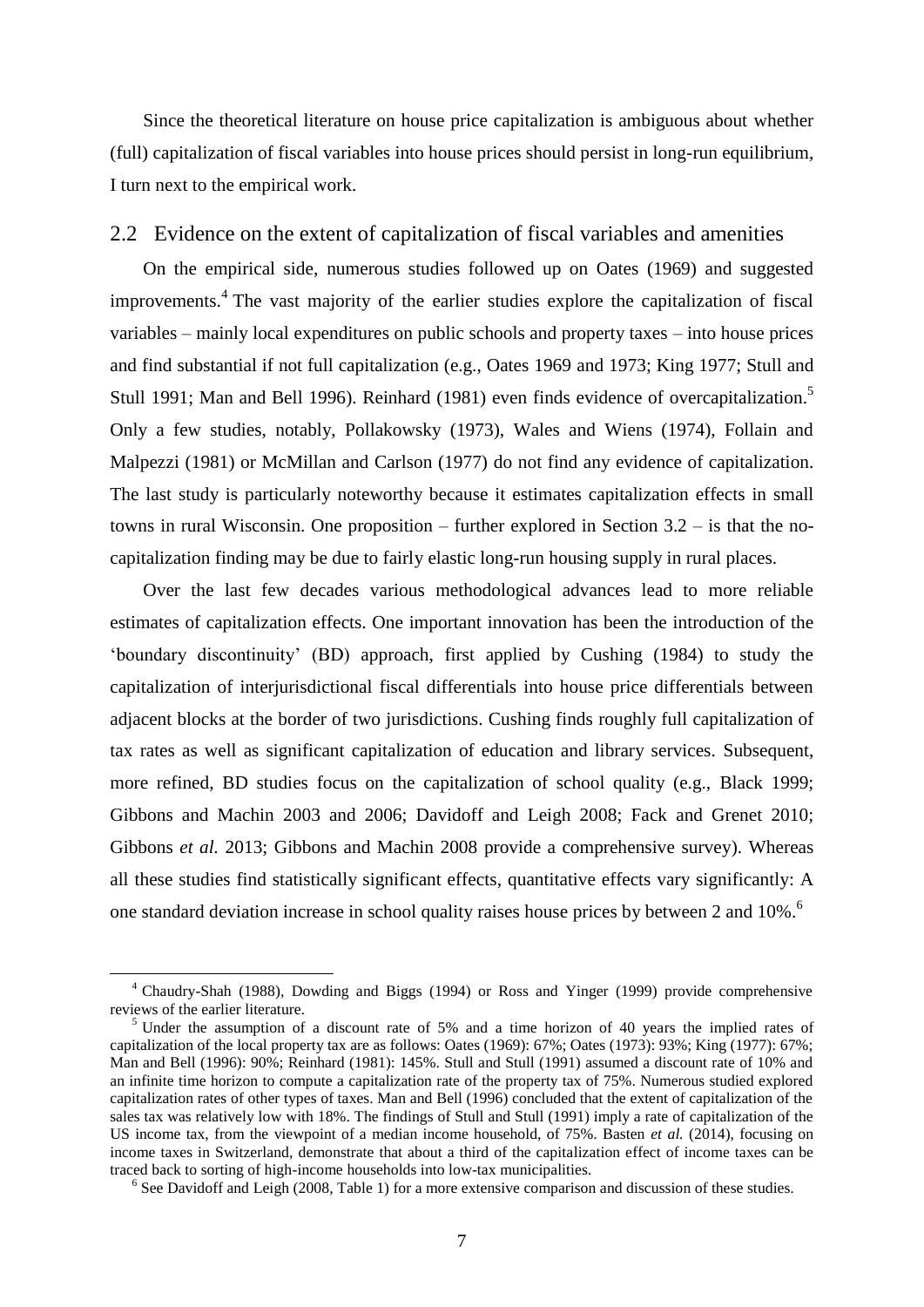A few studies use variation induced by 'natural experiments'. For example, Bogart and Cromwell (2000) exploit school-redistricting, employing a difference-in-difference estimator. Reback (2005) examines the adoption of an inter-district school choice program to identify the capitalization effects associated with the diminished relevance of school district boundaries. Kane *et al.* (2006), finally, exploit variation in school boundaries caused by a court-imposed desegregation order. The estimates of the latter two studies suggest comparable quantitative magnitudes to the BD studies: a one standard deviation increase in school quality raises house prices by 3.8 to 7.7% and by 10%, respectively.

Various other studies use alternative methodological approaches to examine whether local taxes or public services are capitalized into house prices. They too, by and large, reach the conclusion that fiscal variables impact house prices. For example, Brasington and Haurin (2006) employ spatial statistical tools to identify the effect of school quality on house prices. Their findings suggest that a one standard-deviation increase in school quality raises house prices by 7.6%. Clapp *et al.* (2008) use panel data and control for neighborhood unobservables to explore the effect of long-run changes in school quality and property taxes on house prices. Interestingly, their estimates of property tax capitalization increase significantly when they consider long-run changes. Palmon and Smith (1998a) focus on the spurious correlation problem between public services and taxes. Using unique data that varies in taxes but not in public services and thereby avoids the spurious correlation problem, they find full capitalization. Palmon and Smith (1998b), finally, address the under-identification problem by using estimates of rental values instead of net user cost. Their findings also imply capitalization rates indistinguishable from full capitalization.

While identifying causal effects of fiscal variables on house prices has been the focus of earlier studies that employed a two-stage-least-squares (TSLS) technique, there have been advances in finding more plausibly exogenous instruments that arguably do not directly impact house prices (i.e., valid 'excluded instruments' from a theoretical point of view) and are not weakly correlated with the endogenous fiscal variables. For example, Rosenthal (2003) utilizes the random assignment of school inspections in England as an exogenous source of variation. He finds a price elasticity of school exam performance of 5%.

A number of studies focus on the question whether it is school inputs (expenditures) or school outputs (typically proxied by test scores) that are capitalized into house prices. For example, Downes and Zabel (2002) combine panel data techniques with the instrumental variable (IV) approach to identify the causal effect of reading test scores on house prices. Their estimates suggest that school outputs rather than inputs are capitalized. On the other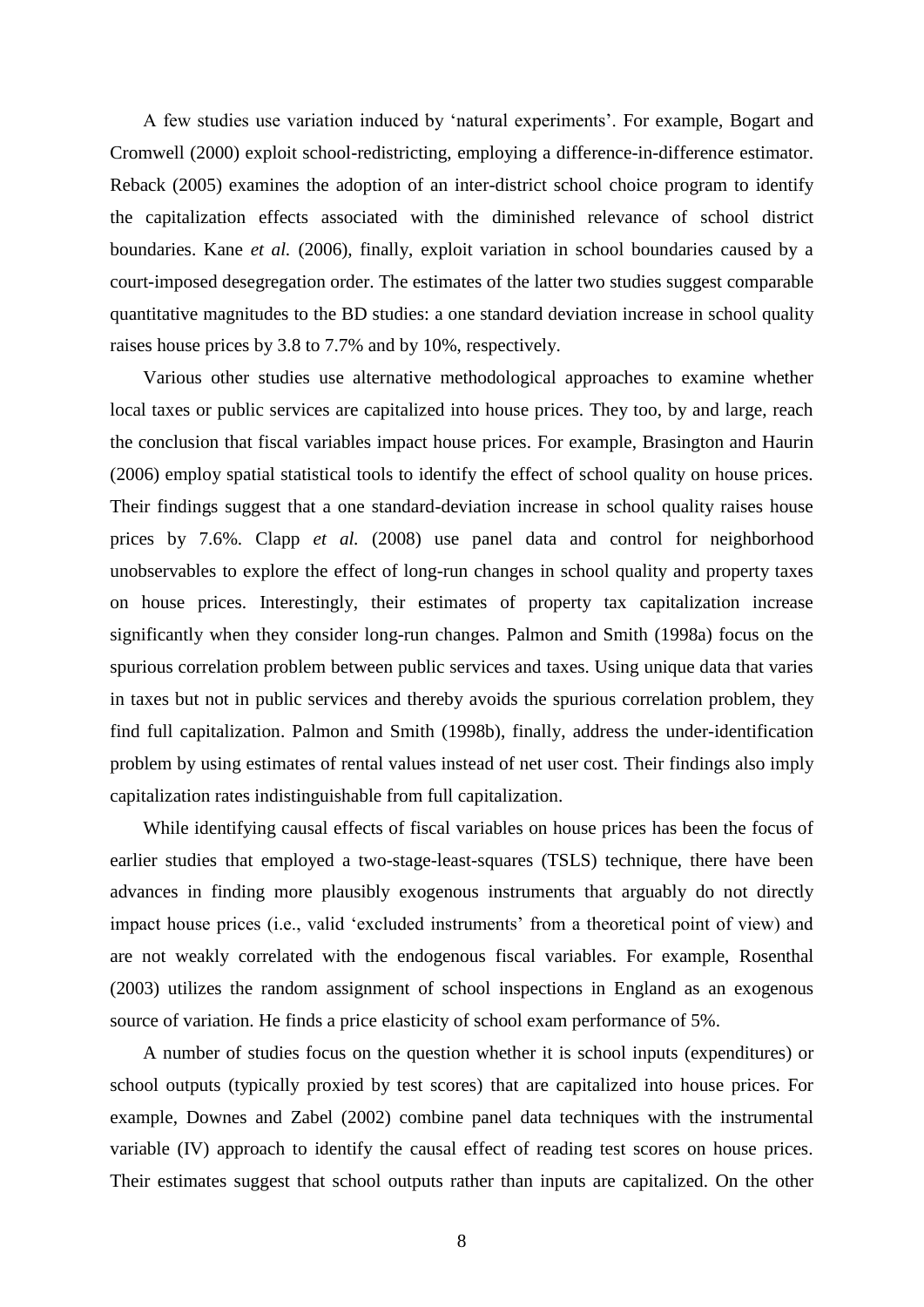hand Bradbury *et al.* (2001) and Hilber and Mayer (2009) use a property tax limit as an exogenous source of variation to identify changes in school spending. Controlling for school test scores, they find that communities that were constrained by the property tax limit realized gains in property values to the degree that they were able to increase school spending despite the limitation, suggesting that at least in these constrained locations the marginal homebuyer valued additional spending on schools.

A related question is whether the effect of school quality on house prices is linear, as is assumed in most capitalization studies. Cheshire and Sheppard (2004), using data for the UK, document that better school quality only commands a substantial price premium in the top third of the quality distribution. Chiodo *et al.* (2010) explicitly test the non-linearity between school quality and house prices in a US context and confirm its importance, concluding that the relationship between school quality and house prices in the BD framework would be better characterized as a non-linear relationship.

A few studies focus on fiscal transfers across jurisdictions (both, of a horizontal and vertical nature). Barrow and Rouse (2004) estimate the effect of state education aid in the US on residential property prices within the Brueckner (1979, 1982 and 1983) framework outlined in Section 2.1. In such a restrictive setting a full capitalization finding (i.e., a \$1 increase in state education aid generates a properly discounted \$1 increase in property values) may be interpreted as evidence that school districts spend their money efficiently. Their results provide no evidence of massive overspending by school districts, that is, potential residents appear to value education expenditure. In a similar vein, Hilber *et al.* (2011) explore the impact of central government grants on local house prices in England. Using panel data and an exogenous source of variation in grants to identify the causal effect on house prices, their results indicate substantial to full capitalization. Interestingly, they find that house prices respond more strongly in locations in which new construction is constrained by physical barriers. The latter result suggests that long-run supply constraints may affect the extent of capitalization; a proposition that is explored in more depth in Section 3.2.

Finally, a few recent empirical studies advanced knowledge by focusing on the determinants of the extent of house price capitalization. For example, Figlio and Lucas (2004) demonstrate that the likely capitalization effect is greater the more information on school quality is available, suggesting that the degree of information-availability may affect the extent of capitalization. Hilber and Mayer (2009) establish, using a first-difference IV specification, that municipalities with less available land for new construction have a lower supply-price elasticity and a greater extent of capitalization of various demand factors,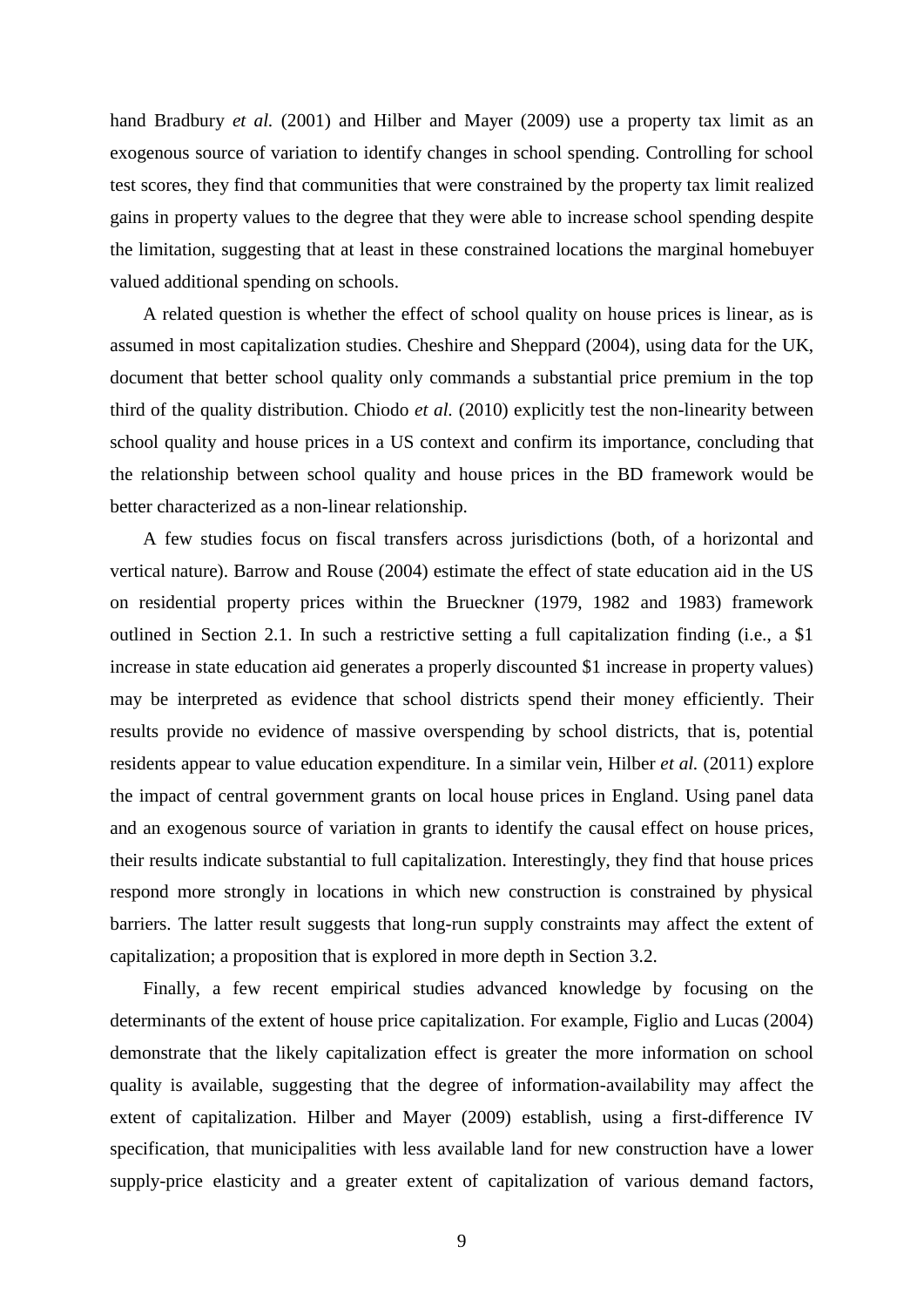including instrumented school spending. Cheshire and Sheppard (2004) estimate a lower hedonic price of school quality in areas with more construction. They conclude that their finding is due to rational discounting of current school quality in areas with plenty of new housing supply as a result of greater risk that the quality may not persist in the longer-run.

#### 2.3 The 'New Economics of Equilibrium Sorting'

While the 'traditional' capitalization literature, discussed above, has been focusing on local public sector efficiency and empirical evidence of capitalization effects, more recently, advances in economic models of the household sorting process have led to a new framework – the 'New Economics of Equilibrium Sorting' (Kuminoff *et al.* 2013) – that has close links to the literature discussed above but has a rather different focus and intellectual foundation: Although sorting models are largely based on the idea of Tiebout sorting, the theoretical framework crucially builds on the intellectual foundations of the literature on hedonic and discrete-choice models of differentiated product markets. The foundations can be traced back to the seminal contributions by Rosen (1974) on hedonic prices and implicit markets and by McFadden (1974) on discrete choice modelling.

In a nutshell; equilibrium sorting models (ESMs) combine the information provided by an equilibrium hedonic price function (Rosen 1974) with a formal description of the choice process that underlies market sorting of heterogeneous agents (McFadden 1974). Two types of sorting models can be distinguished. Vertical sorting models (e.g. Epple and Sieg 1999) summarize differences in choices by a single index (e.g., neighborhood quality) that everyone agrees on. In these models, agents may have heterogeneous preferences for neighborhood quality versus other types of consumption. In contrast, horizontal models (e.g., Bayer *et al.* 2007) allow for heterogeneity across individuals in preferences for specific neighborhood attributes.<sup>7</sup> The basic idea of all these models is to use information on sorting decisions of heterogeneous agents to infer behavioral parameters. These parameters are then typically used to (i) infer welfare effects of a (large) policy change and (ii) predict behavior in response to a (large) policy change. The framework can be used to evaluate past policies but it is particularly useful to evaluate prospective policy analysis. The ESM-framework has been applied to various types of public goods and services, amenities, externalities, or housing policy reforms. Examples include the quality of public education (e.g., Bayer *et al.* 2007; Kuminoff and Pope 2014), air quality (e.g., Banzhaf and Walsh 2008; Tra 2010), congestion

 $<sup>7</sup>$  For example, consider one household that values good schools and another one values clean air. Both</sup> households may end up in the same neighborhood. While horizontal models are arguably more realistic, one caveat is that they frequently rely on an "idiosyncratic taste" shock to facilitate estimation (Timmins 2014).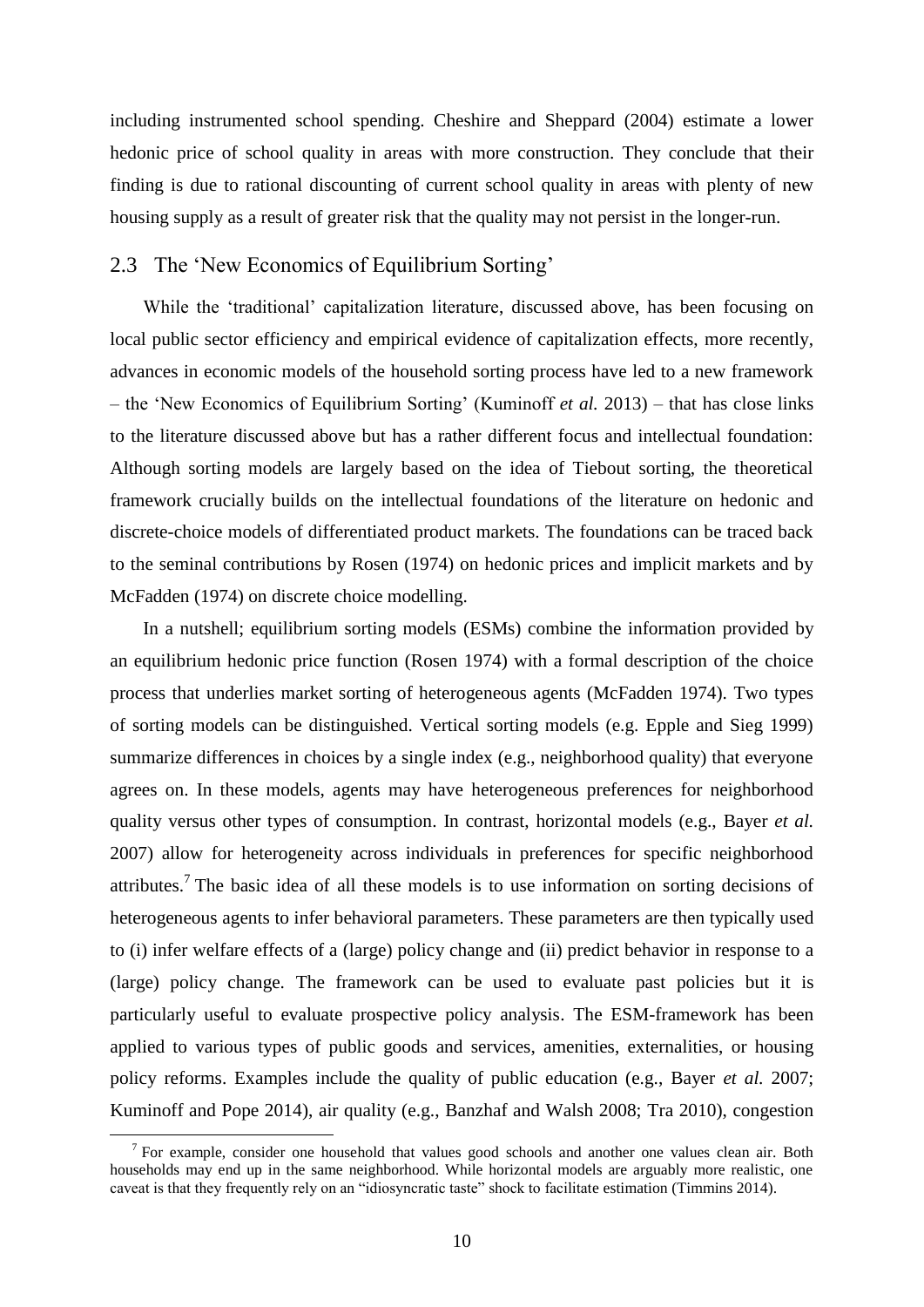(e.g., Murdock and Timmins 2007), or mortgage interest deduction reforms (Binner and Day 2015). Kuminoff *et al.* (2013) provide an excellent and comprehensive review of the state of knowledge in this literature, the possibilities for policy analysis, and the conceptual challenges that define the frontiers of this literature.

Particularly relevant for this synthesis article, Kuminoff and Pope (2014) discuss factors other than the supply price elasticity – highlighted in this synthesis article – that can drive a wedge between capitalization effects (i.e., changes in house prices as a response to exogenous shocks to e.g. local public goods, amenities, or externalities) and the public's willingness-topay. Kuminoff and Pope demonstrate that in a setting with trading between heterogeneous buyers and sellers in a market, capitalization effects can in some cases have a welfare interpretation comparable to that of Rosen's (1974) hedonic model (which assumes perfectly elastic local housing demand and thus implies 'full capitalization'). In other cases, however, it is unclear how to interpret capitalization effects, even if one is willing to accept the assumption that local housing demand is perfectly elastic and the supply price elasticity thus does not affect the extent of capitalization. This is due to the economic implications of some of the assumptions maintained in the hedonic model. One crucial assumption is that the gradient of the hedonic price function is constant over time. This assumption is questionable since even small changes in one amenity can trigger tipping effects via Tiebout sorting that can produce large changes in other features of equilibria (e.g., Sethi and Somanathan 2004). As Kuminoff and Pope (2014) demonstrate, using boundary discontinuity designs and focusing on school quality, capitalization effects may understate parents' willingness to pay for public school improvements by as much as 75 percent. It is worth emphasizing however that regardless of the welfare interpretation of capitalization effects, accurate measurement of these effects has inherent value since these effects matter to homeowners, renters, and beneficiaries of programs funded by property tax revenue (Kuminoff *et al.* 2013).

### **3 Housing demand price elasticity, local supply constraints and the extent of house price capitalization**

#### 3.1 Why does it matter whether fiscal variables are capitalized?

In the early capitalization literature that followed Oates (1969), house price capitalization was thought to be a means of testing for efficiency in the local public sector: either in a more narrow sense – testing the Tiebout hypothesis – or in a broader sense – testing whether municipalities provide an optimal level of local public goods. The central point made in this paper instead is that *the extent of house price capitalization itself* may have important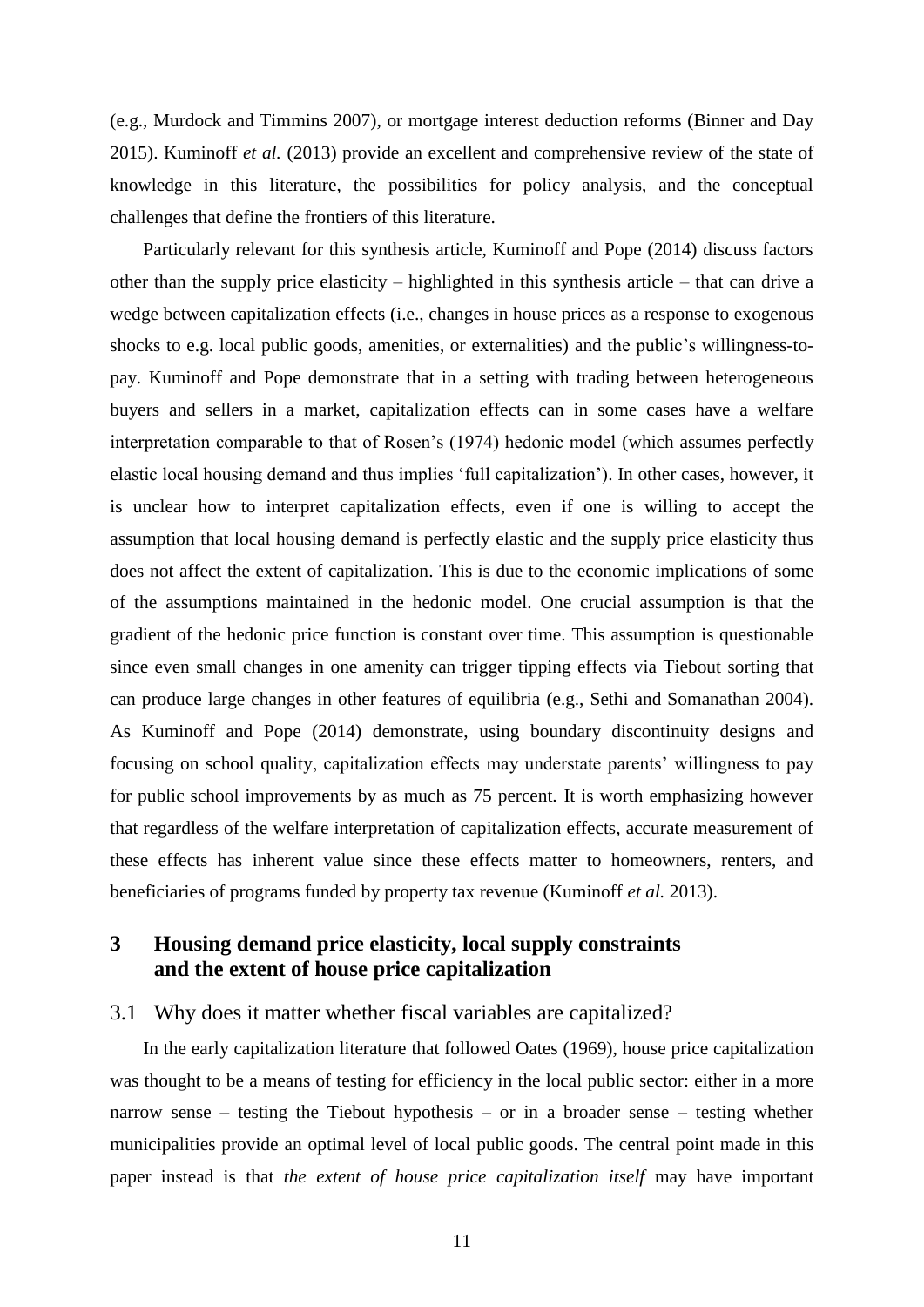economic implications. Specifically, house price capitalization *may provide incentives to invest* in the provision of local public goods, club goods or even private goods with positive externalities. Capitalization, or the lack thereof, may also have *important unintended redistributive consequences* and *other unintended effects:* they may offset the positive incentive effects of certain policy measures.

Furthermore, the possibility that the extent of capitalization systematically varies across locations has important implications for various strands of the economic literature. Research in many areas makes the implicit assumption of uniform capitalization (i.e., local property values fully reflect the present discounted value of future benefits and costs). Such research includes urban quality-of-life comparisons (e.g., Blomquist et al. 1988; Gyourko and Tracy 1991; Gyourko *et al.* 1999), capitalization studies of environmental amenities (e.g., Smith and Huang 1995; Bui and Mayer 2003), capitalization studies of school quality and spending (see Section 2.2)<sup>8</sup>, capitalization studies of taxes (see also Section 2.2), and capitalization studies of government subsidies or state aid (e.g., Barrow and Rouse 2004).

The approach taken in these studies depends on demand factors alone and assumes either that demand for housing is perfectly elastic everywhere, so that the elasticity of the long-run housing supply curve is irrelevant and shifts in demand are thus fully capitalized everywhere (the situation depictured in Figure 1, Panel A) *or* that local demand curves are downward sloping but that the supply of undeveloped land is inelastic and similar across locations, so that shifts in demand are also fully capitalized everywhere (Figure 1, Panel B). If however local demand curves are downward sloping (somewhat inelastic) and the supply elasticity varies across locations, then the extent of capitalization will also vary across locations. This situation is illustrated in Figure 1, Panel C. To the extent that we are in a setting as depictured in Panel C, the conclusions of all the studies listed in the previous paragraph may be inaccurate. This is because house price capitalization estimates cannot be easily interpreted as a household's willingness to pay for local amenities or local fiscal variables. This is often true in the US outside of coastal areas as well as in parts of Continental Europe and in the less urbanized areas of many developing countries.<sup>9</sup>

<sup>&</sup>lt;sup>8</sup> Studies that use a boundary discontinuity approach, such as Black (1999), only look at houses very close to attendance district boundaries where land supply might indeed be equally and completely inelastic. Cross sectional studies, however, normally present estimates based on much less disaggregated data and do not take into account differences in the land supply elasticity. The estimated coefficients in these studies may be biased.

<sup>&</sup>lt;sup>9</sup> The long-run supply may be particularly elastic in Africa and parts of Asia where few cities have effective controls on land availability. The important exceptions in Asia are India (see Bertaud and Brueckner 2005) and China, where supply of land is quite strongly regulated and constrained (see Cheshire 2007).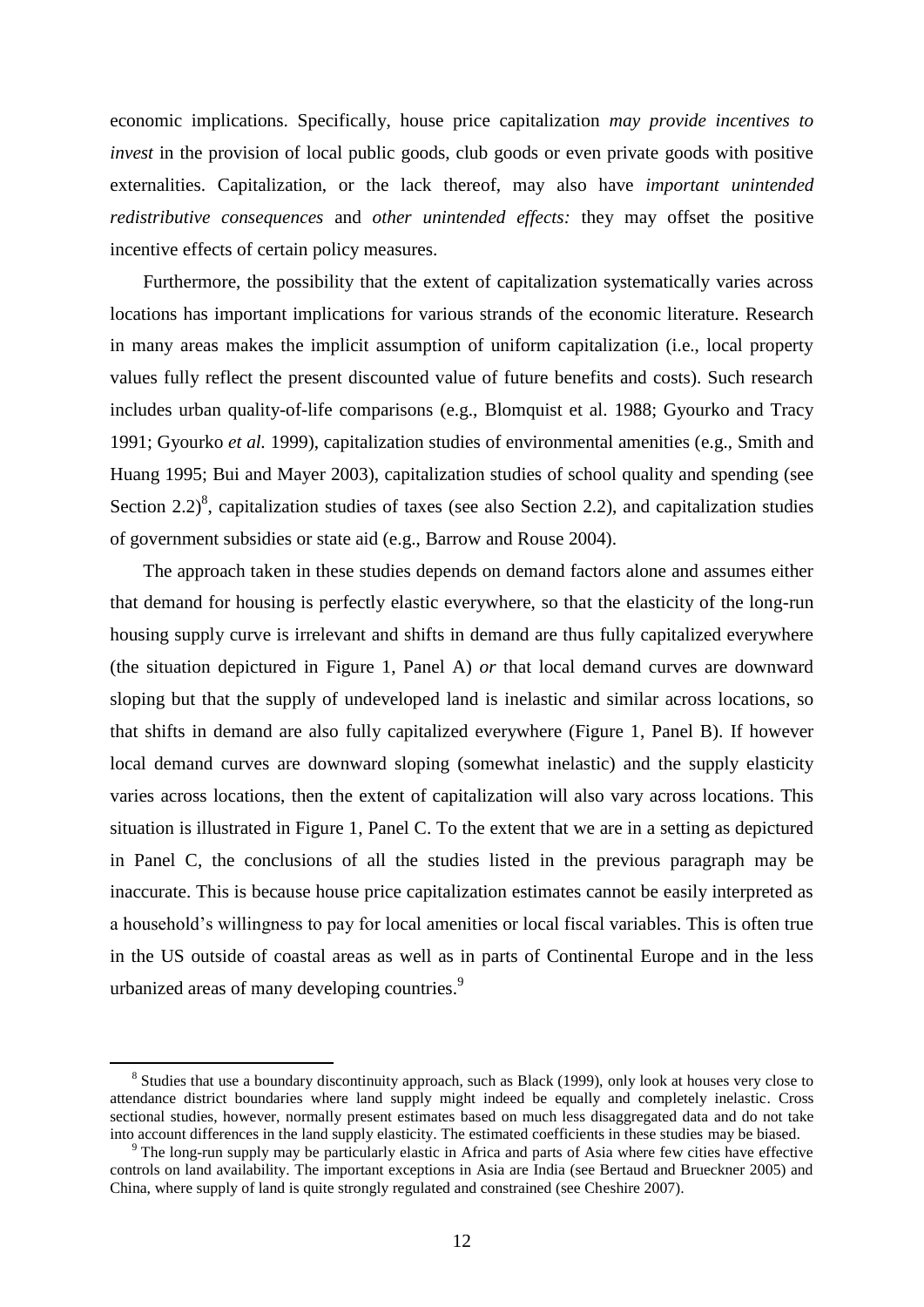

Figure 1: The Role of Demand and Supply Price Elasticities

The next two sub-sections discuss the factors that determine the elasticities of the local demand and supply curves respectively and thus help determine the extent to which house prices respond to changes in local demand.

#### 3.2 Theoretical considerations: Assumptions on the demand side

In a world where households are homogenous and can relocate without any moving costs and locations are perfectly substitutable, the local demand for housing will be perfectly elastic. In such a setting a given exogenous demand shock should always be fully capitalized into house prices independent of the long-run supply price elasticity (at least as long as the supply curve is not perfectly elastic). Two important spatial equilibrium models – the Rosen-Roback model (Rosen 1974; Roback 1982) and the open monocentric city model (see e.g., Brueckner 1987) – implicitly assume such perfectly elastic local housing demand. The crucial assumptions are that households all have the same preferences and can relocate without costs. If these two assumptions hold, even if places differ in their local attributes, local supply constraints on housing in a particular location that offers a particular amenity (e.g., access to a lake) do not only raise prices locally but in all locations that offer the scarce amenity (i.e., all locations that offer access to lakes). Local supply constraints should not matter at the local level; they should only matter in aggregate as they restrict the supply of a scarce amenity so raise the price of that amenity everywhere. This is because demand for housing in all locations that offer the scarce amenity is perfectly elastic and therefore the price of the amenity must be the same everywhere.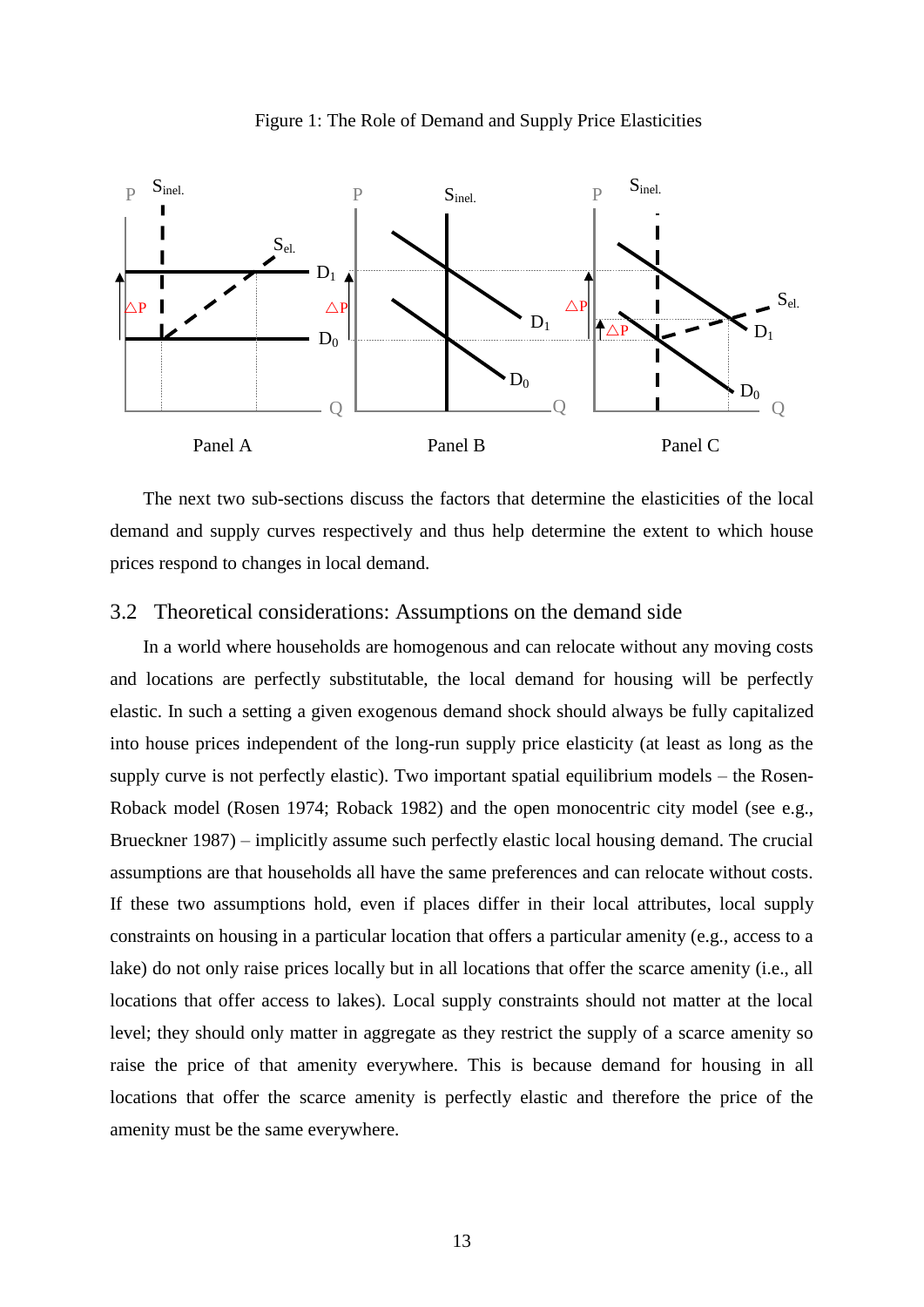In reality places differ in their provision of local public services, in their local taxes and their amenities. Some of these local attributes are rather unique (e.g., a view on the Golden Gate Bridge) or are at least in short supply (e.g., top quality local public schools). Moreover, households have heterogeneous tastes, that is, they vary in their appreciation for differences in local attributes.<sup>10</sup> Households with a strong preference for a certain local attribute (subject to income) are willing to pay more for that attribute than other households. This induces sorting of households with different preferences into different places so the preferences of the marginal homebuyer and the corresponding willingness-to-pay for certain amenities may differ across space. In such a world with heterogeneous tastes, the local housing demand curve becomes downward sloping. With each additional household entering a community, all else equal, the marginal homebuyer has an ever lower willingness to pay for living in the place. By implication, house prices cease to reflect the willingness to pay for local public services and amenities of inframarginal households.<sup>11</sup>

Households – especially homeowners but also renters in public housing – also face very substantial relocation costs. This is another mechanism that can induce the local demand curve to become downward sloping (at least in the short- and medium-run). It is quite intuitive that with heterogeneity in relocation costs, the housing demand curve becomes downward sloping – even if all households have the same tastes. Krupka and Donaldson (2013) provide a formal treatment of this argument by altering the Rosen-Roback framework to allow for moving costs which vary among a city's residents and businesses. In such a setting regional differences in rents and wages can no longer be interpreted as compensating. While in a world with heterogeneous housing costs amenities are still important for housing rents, the local housing supply becomes the main other factor determining regional rents.

A special form of relocation costs or taste heterogeneity is 'attachment to one's home': Households may differ in their willingness-to-pay for access to certain locations because of an attachment to their place of birth (see e.g. Mansoorian and Myers 1993; Krupka 2009). That is, households may have similar preferences for certain locations once they leave their home town (they have the same utility in the rest of the economy), however, their willingness-topay for living in their own home town will always be greater (households derive idiosyncratic

<sup>&</sup>lt;sup>10</sup> See Bayer *et al.* (2007) who demonstrate that there is considerable heterogeneity in preferences for schools and neighbors, with households preferring to self-segregate on the basis of race and education.

<sup>&</sup>lt;sup>11</sup> See for example Arnott and Stiglitz (1979) for an early discussion of this argument. For a more recent discussion and formal treatment of taste heterogeneity (and imperfect mobility) see Albouy (2011, section 5). Theoretical models with imperfect substitutability between locations generally assume heterogeneity in tastes for locations. See e.g. Gyourko *et al.* (2013), Aura and Davidoff (2008) or Hilber and Robert-Nicoud (2013). In such models, supply constraints may raise prices because they constrain the number of households, so that the marginal household has a higher willingness to pay for residing in the place.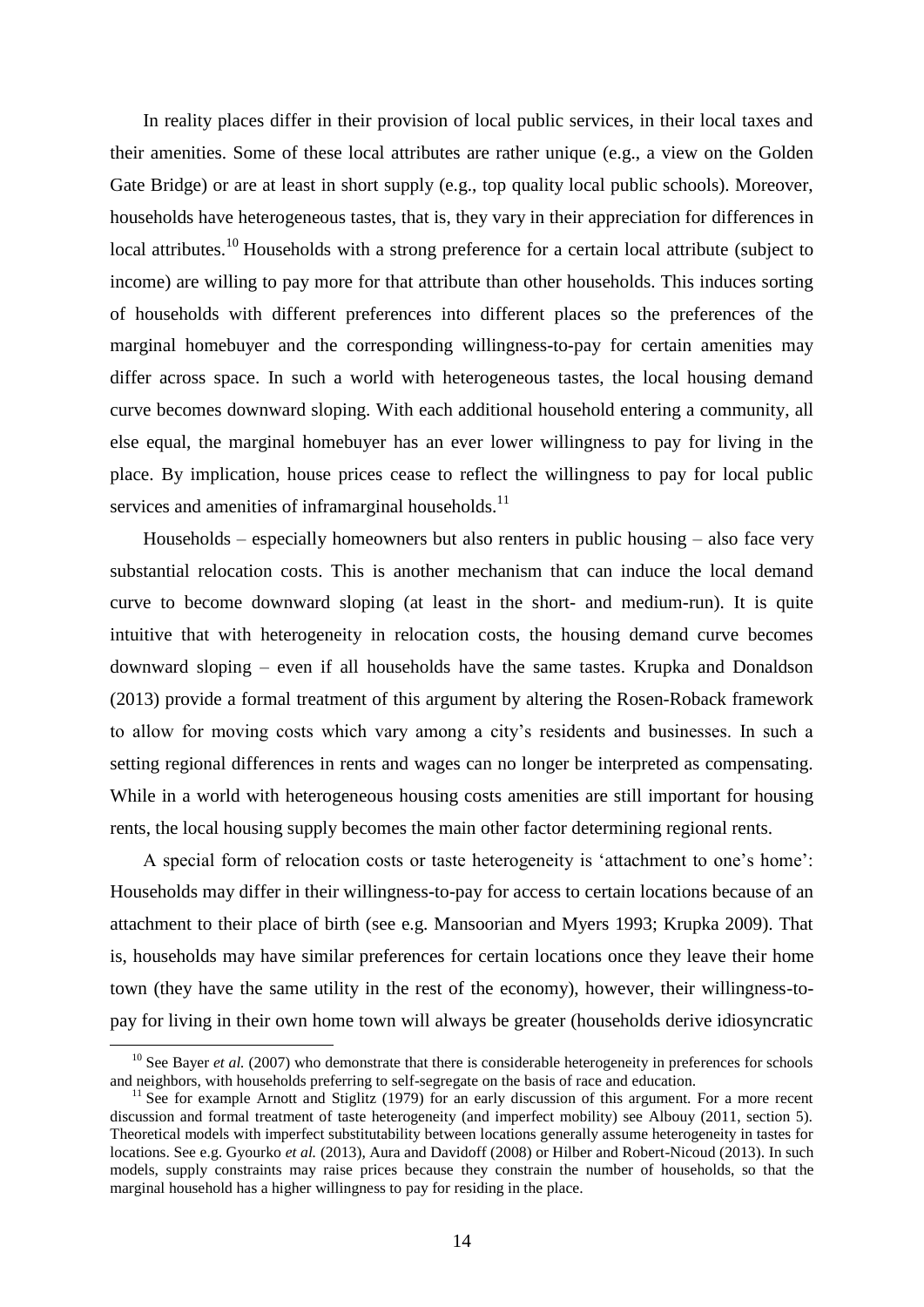benefits from this particular location). Gibbons *et al.* (2011) note in this context "…when people have different preferences over locations, even when they offer the same amenities, …[s]upply constraints in one location can make an amenity there look more expensive, because those with the strongest preferences for that location want to live in that location, and are prepared to pay more for any amenity in that location than other people. …" and "…the implication is that the price differentials between areas measure the value of these areas to the marginal household, which is not necessarily the average household in terms of preferences."

To what extent (differences in) *local* supply constraints matter is – in the end – an empirical question. It will depend on (i) the degree of substitutability of locations (how heterogeneous locations and preferences are), (ii) relocation costs (the share of the population that moves between labor markets in each period) and, as a special case; (iii) idiosyncratic benefits that some households derive from certain locations (e.g., their place of birth).

Glaeser and Ward (2009) argued that housing demand may be pretty elastic across municipalities within a metro area and hence local supply constraints may not matter much at the very local level. They state that "[t]he same abundance of similar, small jurisdictions that makes Greater Boston a natural place to examine the impact of land use controls on new construction makes the area a much less natural place to examine the impact of land use controls on price. There are so many close substitutes for most towns that we would not expect restricting of housing supply in one town to raise prices in that town relative to another town with similar demographics and density levels. Restrictions on building in one suburban community should not raise prices in that community relative to another town with equivalent amenities, any more than restrictions on the production of Saudi Arabian crude will raise the price of Saudi Arabian crude relative to Venezuelan crude. Of course, Saudi Arabia's quantity restrictions will still raise the global price of oil, but this cannot be seen by comparisons of prices across oil producers."

The analogy of oil and land is not unproblematic, however. Whereas Saudi Arabian and Venezuelan crude may indeed be perfect substitutes, the same is typically not the case for two parcels of land; even if these are located in neighboring municipalities. To begin with, not all metro areas are as homogenous as the Greater Boston area. Moreover, even in the Greater Boston area, say downtown Boston or Cambridge are poor substitutes for the less urbanized towns surrounding Boston. Hence, whilst land parcels in two neighboring towns in the outer ring of Greater Boston may indeed be close substitutes, this is not true for all places in Greater Boston. In fact Hilber and Mayer (2009) provide evidence that comparably less physically developed locations in Massachusetts have more elastic supply of housing and a smaller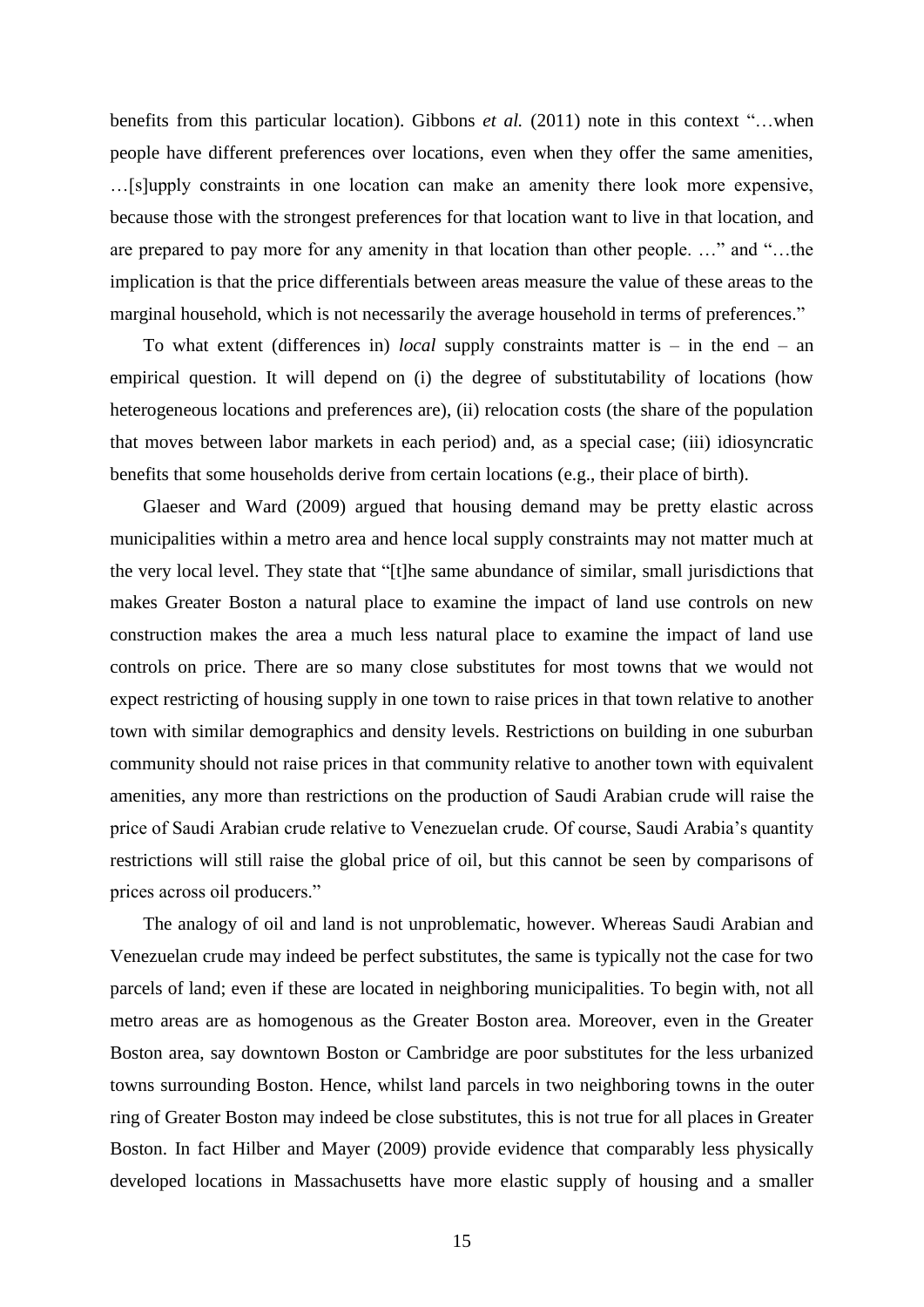extent of house price capitalization, compared to the more developed locations. Their results hold even if they confine their sample to the Greater Boston area only (although the effects are slightly less pronounced). In a similar vein, Lutz (2015) examines the effect of a large exogenous shift in property tax burdens induced by a 1999 school finance reform in the state of New Hampshire. His estimates suggest that, in most of the state, municipalities with a reduced tax burden experienced a large increase in residential construction. In the area of the state near Boston, the region's primary urban center, however, the shock cleared through price adjustment. Lutz attributes these differing responses to differing housing supply elasticities. Both, the findings of Hilber and Mayer (2009) and of Lutz (2015) are suggestive that local demand in the Greater Boston area is not perfectly elastic.

#### 3.3 Theoretical considerations: Assumptions on the supply side

In a world with downward sloping local demand curves, assumptions on the slope or elasticity of the local supply curve are crucial for the response of house prices to given demand shocks. Local long-run supply constraints are bound to affect the local supply price elasticity and, consequently, the 'extent' of capitalization of fiscal variables. In this subsection I explore the degree to which the extent of house price capitalization can be expected to vary across locations due to differences in *geographical (or physical) supply constraints* and/or due to differences in *regulatory supply constraints*.

A number of empirical studies suggest that *geographical supply constraints* may affect the supply price elasticity and that therefore demand shocks should have a stronger impact on house prices in such constrained places. To begin with, McDonald and McMillen (2000) show for Suburban Chicago that residential development is greater in areas with a large share of agricultural land. Brasington (2002) documents, by splitting a sample into houses on the interior and the edge of the urban area, that capitalization is weaker towards the edge where housing supply-price elasticities and developer activity are greater. Hilber and Mayer (2009) use aerial survey and satellite land cover data to compute for each municipality in Massachusetts and for each school district in the contiguous US the *share of already developed residential land to total developable land*. <sup>12</sup> Their findings strongly support the proposition that more physically constrained places have less elastic housing supply and a greater extent of house price capitalization of demand factors. Saiz (2010) provides further evidence for the US that geographical constraints affect the price elasticity of housing supply.

 $12$  Hilber and Mayer (2009) consider land to be non-developable if it is classified as open water, perennial ice, barren, or wetland. Their main definition of 'non-developable' land also includes industrial land but their results are essentially unchanged if they drop industrial land from the list of non-developable uses.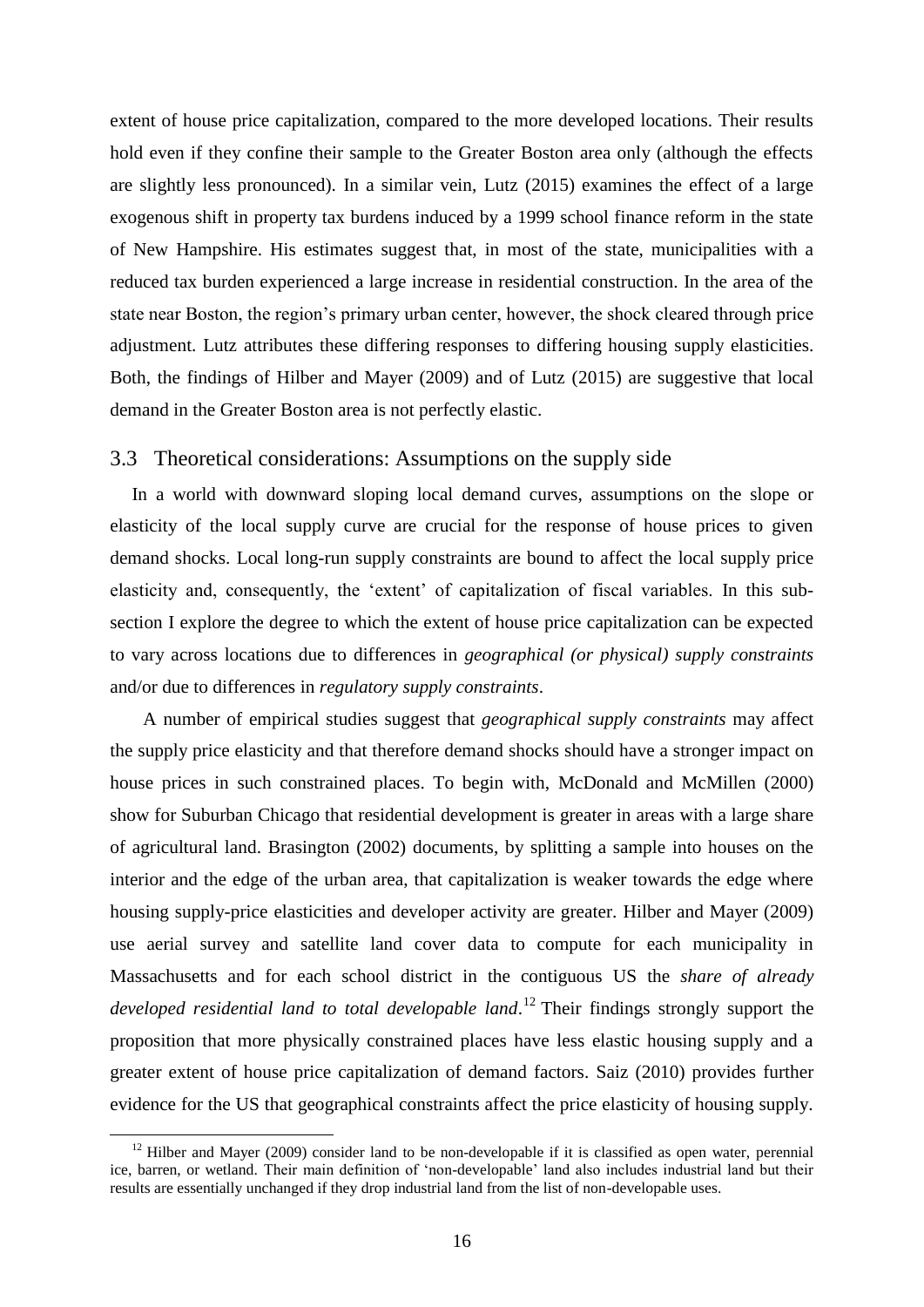His focus is on topography and the presence of water bodies (including Pacific and Atlantic oceans). Saiz measures the amount of developable land based on the presence of water bodies and high elevation, demonstrating that most metropolitan areas that are widely regarded as supply-inelastic are severely land-constrained by topography and water.

A number of theoretical explanations exist that can rationalize the finding of a link between geographical or physical constraints on the one hand and the inelasticity of supply of housing on the other. To begin with, at the extreme, when a highly desirable place is *fully built-up*, it is quite intuitive why the supply of developable land is almost perfectly inelastic: existing physical structures, which are typically well-maintained in desirable places, can only be demolished and reconstructed at higher density at an extremely high cost.

Most places have at least some developable land however. So the perhaps more relevant question is: Why should *more developed* locations have more inelastic supply and a greater extent of capitalization? The first argument is a purely mechanical one; mathematically, as long as the supply curve has a positive price intercept, even a linear curve generates a positive relationship between scarcity of developable land and the price *in*elasticity of supply.<sup>13</sup>

A second argument is founded in the 'endogenous zoning' literature. Saiz (2010) argues that high house prices, induced by geographical constraints, spur homeowners to vote for tighter regulation (*homevoter hypothesis*). He documents that, all else equal, more geographically constrained places have higher house prices and that these geographical constraints correlated positively and strongly with regulatory barriers to development and that both types of constraints negatively affect the elasticity of housing supply.

Hilber and Robert-Nicoud (2013) consider land use restrictions as political outcomes determined not only by voting but also by lobbying and considering also the role of landlords and owners of undeveloped land. They argue that owners of developed land – homeowners and landlords – have an incentive to limit new housing supply to protect the value of their assets, whereas owners of undeveloped land have an interest in flexible zoning (to keep development costs low). Both groups can potentially influence the political process through voting and lobbying. Hence, to the extent that the tightness of land use regulation is indeed the outcome of a political process, new housing supply ought to be more price-inelastic in more developed locations where owners of developed land are more numerous and, hence,

<sup>&</sup>lt;sup>13</sup> The assumption of a positive price intercept is not restrictive. It merely implies that the present value of future land rents from farming is greater than zero. In locations where land is 'developable' (i.e., the land is not wetland or desert land) this is almost certainly the case.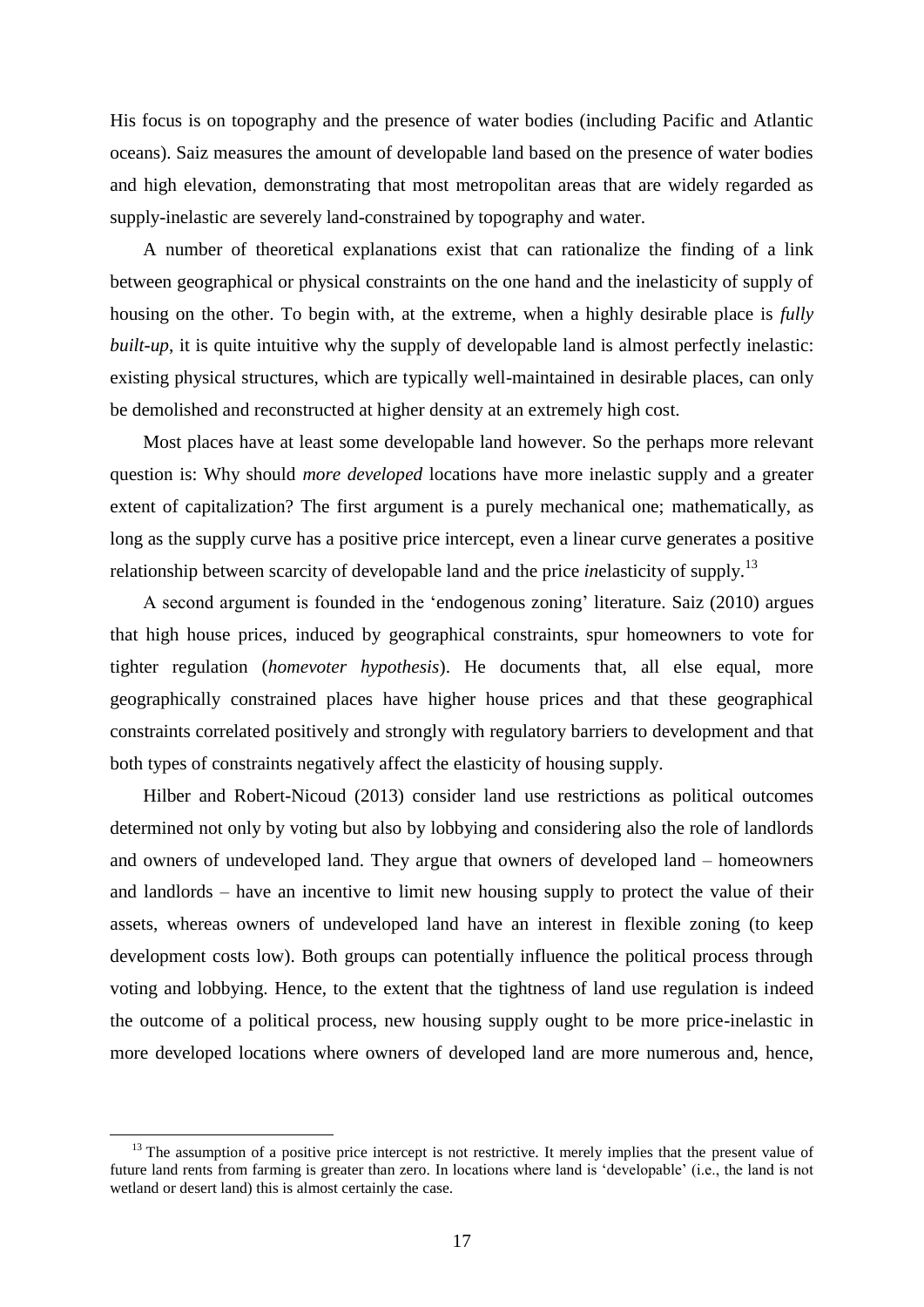arguably politically more influential (*influential landowner hypothesis*<sup>14</sup>). This reasoning also provides an explanation for why highly desirable areas (such as San Francisco or New York City) tend to be more tightly regulated: Desirable locations are more developed and, consequently, more regulated. This explanation reinforces the argument made for *fully builtup* places: To the extent that these places are also the most regulatory constrained, regulatory costs add to the already excessive demolition and reconstruction costs when redeveloping existing sites in those places.<sup>15</sup>

A final argument can be derived from the real options literature, which assumes that land redevelopment is costly and developable open land therefore has an option value (see e.g., Titman 1985; Capozza and Helsley 1990; Capozza and Li 1994; Novy-Marx 2007). In such a setting, when a place becomes increasingly built-up, the incremental opportunity cost of adding an extra housing unit – the real option – increases, at some point, likely exponentially, implying inelastic supply of new housing.

A number of recent studies, conducted in the US, document that *tight land use regulation* reduces the housing supply price elasticity (e.g., Mayer and Somerville 2000; Harter-Dreiman 2004; Green *et al.* 2005; Quigley and Raphael 2005; Saiz 2010) whilst raising price levels (e.g., Malpezzi 1996; Glaeser and Gyourko 2003; Glaeser *et al.* 2005a and b; Hwang and Quigley 2006; Quigley and Raphael 2005; Saks 2008). Mayer and Somerville (2000) find that metropolitan areas with more extensive regulation can have up to 45 percent fewer starts and price elasticities that are more than 20 percent lower than those in less regulated markets. Glaeser *et al.* (2005 a and b) conjecture that tight land use controls may be largely to blame for the exorbitant rise in housing prices in the US during the late 1990s and early 2000s.

Whereas the studies discussed above focus on house prices, a small recent literature in the U.S. has explored the impact of supply price elasiticies – as measured by Saiz (2010) using

<sup>15</sup> In the US, typically, subdivision of existing developed parcels requires a zoning ordinance waiver.

<sup>14</sup> The *influential landowner hypothesis* encompasses the voting mechanism (i.e., the *homevoter hypothesis*) but also emphasizes the possibility that political outcomes are determined by lobbying. That is, owners of undeveloped land and absentee landlords may be able to influence the political process and the decision of planning boards even though they may not be able to directly elect the members of the (local) planning boards. The fact that the most regulatory constrained metro areas (New York City, San Francisco, Los Angeles) have (among the) lowest homeownership rates in the country is at least indicative that 'homevoting' alone may not explain across metro area differences in regulatory restrictiveness. Numerous studies provide empirical support for this theoretical argument. Hilber and Robert-Nicoud (2013) provide extensive evidence at US metro area level that suggests that the degree of physical development (local land scarcity) in a metro area may have a causal positive effect on the overall regulatory restrictiveness of that metro area. Various other studies provide additional support. For example, Rudel (1989) demonstrates that municipalities in Connecticut adopted land use laws later if they were at a greater distance to New York City and had a greater share of farmland. Increases in restrictiveness occurred in those places that experienced the largest declines in farming during the 1960s. Fischel (2004) documents that land use regulations typically originated in the centers of large cities and then spread to the surrounding suburbs and towns. Lastly, Glaeser *et al.* (2005a) find a very high "regulatory tax" for Manhattan condominiums and much lower values for the entire metro area.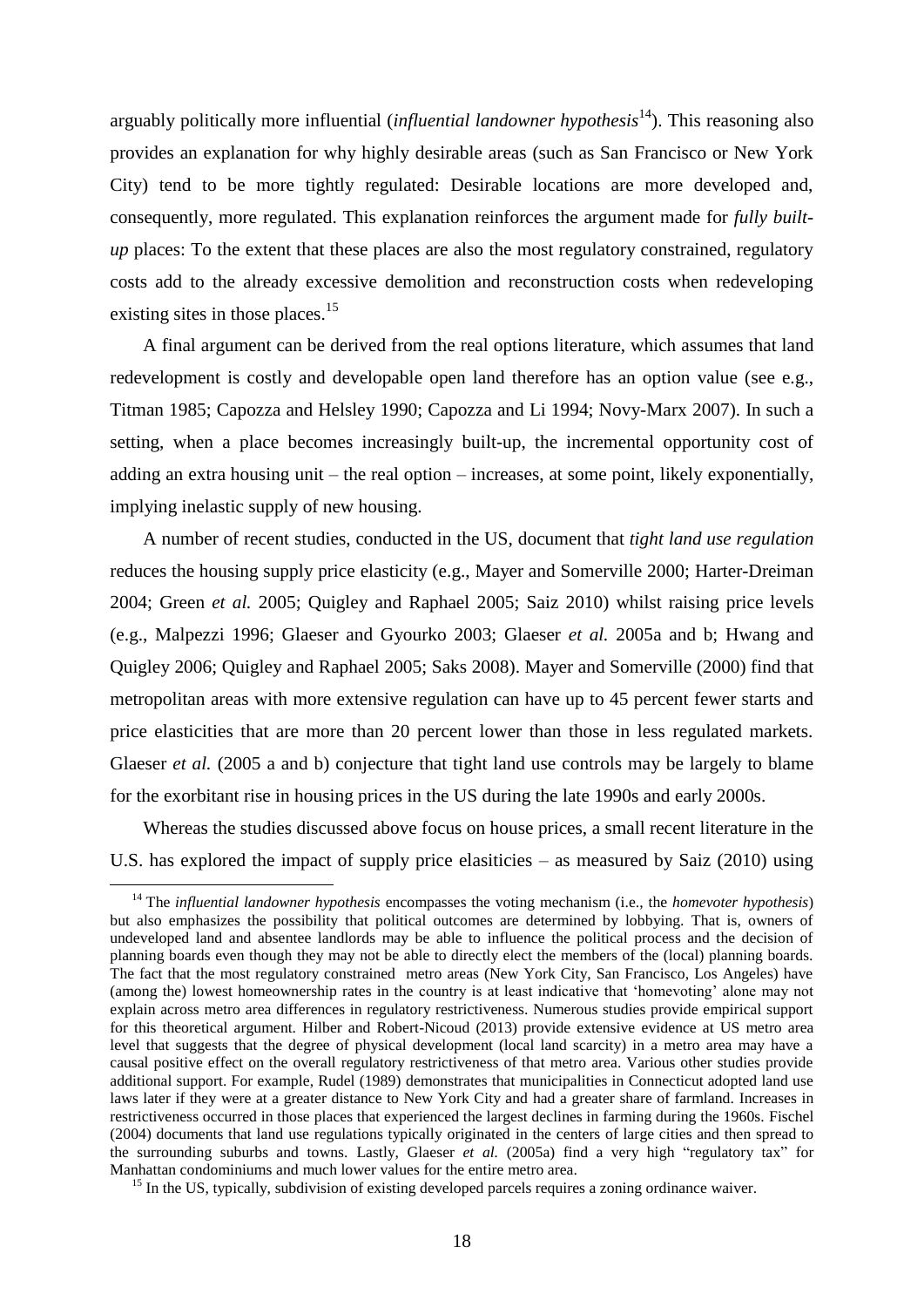variation in both regulatory and geographical constraints – on land values. Consistent with the literature discussed above, Davis and Palumbo (2008) find that land values are more volatile in metro areas with inelastic supply. Interestingly, Kuminoff and Pope (2012), who study land price volatility during the great boom and bust between 1998 and 2009, document the opposite pattern *within* metro areas: neighborhoods at the urban fringe experienced the most volatility in land values. Kuminoff and Pope speculate that this may be because the relaxation of credit constraints was particularly important for lower income households, allowing them to purchase houses at the fringe of the suburbs. In a setting with myopic agents or unrealistic expectations (irrational exuberance) and short-term construction lags, this might explain the higher land price volatility at the fringe.

Two recent studies, discussed above, suggest that the two types of supply constraints – regulatory and geographical – can be expected to be interlinked. Whilst Saiz (2010) suggests that the undevelopable area in an MSA is strongly positively associated with regulatory constraints, Hilber and Robert-Nicoud (2013) provide evidence indicative of a causal effect running from share developed developable land to regulatory restrictiveness.

Hilber and Vermeulen (forthcoming) exploit a unique panel dataset of English local authorities<sup>16</sup> and use an IV-approach to jointly identify the independent causal effects of three different types of local supply constraints (all measured at the local authority-level): (i) regulatory constraints (proxied by residential refusal rates), (ii) scarcity of developable land (proxied by the share of already developed land relative to all developable land, based on geocoded satellite land cover data) and (iii) topography-induced constraints (proxied by elevation ranges and measures of ruggedness). Hilber and Vermeulen find that house prices react more strongly to labor demand shocks in more regulatory and in more physically constrained local authorities. The effect of regulatory constraints is strong across most of England (in line with the stylized fact that the British planning system is very restrictive by world standards), whereas the effect of constraints due to scarcity of developable land is confined to highly urbanized areas – mainly the Greater London Area.<sup>17</sup> Uneven topography has a quantitatively less meaningful impact. Finally, they find that the effects of supply constraints are greater during boom than during bust periods. Overall, Hilber and Vermeulen's findings for England

<sup>&</sup>lt;sup>16</sup> Whilst the typical English local authority – with an average of around 144,000 residents – is significantly larger than an average sized American municipality, it is significantly smaller than the larger U.S. metro areas.

<sup>17</sup> Interestingly, this finding is consistent with the combined results in Hilber and Mayer (2009) and Lutz (2015). While land availability does not have a significant impact on the housing supply elasticity in New Hampshire where land for development is abundantly available in most parts of the state. In much denser neighboring Massachusetts – the Commonwealth is the third densest US state – land availability does influence the housing supply elasticity.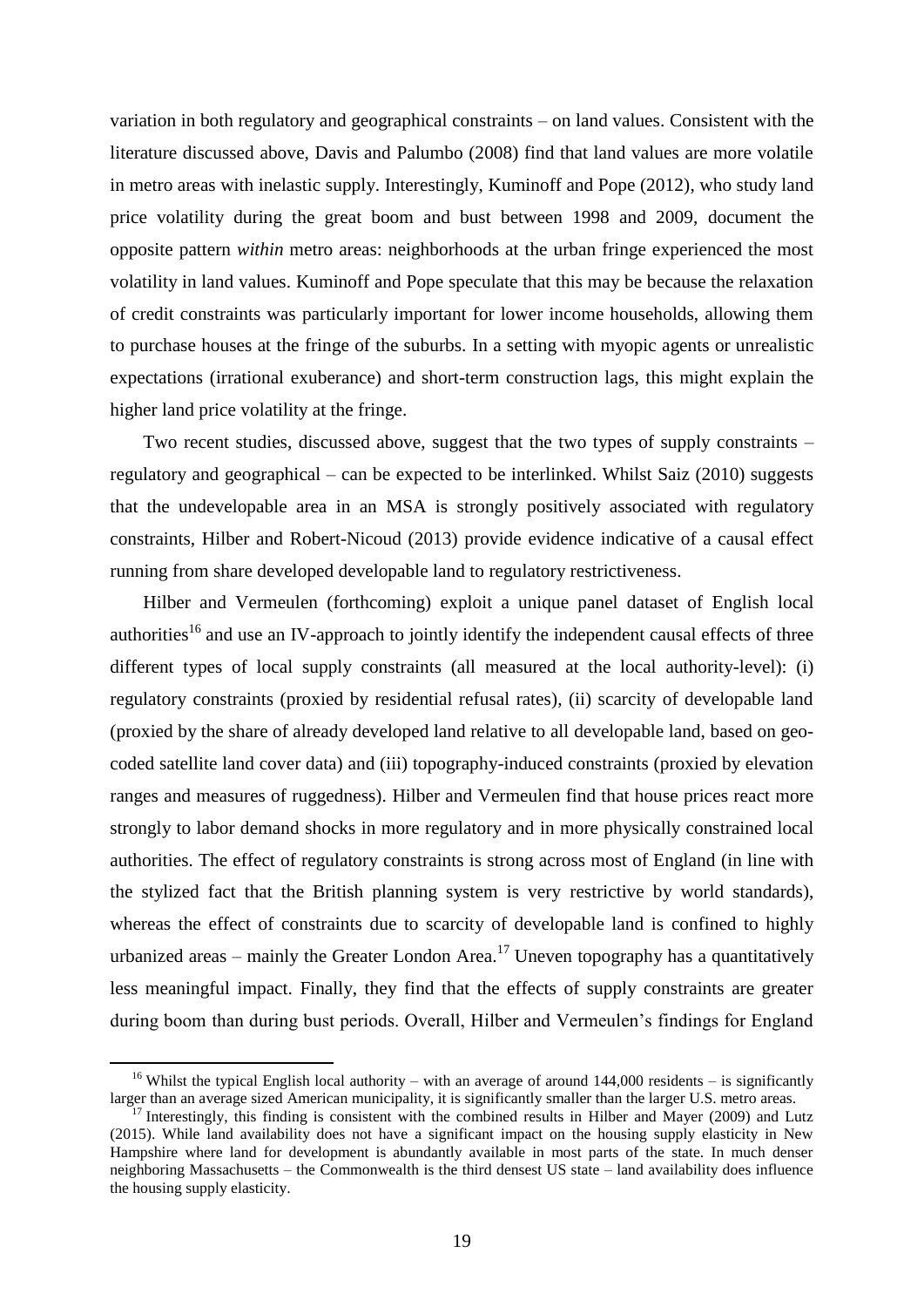are consistent with the proposition that both types of constraints – regulatory and geographical constraints – reduce the long-term responsiveness of new construction to prices. Put differently: the extent of house price capitalization is greater in places that are constrained by regulatory restrictions *and* by physical barriers to residential development. Both types of constraints may thus serve as measures that allow researchers to identify the effects of house price capitalization on the provision of public goods, club goods and private goods.

#### **4 Capitalization and incentives to invest: A first step towards a 'taxonomy'**

In this section I explore how house price capitalization induced incentives in supply constrained locations may provide a mechanism – besides other factors such as altruism or reciprocal behavior – to induce homeowners and, in particular, mobile homeowners to invest in local public goods, club goods, or even private goods with positive externalities (such as exterior home improvements). The broader aim is to develop a 'taxonomy' of how house price capitalization and homeownership may affect the provision of these different types of goods. As I will outline below, the underlying mechanisms differ for different types of goods and institutional settings. I also review the scant empirical evidence that tests the theoretical predictions.

#### 4.1 Local public goods: The case of collective investments in public schools

A few theoretical studies have pointed out that the presence of house value capitalization may induce homeowners to take into account preferences of eventual buyers of their house when voting on durable local public goods (e.g., Wildasin 1979; Sonstelie and Portney 1980; Brueckner and Joo 1991). The theoretical models of Wildasin (1979) and Sonstelie and Portney (1980) both illustrate that, all else equal, (mobile) voters prefer public good levels that maximize their house values. If the public good level is sub-optimal from the viewpoint of local residents they have the option to sell their house and move to another local jurisdiction, in which the fiscal package better matches their preferences. Brueckner and Joo (1991) consider the decision of imperfectly mobile voters in the presence of house price capitalization. Their model demonstrates that a voter's ideal public spending level reflects a blend of his or her own preferences for local public goods and those of the eventual homebuyer. In a world with imperfect mobility, the voter no longer solely seeks to maximize the house value, although house value maximization considerations become more important, the shorter the expected duration in the local jurisdiction. Their model also suggests that liquidity constrained households are more likely to behave like property value maximizers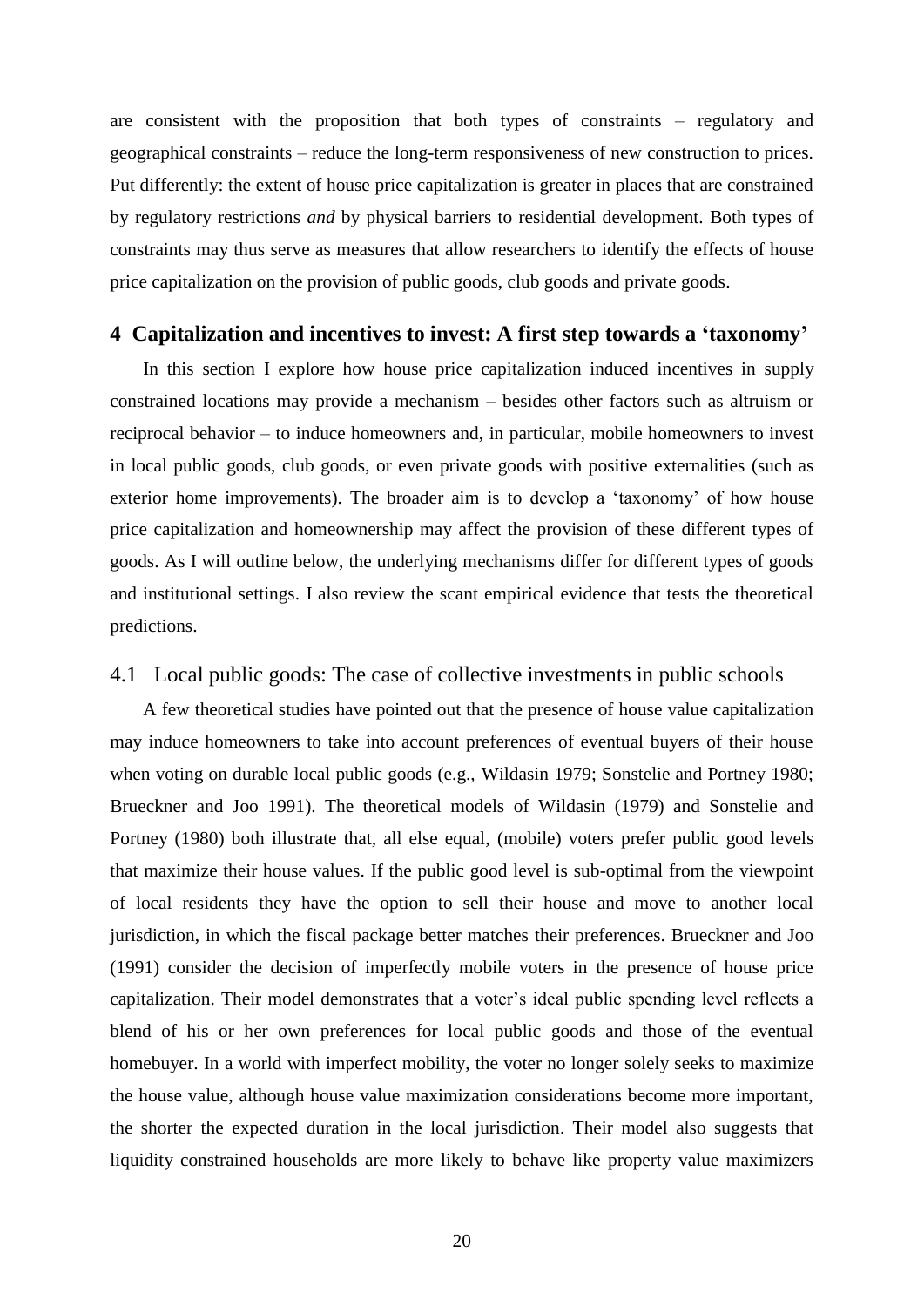than unconstrained households. Fischel (2001a/b) described homeowners as "homevoters" whose voting and local political activities are guided by their concerns about home values.

A few empirical papers provide support for this view. To begin with, Brunner *et al.* (2001) examine voter behavior in a California school voucher initiative. Their finding of a negative correlation between the premium paid for housing and support for the school choice initiative suggests that homevoters who feared that their property values may be adversely affected, voted against the proposal. In a follow up study, Brunner and Sonstelie (2003), using a survey of potential voters on California's school voucher initiative, provide evidence consistent with the view that homeowners vote to protect their property values: homeowners without school children were significantly more likely to vote for the voucher if they lived in neighborhoods with inferior schools (where vouchers are expected to increase property values) than if they lived in neighborhoods with superior schools (where vouchers likely decrease property values). Dehring *et al.* (2008) propose that homeowners vote in favor of public projects they perceive increase house values and against those that do not. Using information from pre-referendum events and the referendum itself on a proposed publicly subsidized NFL stadium in Arlington, TX, they provide support for the homevoter hypothesis in the sense that local residents voted in favor of the stadium if the project was likely to increase their house values. In a similar vein, Ahlfeldt (2011) examines support for a major urban development project in Berlin, albeit, in an environment of *very low owner-occupancy*, that is, in an area where the median voter is a renter. Consistent with the findings of the previous studies, Ahlfeldt's findings suggest that (renter-)residents oppose public projects they associate to increases in the local cost of living.

Hilber and Mayer (2009) developed a simple formal framework to examine the impact of house price capitalization on the decision of local voters whether to support a durable increase in local public school spending. The investment entails a commitment to increase school spending, financed via local taxes, over a number of periods. Hence, the benefit in form of better school quality and the tax cost accrue in the future, as well as in the present period. In this setting, whether the investment occurs depends on the payoff of the median voter.

Consider the (plausible) case where (a) the investment generates a positive net benefit for households with children in each period, (b) the marginal homebuyer has children and (c) some portion of the net benefit is capitalized into house prices (positive extent of capitalization). In this setting, all else equal, homeowners will always be more likely than renters to vote in favor of the investment. Moreover, existing homeowners without children (including the elderly) support the investment, as long as their expected duration in the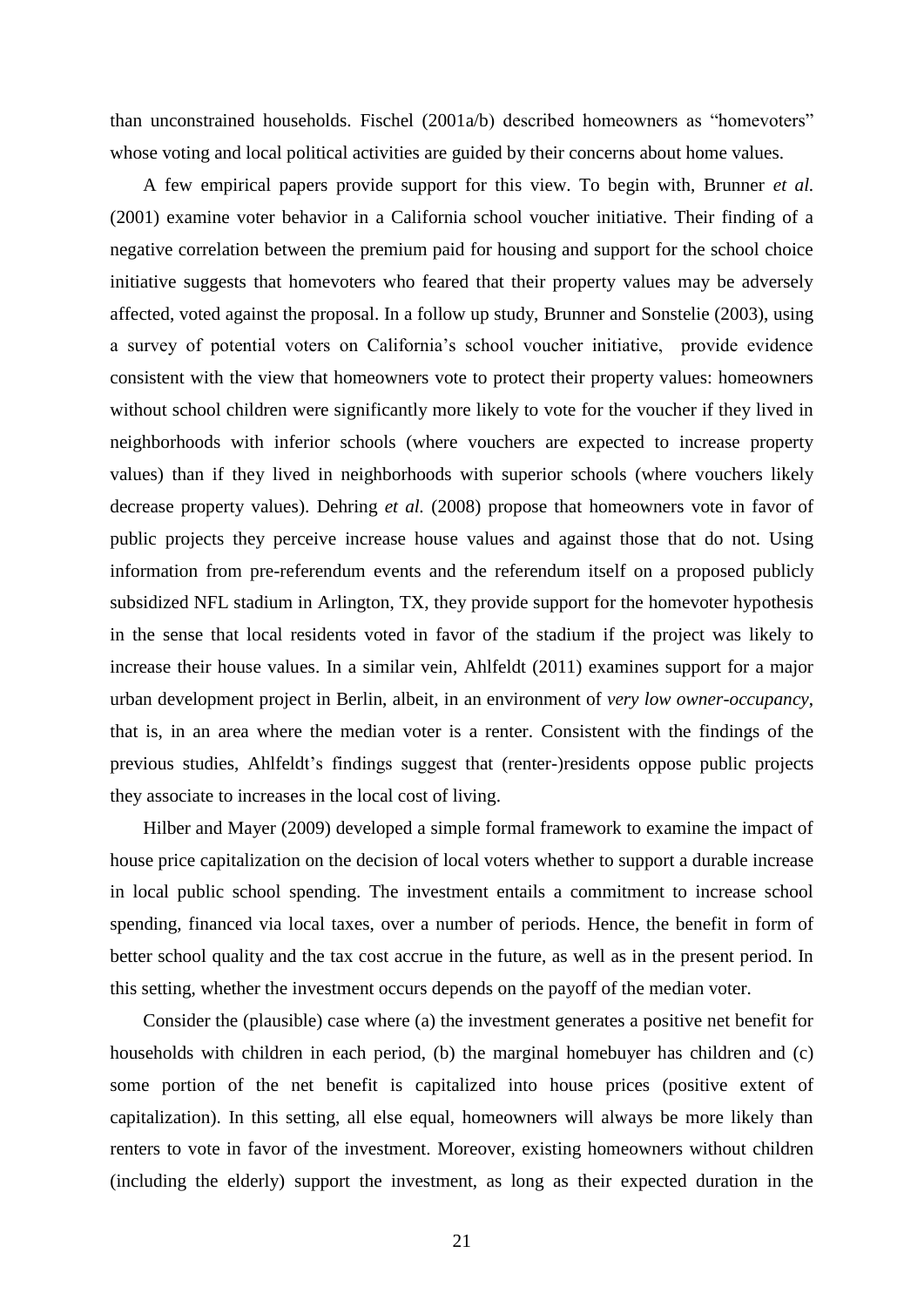property is short enough. The model further predicts that these households should be sensitive to the extent of capitalization. The simple framework – which is outlined in more detail in Hilber and Mayer (2009) – makes four empirically testable predictions for the provision of local public goods in a system where local residents vote on local public good provision (either directly or indirectly). In general terms, the predictions can be summarized as follows:

*Prediction 1:* An investment in a durable local public good (that has a positive net benefit from the perspective of the marginal homebuyer) will be greater/more likely in more supply constrained locations, where the expected 'extent of capitalization' of given demand shifts is greater.<sup>18</sup>

*Prediction 2:* The positive link between the 'rigidity of supply constraints' and investments in durable local public goods should only exist in locations where the median resident is a homeowner.

*Prediction 3:* The interaction between measures of the 'rigidity of supply constraints' and a 'high share of households with a relatively short expected duration in their property' should be positive. (Applied to the case of local public schools in the US institutional setting; the elderly, who have a comparably shorter expected time horizon in their property, can be expected to be more willing to support school spending in districts where the extent of capitalization is high.)

*Prediction 4:* The positive relationship between 'share of households with a short expected duration' and 'rigidity of supply constraints' should be strongest for the group of residents with the shortest expected duration.

In their empirical work Hilber and Mayer (2009) identify a proxy for the extent of house price capitalization – the supply of land available for new development – and show that towns in Massachusetts with little undeveloped land have larger changes in house prices in response to a plausibly exogenous spending shock. Towns with little available land also spend more on schools. They then extend these results using data from school districts in 46 US states, showing that per pupil spending is positively related to the percentage of developed land

<sup>&</sup>lt;sup>18</sup> Hilber and Mayer's (2009) interpretation of this prediction is that local supply constraints determine the extent of capitalization of demand factors: If the local demand curve is downward sloping – as discussed in Section 3.2 – the rigidity of local supply constraints should determine the extent of capitalization. It is worth noting, however, that another mechanism may bring about the same empirical finding: In school districts with elastic supply, investment in a local public school may attract many new families with school-aged children. These additional children use up resources. The newcomer's children may also be difficult and costly to integrate. This in turn may 'dilute' the investment-induced school quality and, consequently, house prices may increase less than in the absence of the newcomers. Hence, even if the observed (diminished) school quality were fully capitalized, local supply constraints would still matter for 'incentives to invest'. The idea of a 'dilution effect' is discussed in the next sub-section in the context of individual social capital investment.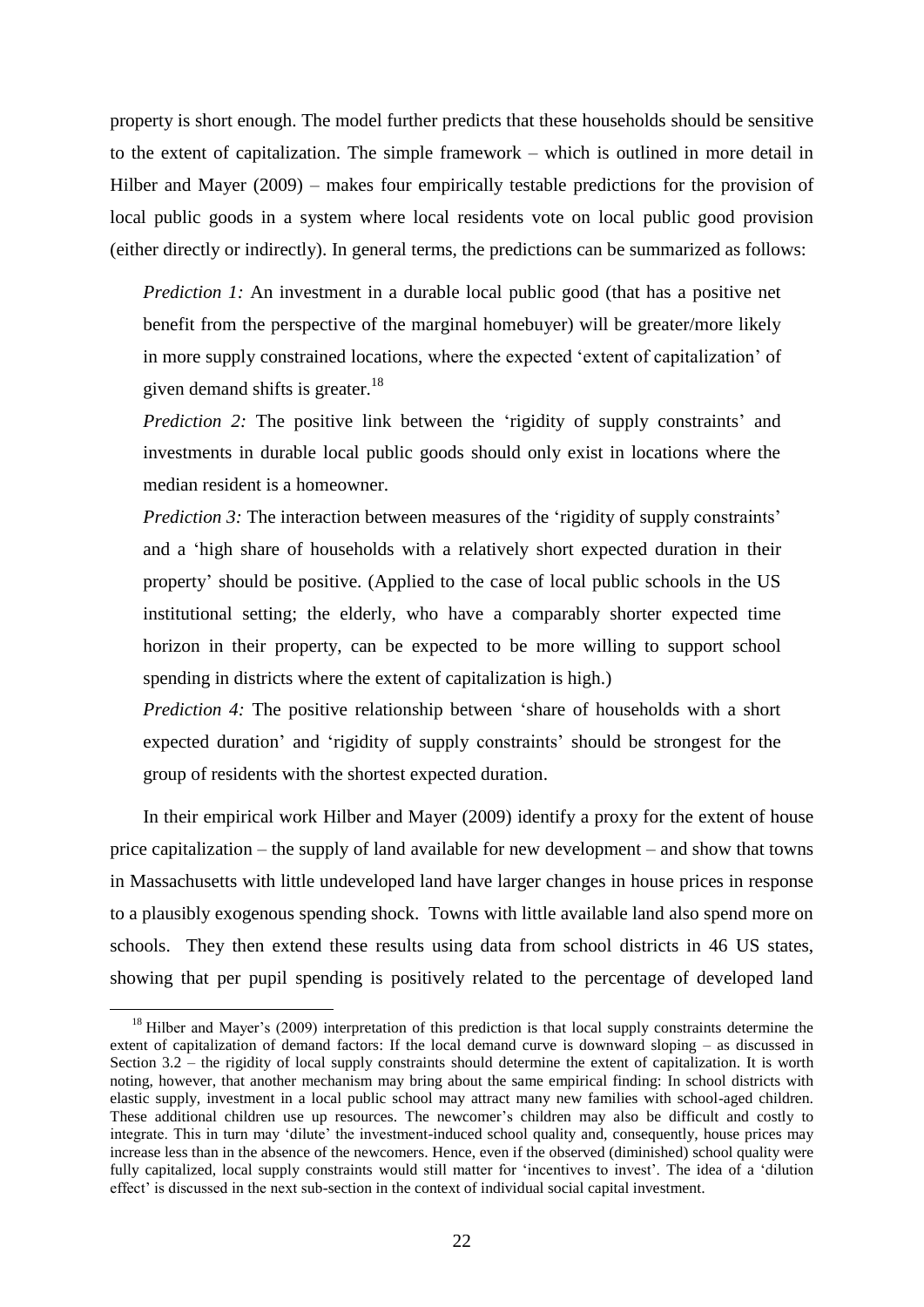(Prediction 1). This positive correlation persists only in districts where the median resident is a homeowner (Prediction 2) and is stronger in districts with more elderly residents who do not use school services and have a shorter expected duration in their home (Prediction 3). Finally, they find that these positive interaction effects are strongest for the group of older elderly with the shortest expected duration in their property (Prediction 4). Hence, their findings support theoretical models in which capitalization encourages the provision of durable local public goods (and provide an explanation for why some elderly support local school spending).

### 4.2 Club goods: The case of individual investments in local social capital<sup>19</sup>

A number of empirical studies document a positive link between homeownership and individual investment in social capital and civic efforts (e.g., Rossi and Weber 1996; DiPasquale and Glaeser 1999; Hoff and Sen 2005).<sup>20</sup> DiPasquale and Glaeser (1999) provide evidence that is suggestive of a causal effect from the former onto the latter. Capitalization of community quality into house prices may be a plausible mechanism explaining the link. In fact, Glaeser and DiPasquale (1999) argue that homeowners are "better citizens" because homeownership creates barriers to mobility and gives individuals an incentive to invest in local amenities and social capital *since community quality is capitalized into property values*. Coulson *et al.* (2003a and 2003b) and Coulson and Li (2013) provide direct evidence that external benefits associated with higher neighborhood homeownership rates are capitalized into higher housing prices.<sup>21</sup> However alternative mechanisms such as reciprocal behavior<sup>22</sup> could potentially also explain a positive link between homeownership and social capital (see Hilber 2010 for a discussion of alternative explanations).

It is tempting to conclude that the predictions outlined above for the case of public investment in local public schools (or other durable local public goods) should equally apply to the case of private investment in social capital/social capital induced neighborhood clubs (such as neighborhood watch groups). Yet, the two types of investment differ crucially from each other. In the former setting the *public* vote is binding for all residents and direct benefits accrue only to a minority of residents (households with children). Yet, all residents bear the direct tax costs. In the latter setting each resident makes an *individual* investment decision

<sup>&</sup>lt;sup>19</sup> This Section draws heavily on Hilber (2010).

 $20$  See Dietz and Haurin (2004) for a review of the wider literature on the micro-level economic and social consequences of homeownership.

<sup>&</sup>lt;sup>21</sup> In contrast to the former studies, the latter exploits the panel nature of the American Housing Survey data to account for unobservable neighborhood and housing heterogeneity.

 $^{22}$  For an exposition of the mechanism of reciprocal behaviour see for example Helsley and Strange (2004).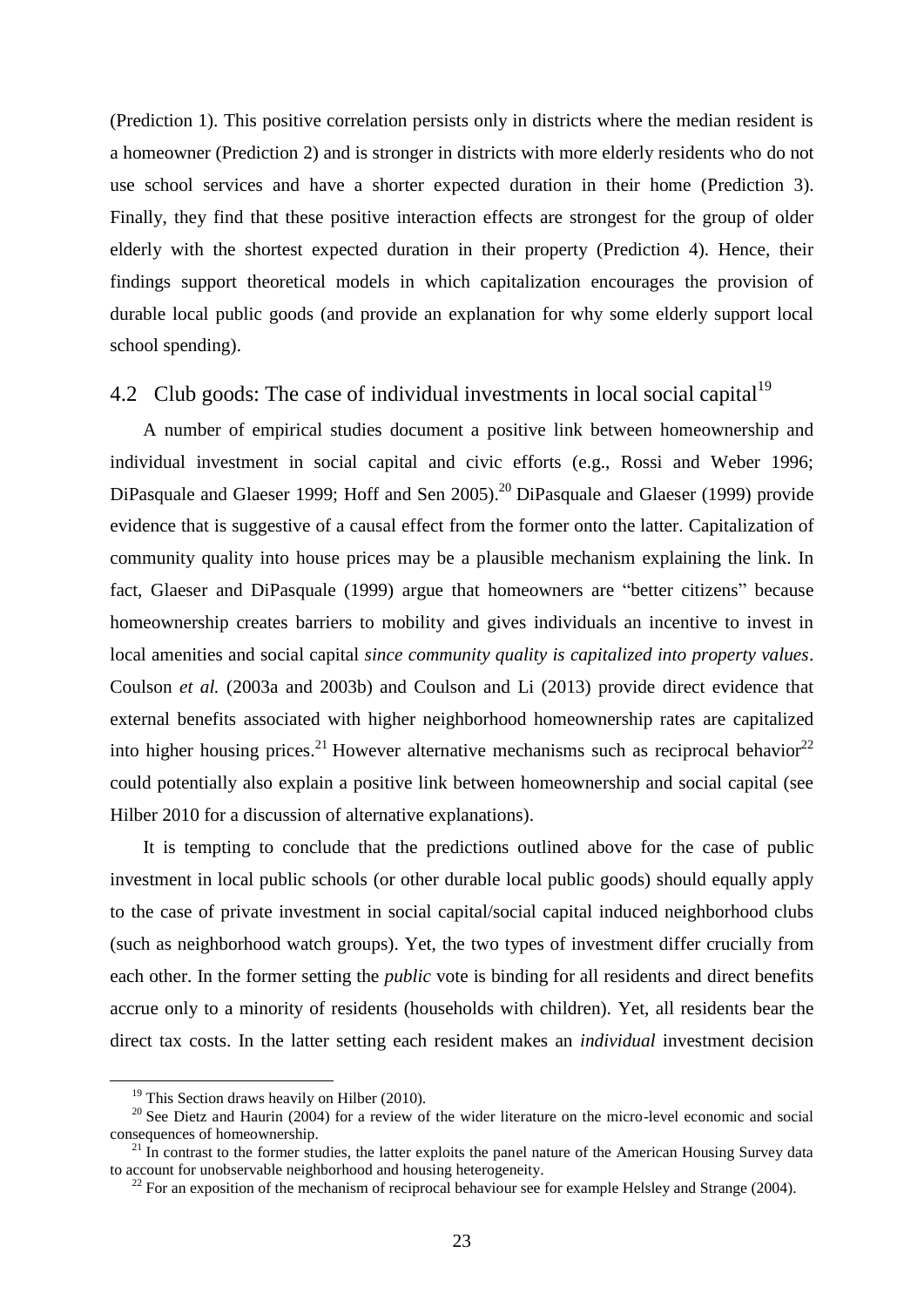that only has private cost implications. As long as investors can largely exclude those who do not invest from access to social capital induced benefits, there will be a link between investment and direct benefits. Nevertheless, homeowners can in principle free ride on other neighbors' investments by not investing and selling their property. (In the case of local public schools, either nobody or all residents invest.) This implies that in the case of neighborhood specific social capital, nobody may initially have an incentive to invest, unless some "mechanism" prevents free riding. This mechanism may be the existence of *housing transaction costs*: selling a property *only* to free ride on other neighbors' investments is not an attractive option if the transaction costs exceed the benefits derived from social capital. Transaction costs of selling a house – even when excluding any other relocation costs – are typically quite high. For example, Haurin and Gill (2002) estimate these transaction costs in the U.S. as the sum of 3% of the house value and 4% of total household earning.

In a world with high transaction costs the question then becomes whether the homeowner's long-term benefits derived from social capital exceed the costs. The answer to this question crucially depends on the elasticity of new local housing supply. Consider a neighborhood where renters can relocate freely but transaction costs make existing homeowners immobile. In such a setting homeowners have greater incentives to invest in social capital compared to renters as long as the long-term net benefits exceed the initial investment costs *and* investors can, for the most part, exclude non-investors from access to social capital induced club goods. This is because homeowners can internalize the long-term net benefits from their investments, while renters are at least partially deprived of those net benefits (landlords can pocket proceeds by increasing rents).

In this setting, the elasticity of new housing supply is critical for social capital investment because, all else equal, it affects the inflow of newcomers and thereby determines the homeowners' long-term net benefits from social capital. In a *built-up neighborhood* with inelastic supply of developable land, initial investors in social capital are largely protected from inflows of newcomers that could dilute the long-run net benefit from that social capital. Dilution may occur either as a consequence of an increase in social capital maintenance costs or due to congestion effects on the consumption side.

In contrast, in a *little developed neighborhood* with elastic supply, newly accumulated social capital will steer landowners to develop new housing units as long as the price exceeds the marginal (opportunity) cost of conversion. In the long-run, the net benefit from social capital is diluted to an extent that the marginal newcomer's net benefit and the corresponding house price premium become very small. It is quite intuitive that in such a setting nobody has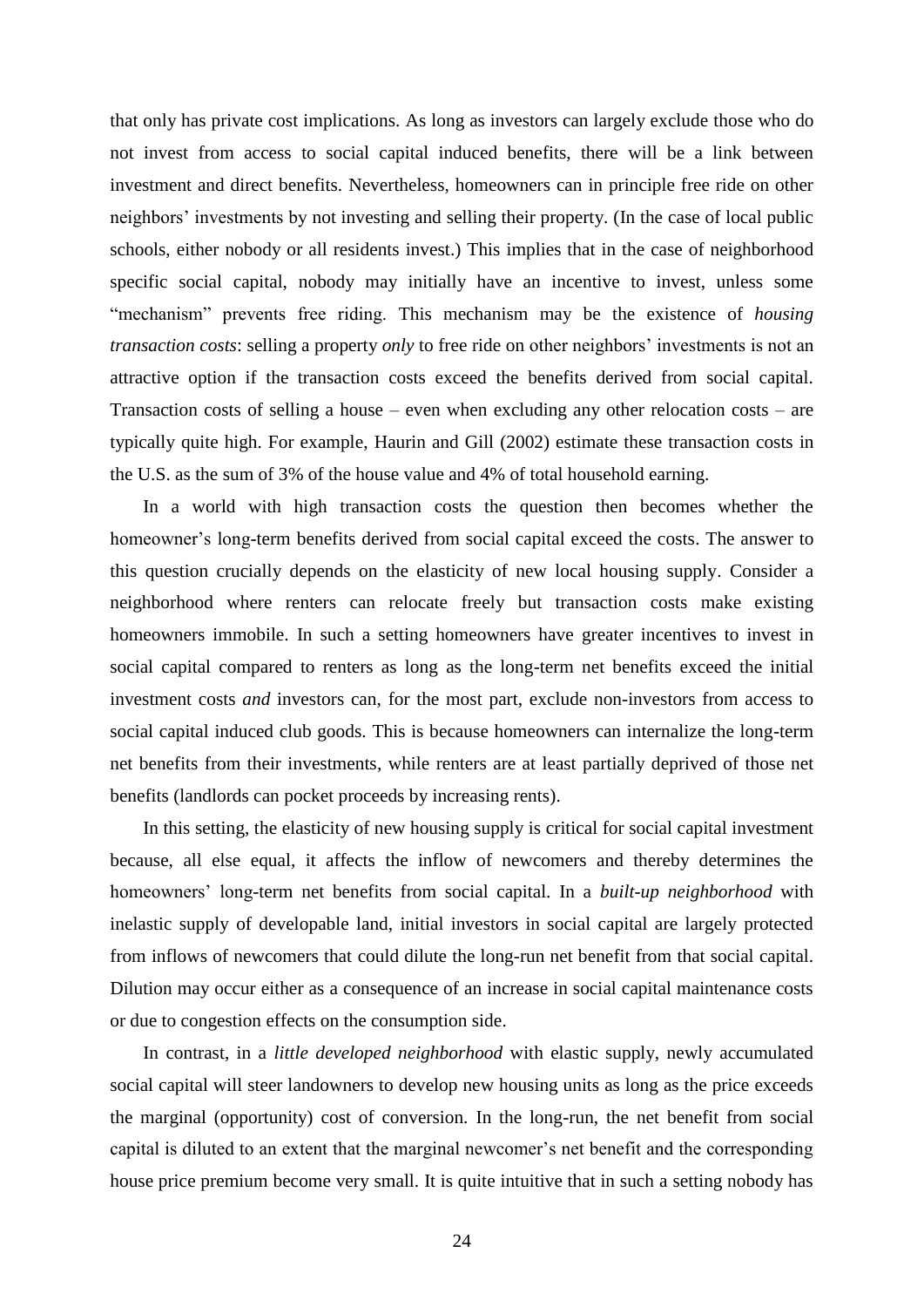an incentive to make an investment in neighborhood specific social capital in the first place. The above theoretical considerations imply two general, empirically testable, predictions:

*Prediction 5:* The positive link between individual homeownership and individual investment in local club goods (e.g., neighborhood specific social capital investment) should be stronger, all else equal, in more supply constrained locations.

*Prediction 6:* Newcomers should socially interact with other neighbors after a brief period (to get access to the club goods) and there should not be much increase in the intensity as the duration in the neighborhood increases.

The *expected* duration in the property should have a positive effect on individual investment in neighborhood specific social capital, unlike in the case of a durable increase in local public school spending. This is because the accumulated benefits derived from social capital increase with the expected length of stay, while the large initial burden (in the form of efforts needed to generate trust and friendship among involved club members) accrues even if the residents only have a short duration. Moreover, the benefits associated with the sale of a property at the time of exit accrue independent of whether or not a homeowner bears the investment costs. Hence, a longer expected duration should increase the likelihood that the investment has a positive payoff. The following should hold:

*Prediction 7*: Individual investment in local club goods (such as neighborhood-specific social capital) should be positively related to the expected time until the next move.

Moreover, unlike in the case of local public schools, homeowners with a short expected duration in the property should not react sensitively to the extent of capitalization. They will always be better off not investing, independent of the extent of capitalization.

Hilber (2010) uses an IV-approach and data from the Social Capital Community Benchmark Survey to document that the positive link between homeownership and individual social capital investment is indeed largely confined to more built-up neighborhoods with more inelastic supply of new housing (Prediction 5). The empirical findings provide support for the proposition that in these localities supply constraints, which ensure that initial social capital investments increase house values, provide additional incentives for homeowners to invest in social capital. Hilber (2010) also provides evidence supporting Predictions 6 and 7.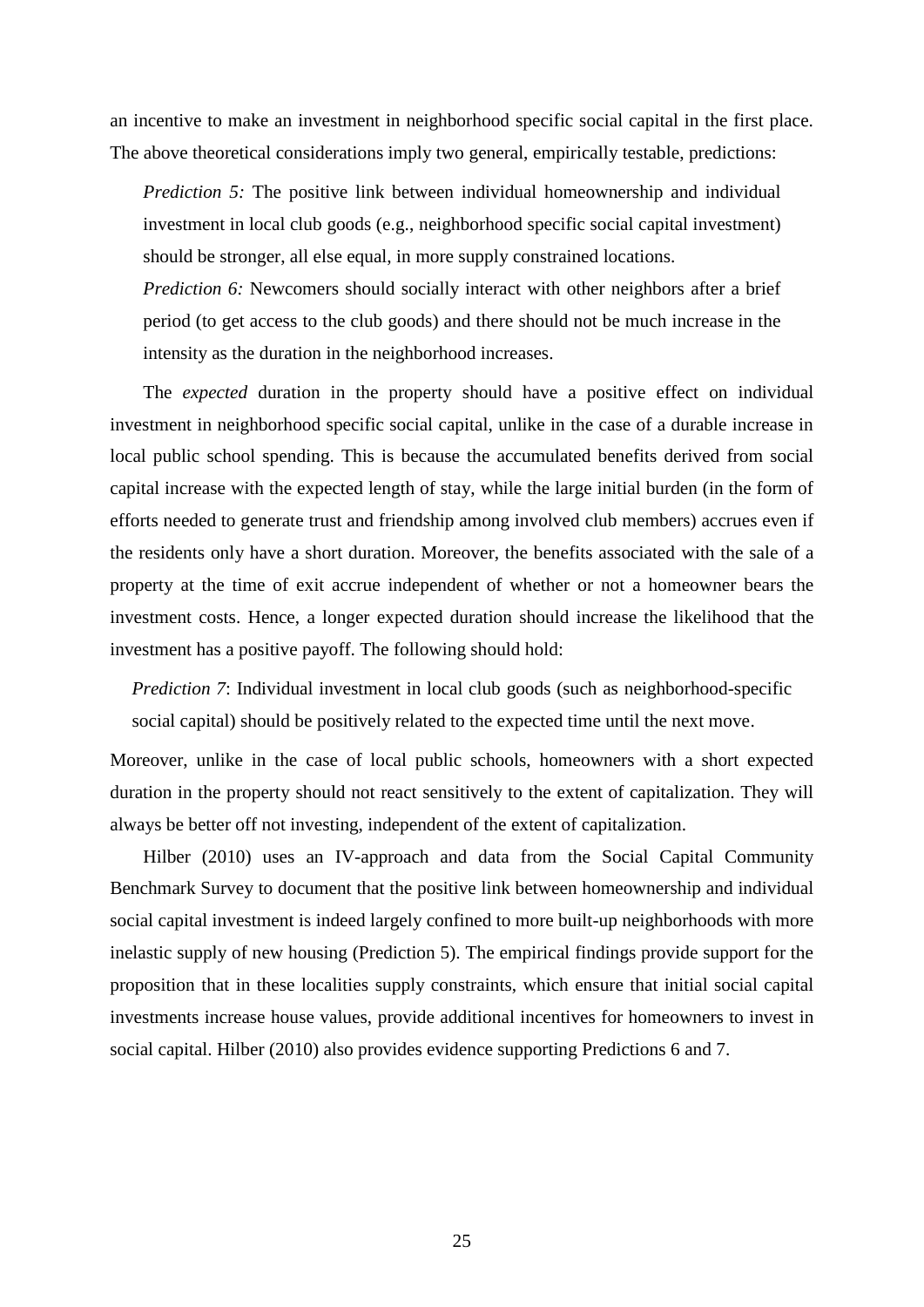### **5 Unintended redistribution and other unintended effects of capitalization**

#### 5.1 Redistributive effects: Theoretical considerations and empirical evidence

The proposition that government policies are capitalized into land values and thereby can have unintended redistributive consequences goes back all the way to David Ricardo (1817) who studied the Corn Laws passed in England during the first decade of the  $19<sup>th</sup>$  century. Ricardo argued that a tax on imported corn to raise its price and thereby protect British farmers, would have the effect of raising the rent of wheat land (and hence its value) until the benefits to the farmer renting the land are effectively wiped out. The true beneficiaries of the policy would be the landlords who own the land.

In a residential (and more modern) context, several authors have argued theoretically that location-based aid (as opposed to grants to poor individuals) can have adverse consequences, since poor residents are typically renters who will be forced to pay higher rents if the transfers are capitalized into higher house prices (e.g., Hamilton 1976b and Wyckoff 1995). Wyckoff (1995) developed a simple model with two communities and three income groups to demonstrate that in the case of an urban area in which the central city is small relative to the entire metro area, the welfare effect of intergovernmental aid (such as education aid) on poor voters should be expected to be completely offset by higher housing costs. In fact, the capitalization of any place based government policy potentially has important – often unintended – distributional consequences. A finding of substantial or full capitalization may jeopardize any distributional objectives that governed the design of policies and government programs aimed to help disadvantaged groups.

On the empirical side, a few studies investigated econometrically whether farm subsidies are capitalized into land values. For example, Goodwin and Ortalo-Magné (1992) find a strong relationship between producer subsidy equivalents and land values in six regions in the US, Canada, and France. Clark *et al.* (1993) on the other hand, using data for the region of Saskatchewan in Canada, find only weak evidence in support of the hypothesis that short-term subsidies are capitalized into land values, possibly because farmland in Saskatchewan is supplied quite elastically.

More recently, a few studies have investigated the distributional consequences of geographically-targeted policies. Hanson (2009) explored the impact of the federal Empowerment Zone (EZ) program, a set of tax incentives targeted to areas of select cities. Hanson's most rigorous (IV) estimates suggest that the EZ program had a large effect on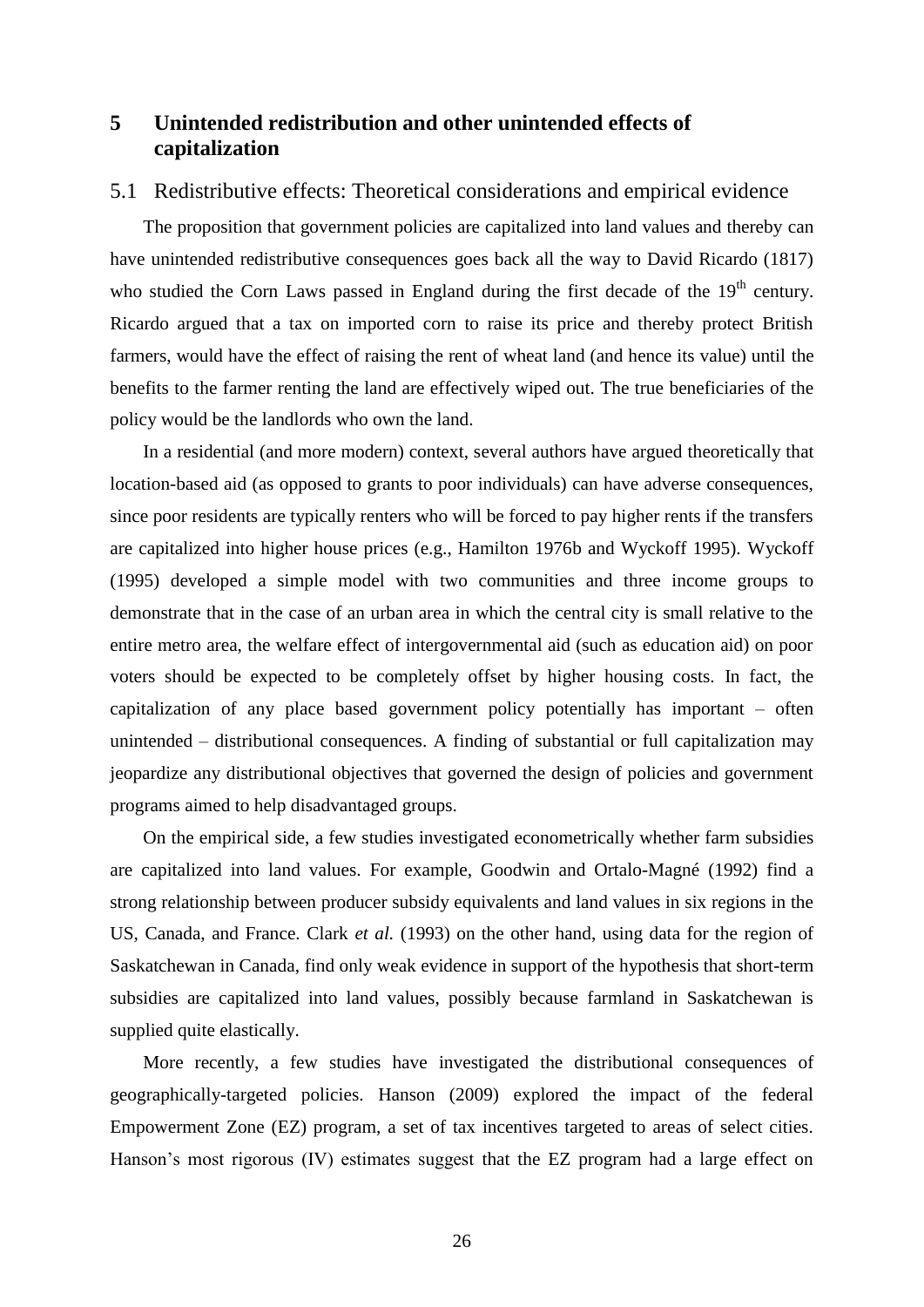property values implying that geographically-targeted tax incentives may mainly benefit landowners. Hilber *et al.* (2011) explore the impact of central government grants on local house prices in England. Their findings indicate substantial to full capitalization. Furthermore they find that house prices respond somewhat more strongly in locations in which new construction is constrained by geographical barriers (i.e., in rugged terrain). This suggests that increases in grants to a local authority may mainly benefit the typically better off property owners (homeowners and absentee landlords) in that local authority. Or put differently: any adjustments in the distribution of grants over local authorities would boil down to redistribution of resources between property owners in gaining and losing local authorities without making private renters any better off. $^{23}$ 

#### 5.2 Other unintended effects: Offsetting of policy induced incentives

House price capitalization of government programs and policies does not only have unintended distributional consequences but may also offset intended policy induced incentives. A prime example to illustrate these perverse effects is the home mortgage interest deduction (MID). The aim of the MID is to create incentives to become a homeowner and buy more housing. Various researchers have pointed out that the MID is a poor instrument for encouraging homeownership as it benefits mainly higher income households, who are almost always homeowners anyway (see e.g., Glaeser and Shapiro 2003). The capitalization of the MID into house prices casts an even more damning light on the MID. Hilber and Turner (2014) examine the impact of the combined U.S. state and federal mortgage interest deduction (MID) on homeownership attainment. They find that capitalization of the MID into house prices offsets the positive effect on homeownership: The MID only boosts homeownership attainment of higher income households in less tightly regulated housing markets. In more restrictive places – typically larger coastal cities – an adverse effect exists. Arguably this is because in supply constrained metro areas the MID increases housing demand and, consequently, the price of owner-occupied housing relative to the price of rental housing (the reservation price). Would-be homeowners of course also benefit from the subsidy, so, all else equal to the extent that the subsidy is fully capitalized they should be neither better nor worse off. However, the MID – via increasing the price of owner-occupied housing – also increases the costs associated with the transaction of owner-occupied housing, as the latter is roughly proportional to house values (see Haurin and Gill 2002). This matters a lot to mobile

<sup>&</sup>lt;sup>23</sup> Grant increases may benefit renters in the social sector to the extent that their rents are detached from market rents.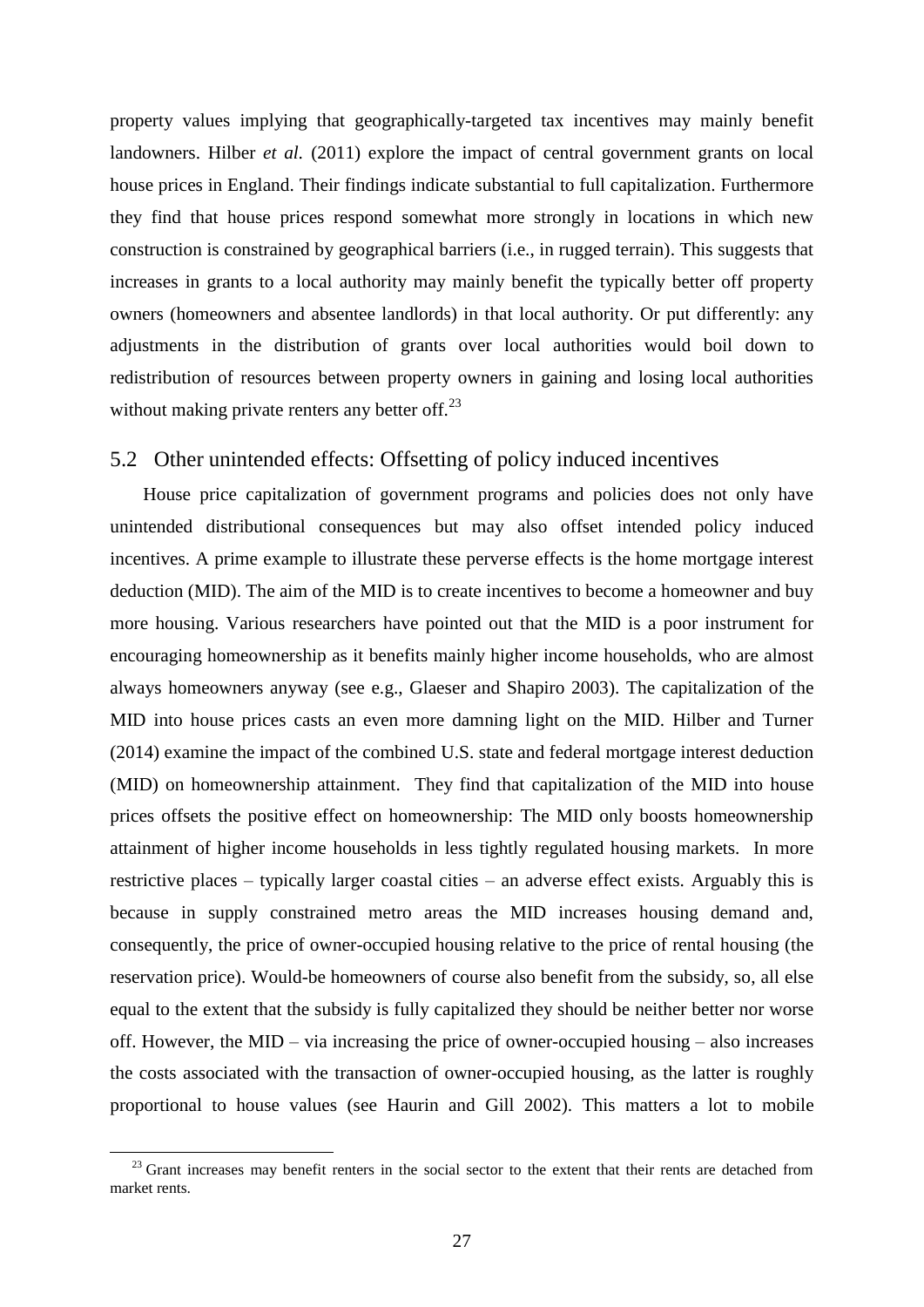(typically younger and better educated) residents, including to first time buyers. Some of these mobile households – 'the marginal owner-occupiers' – who preferred to own prior to an increase in the MID, may prefer to rent after an increase. In fact, this theoretical explanation may explain the finding by Bourassa and Min (2008) that the MID has a negative impact on homeownership attainment of the young. In a similar vein, the capitalization of the MID into higher house prices reduces the likelihood of credit constrained households to be able to qualify for a mortgage. That is, an MID induced increase in house prices will cause downpayment constraints to become binding for certain 'marginal households' with respect to the housing tenure decision, forcing previously 'marginal owner-occupiers' to rent instead.

#### **6 Conclusions and Scope for Future Research**

This paper has two main objectives: (i) Outline the relevant strands of the literature on house price capitalization and its economic impacts and (ii) indicate possible directions for fertile future research. To advance the first objective, I have synthesized an emerging literature that explores the conditions under which public and private investments at the local and neighborhood level and intergovernmental transfers to local jurisdictions are capitalized into house prices and the broader implications of such capitalization. Theoretical considerations and recent empirical evidence suggest that house price capitalization is much more pronounced in locations with strict regulatory and geographical supply constraints. The effect of local scarcity of developable land on the extent of capitalization appears to be very non-linear, being largely confined to the most built-up areas. Ruggedness or steep slopes matter too but, again, the effects on capitalization appear to be confined only to quite steep slopes. The impact of regulatory constraints depends on the country specific institutional settings. For example, in the US the impact of regulatory constraints on the extent of capitalization varies enormously across metro areas, with capitalization effects being mainly confined to the more desirable coastal areas. The British planning system, in contrast, imposes constraints on the supply of space across the country, implying significant capitalization even in more remote places.

Only a few empirical studies have so far tested whether varying degrees of house price capitalization generate different incentive effects. The scant empirical evidence for the US suggests that (i) such incentive effects do exist and (ii) are mainly confined to more supply constrained locations. This has important implications for the provision of local public goods and club goods as it suggests that the 'capitalization induced' provision of such goods may be greater in more supply constrained places.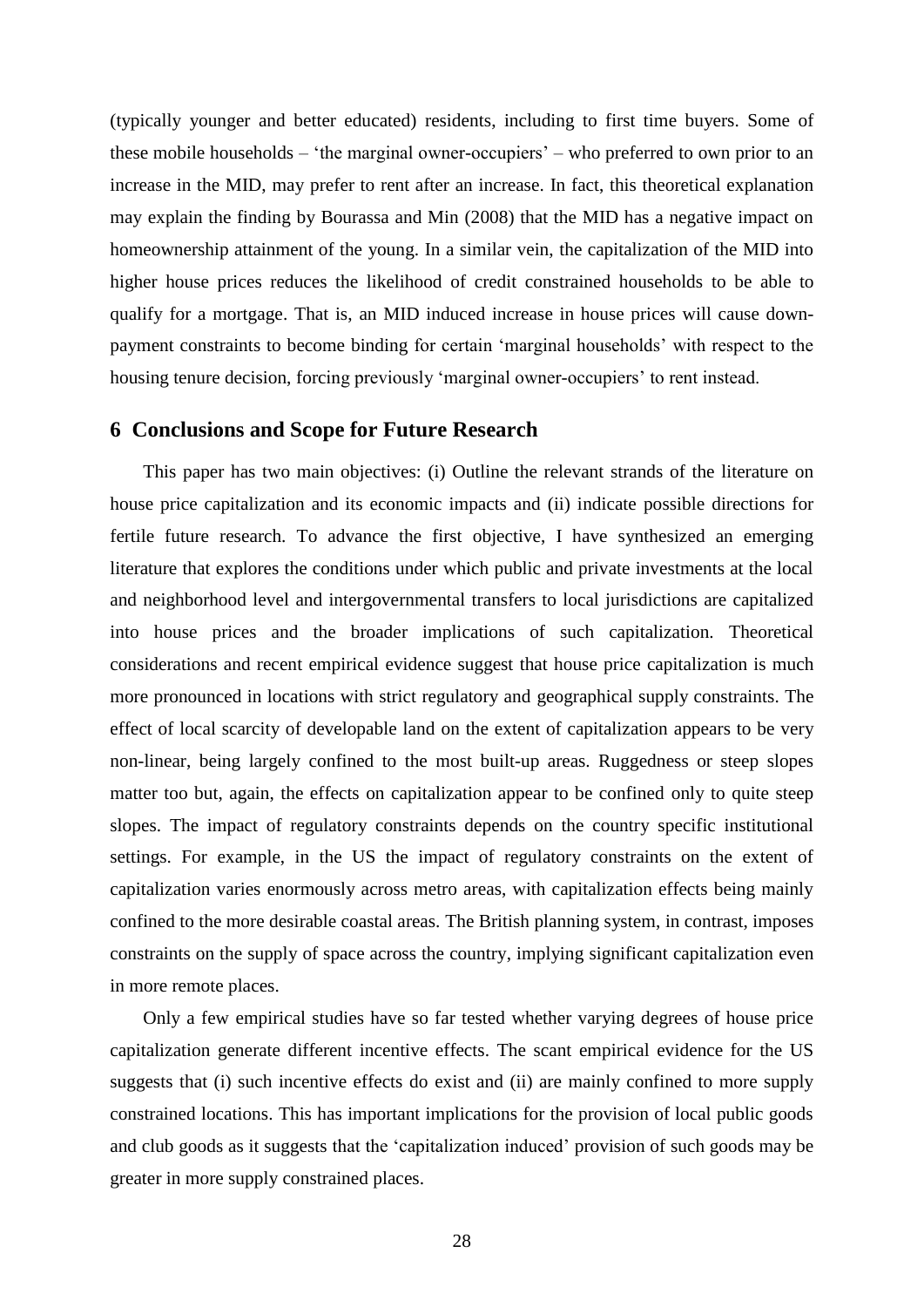The theoretical and empirical research discussed in this paper also has important consequences for redistribution and the assessment of place based policies at various levels of government (federal/central, state/regional, and local). The empirical findings discussed in the paper are strongly suggestive that capitalization effects – which are habitually ignored by policy makers – have important adverse consequences for a wide range of policies such as intergovernmental aid or the mortgage interest deduction. While the *direct* effect of intergovernmental aid to disadvantaged places is positive (i.e., considered in isolation making local residents better off), there is also typically an ignored *hidden* effect, namely, that better local public services or lower taxes are capitalized into property prices, so, effectively, the aid may mainly benefit typically better off homeowners and (often absentee) landlords who rent out their properties to typically lower income renters. These renters benefit from better local public services. However, they often do not benefit much from lower taxes, and, most importantly, they have to pay higher rents, reflecting the increased desirability of the receiving jurisdiction, so on balance they may be no better off or even worse off than without intergovernmental aid. Of course, in locations where such aid is not capitalized, the redistribution effects are more progressive. Overall, the empirical findings imply that policies with a redistributive aim might be much more effective if they "helped people rather than places". House price capitalization of government programs and policies have a particularly damaging effect in places with inelastic supply of housing, that is, in geographically constrained places (such as San Francisco or Los Angeles) as well as in locations that are confronted with tight land use planning (e.g., New York City, San Francisco or Los Angeles; large parts of the UK and in particular the South East of England). Intergovernmental aid to poor inner city places may be a particularly poor tool to help disadvantaged people as the aid – due to capitalization effects – may make the disadvantaged quite possibly worse off.

Similarly, house price capitalization effects may offset the intended incentive effects of certain policies. For example, the explicit aim of the mortgage interest deduction (MID) in most countries is to increase homeownership attainment. However, empirical findings for the US at least suggest that the MID has an overall negligible effect on homeownership attainment and has a negative effect in more supply constrained locations, where capitalization effects are greater.

The research summarized in this paper is by no means conclusive. I have emphasized the importance of regulatory and geographical supply constraints in determining the 'extent of capitalization' and summarized the tentative empirical evidence. However, other factors besides supply constraints may be important too. In particular the role of household mobility,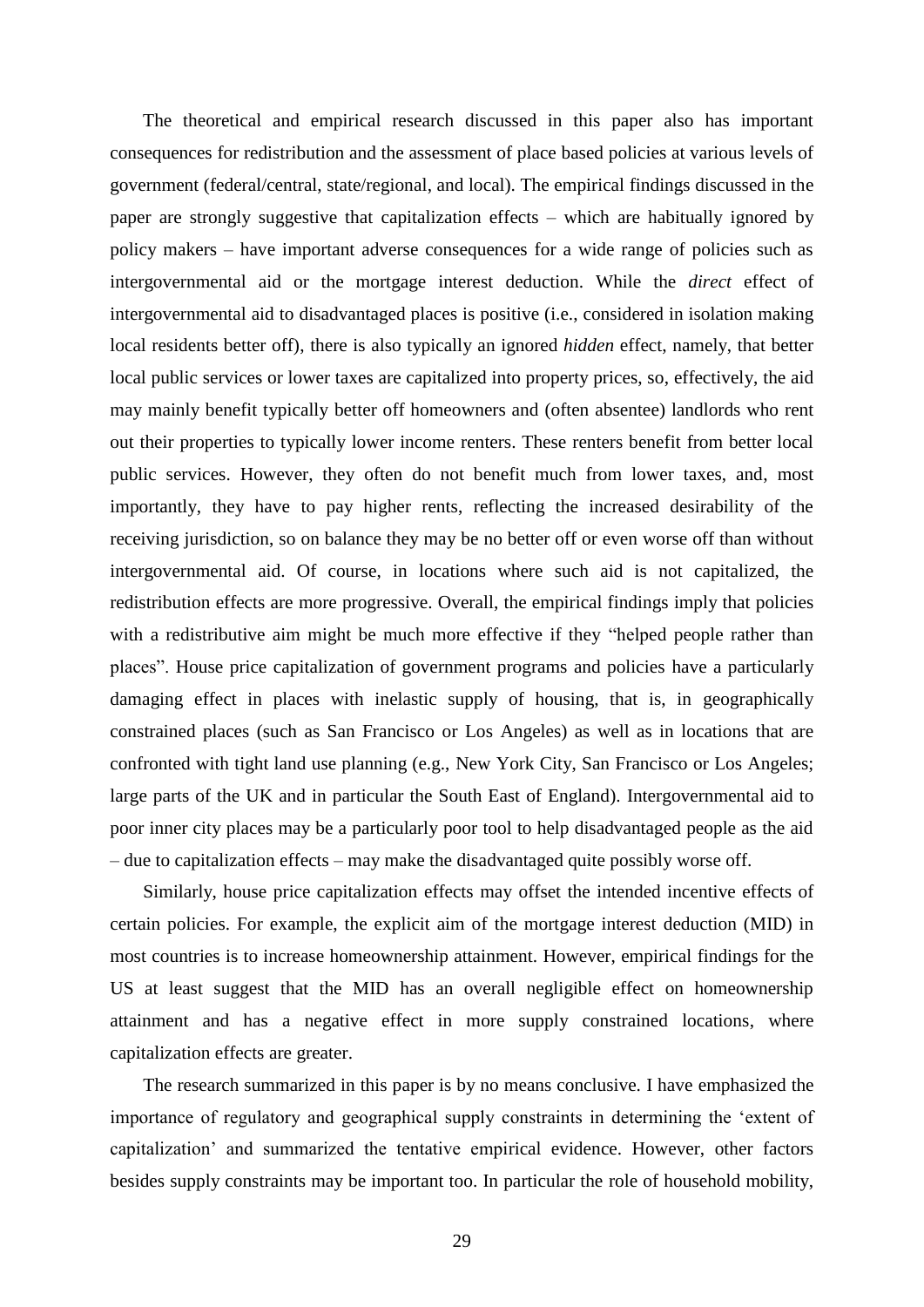and lack thereof, could be further explored in future empirical work. Empirical evidence on the incentive effects of capitalization is still quite limited. On the theoretical side, this article only provides a very tentative first step towards a 'taxonomy' of the incentive effects of house price capitalization. The 'taxonomy' sketched in this paper is very incomplete. For example, little is known whether capitalization effects can be expected to encourage the provision of largely private goods with positive externalities (e.g., beautiful private gardens). Empirical evidence is also limited.<sup>24</sup>

While some researchers have argued that house price capitalization may provide a mechanism so that present residents (or present generations) internalize the well-being of future residents (future generations) (e.g., Conley and Rangel 2001, Glaeser 1996, and Oates and Schwab 1988 and 1996); there is little direct empirical evidence to date that capitalization provides inter-temporal and/or inter-generational incentive effects. Such effects may be largely confined to the local level, so may not be very helpful to tackle important environmental problems at regional, country-wide, or global scale. More research, both on the theoretical and empirical side, may help to develop a better understanding on whether (and under what conditions) capitalization may provide an incentive mechanism in an intergenerational sense. Finally, this paper has summarized recent evidence on the redistributive and policy implications of capitalization of central government grants in England and the MID in the US. Capitalization effects are of course not confined to these two policies but are potentially present in all policies that target places. Future research could focus on these other policies. The 'house price capitalization research' certainly provides highly fertile ground for future research.

 $24$  One of the very few studies looking at private investments is the work by Galster (1983) who suggested that due to moral hazard problems tenants treat their units less carefully than homeowners.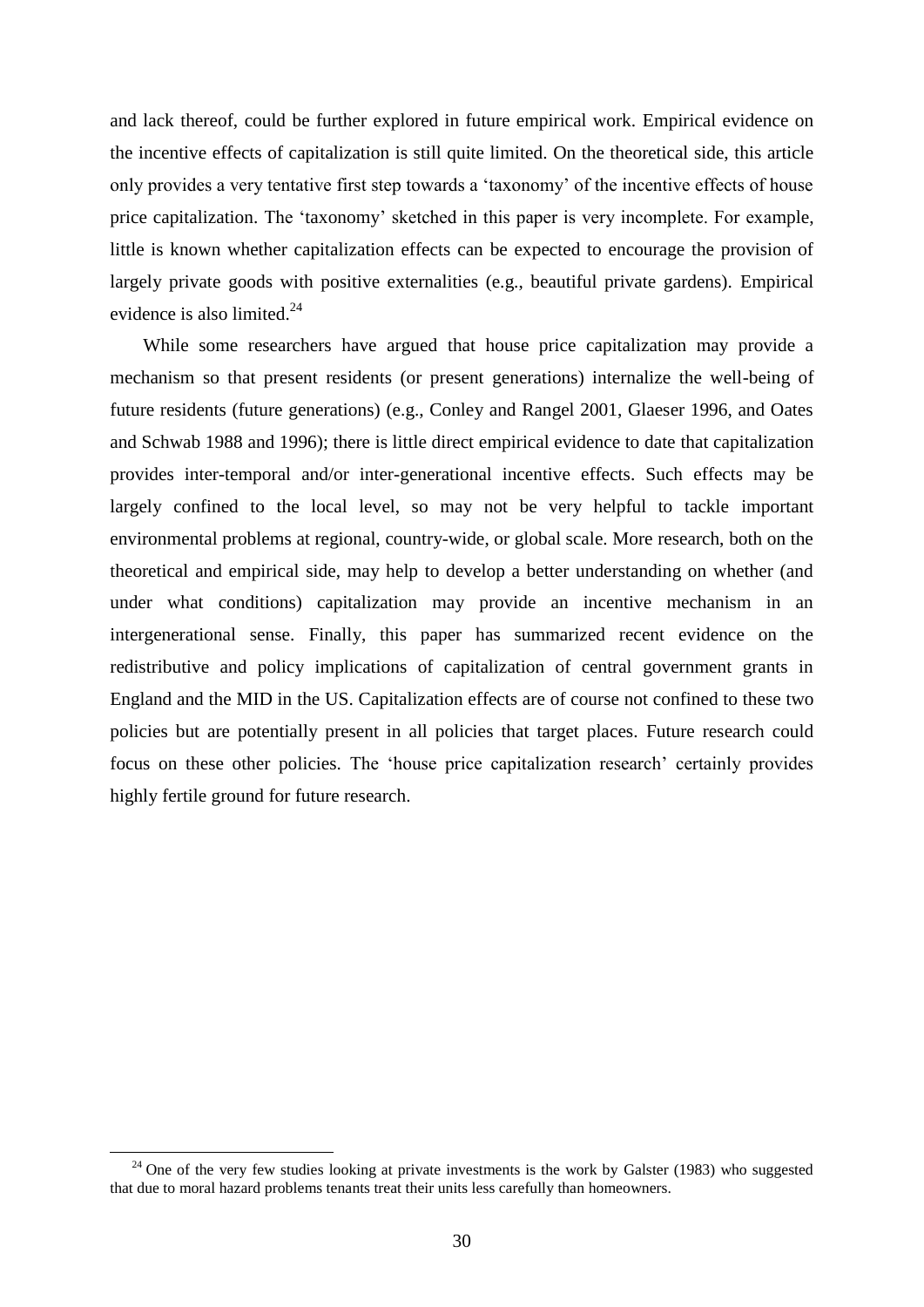#### **References**

- Ahlfeldt, G.M. 2011. Blessing or curse? Appreciation, amenities and resistance to urban renewal. *Regional Science and Urban Economics* 41(1): 32-45.
- Albouy, D. 2011. Are Big Cities Really Bad Places to Live? Improving Quality-of-Life Estimates across Cities. NBER Working Paper, No. 14472. (Revised February 2011)
- Arnott, R. and J. Stiglitz. 1979. Aggregate land rents, expenditure on public goods, and optimal city size. *Quarterly Journal of Economics* 93: 471–500.
- Aura, S. and T. Davidoff. 2008. Supply Constraints and Housing Prices. *Economics Letters* 99(2): 275-277.
- Banzhaf, H.S. and R.P. Walsh. 2008. Do People Vote with Their Feet? An Empirical Test of Tiebout's Mechanism. American Economic Review 98(3): 843-863).
- Barrow, L. and C.E. Rouse. 2004. Using market valuation to assess public school spending. *Journal of Public Economics* 88: 1747-1769.
- Basten, C., M. von Ehrlich, and A. Lassmann. 2014. Income Taxes, Sorting, and the Costs of Housing: Evidence from Municipal Boundaries in Switzerland. CESifo Working Paper No. 4896, July.
- Bayer, P., F. Ferreira and R. McMillan. 2007. A Unified Framework for Measuring Preferences for Schools and Neighborhoods. *Journal of Political Economy* 115(4): 588- 638.
- Bertaud, A. and J.K. Brueckner. 2005. Analyzing building-height restrictions: predicted impacts and welfare costs. *Regional Science and Urban Economics* 35(2): 109-125.
- Binner, A. and B. Day. 2015. Exploring Mortgage Interest Deduction Reforms: An Equilibrium Sorting Model with Endogenous Tenure Choice. *Journal of Public Economics* 122: 40-54.
- Black, S. 1999. Do Better Schools Matter? Parental Valuation of Elementary Education. *Quarterly Journal of Economics* 114: 577-599.
- Blomquist, G., M.C. Berger and J.P. Hoehn. 1988. New estimates of quality of life in urban areas. *American Economic Review* 78: 89-107.
- Bogart, W.T. and B.A. Cromwell. 2000. How much is a neighborhood school worth? *Journal of Urban Economics* 47: 280-305.
- Bourassa, S.C. and M. Yin. 2008. Tax Deductions, Tax Credits and the Homeownership Rate of Young Urban Adults in the United States. *Urban Studies* 45(5-6): 1141-1161.
- Bradbury, K.L., C.J. Mayer and K.E. Case. 2001. Property tax limits, local fiscal behavior, and property values: Evidence from Massachusetts under Proposition 2½. *Journal of Public Economics* 80: 287-311.
- Brasington, D. and D. Haurin. 2006. Educational Outcomes and House Values: A Test of the Value Added Approach. *Journal of Regional Science* 46: 245-268.
- Brasington, D.M. 2002. Edge versus center: finding common ground in the capitalization debate. *Journal of Urban Economics* 52(3): 524-541.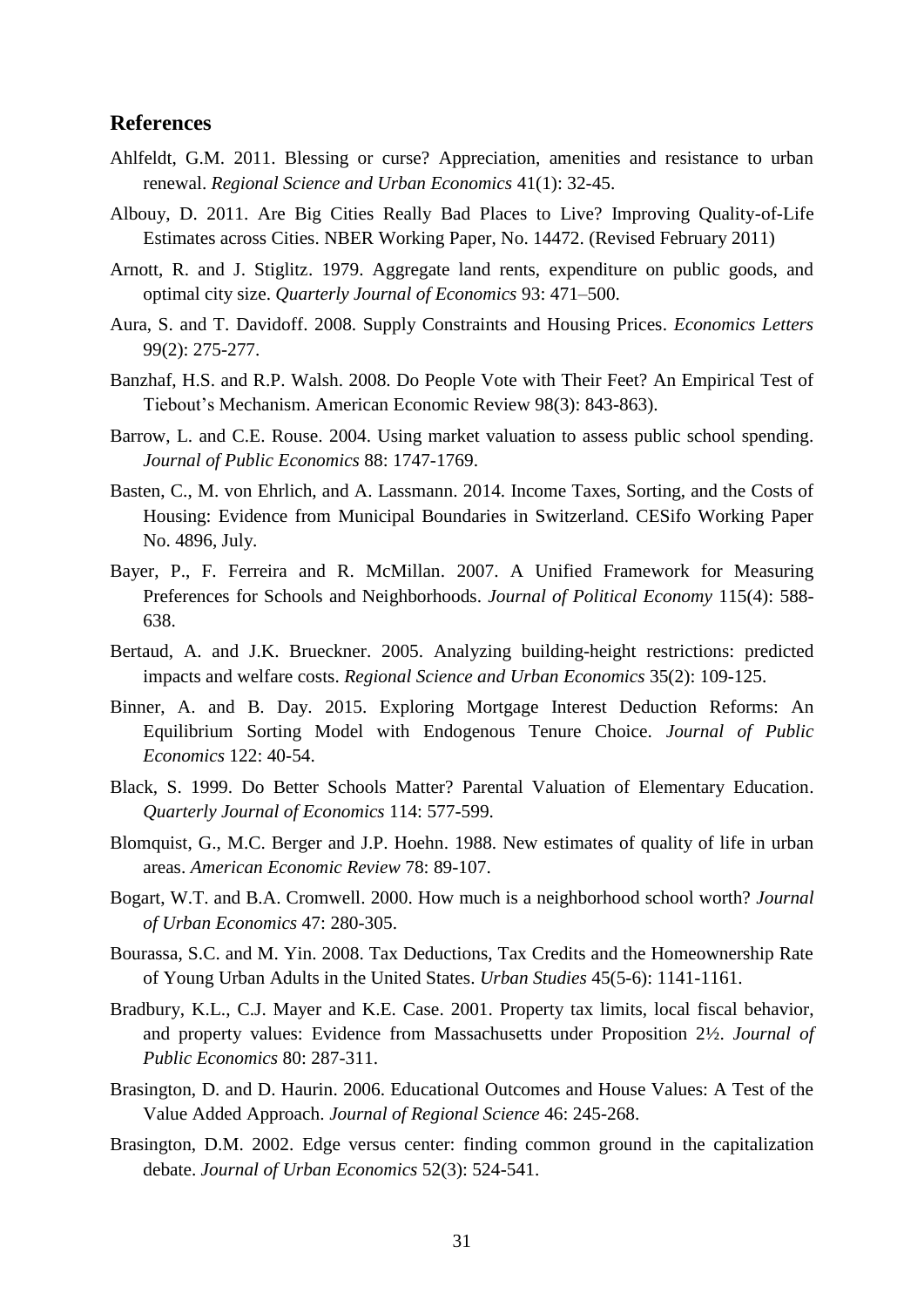- Brueckner, J.K. and M.-S. Joo. 1991. Voting with capitalization. *Regional Science and Urban Economics* 21(3): 453-467.
- Brueckner, J.K. 1979. Property values, local public expenditures and economic efficiency. *Journal of Public Economics* 11: 223-245.
- Brueckner, J.K. 1982. A test for allocative efficiency in the local public sector. *Journal of Public Economics* 19: 311-331.
- Brueckner, J.K. 1983. Property value maximization and public sector efficiency. *Journal of Urban Economics* 14(1): 1-15.
- Brueckner, J.K. 1987. The Structure of Urban Equilibria. In *Handbook of Regional and Urban Economics, Vol. II.* E.S. Mills, ed. Amsterdam: Elsevier. 821-845.
- Brunner, E. and J. Sonstelie. 2003. Homeowners, property values, and the political economy of the school voucher. *Journal of Urban Economics* 54: 239-257.
- Brunner, E., J. Sonstelie and M. Thayer. 2003. Capitalization and the voucher: An analysis of precinct returns from California's Proposition 174. *Journal of Urban Economics* 50: 517- 536.
- Bui, L. and C.J. Mayer. 2003. Regulation and capitalization of environmental amenities: Evidence from the toxics release inventory in Massachusetts. *Review of Economics and Statistic* 85: 693-708.
- Capozza, D.R. and R.W. Helsley. 1990. The stochastic city. *Journal of Urban Economics* 28(2): 187-203.
- Capozza, D.R. and Y. Li. 1994. The intensity and timing of investment: The case of land. *American Economic Review* 84(4): 889-904.
- Chaudry-Shah, A. 1988. Capitalization and the Theory of Local Public Finance: An Interpretive Essay. *Journal of Economic Surveys* 2: 209-243.
- Cheshire, P. 2007. Introduction of Price Signals into Land Use Planning: Are they applicable in China. In *Urbanization in China: Critical Issues in an Era of Rapid Growth*. Y. Song and C. Ding, eds. Cambridge, MA: Lincoln Institute.
- Cheshire, P. and S. Sheppard. 2004. Capitalising the value of free schools: The impact of supply characteristics and uncertainty. *Economic Journal* 114: F397-424.
- Chiodo, A.J., R. Hernández-Murillo and M.T. Owyang. 2010. Nonlinear effects of school quality on house prices. *Federal Reserve Bank of St. Louis Review* 92(3): 185-204.
- Clapp, J.M., A. Nanda and S.L. Ross. 2008. Which School Attributes Matter? The Influence of School District Performance and Demographic Composition on Property Values. *Journal of Urban Economics* 63: 451-466.
- Clark, S.J., K.K. Klein and S.J. Thompson. 1993. Are Subsidies Capitalized into Land Values? Some Time Series Evidence from Saskatchewan. *Canadian Journal of Agricultural Economics* 41: 155-168.
- Coulson, N.E., S.-J. Hwang and S. Imai. 2003a. The Value of Owner-Occupation in Neighborhoods. *Journal of Housing Research* 13: 153-174.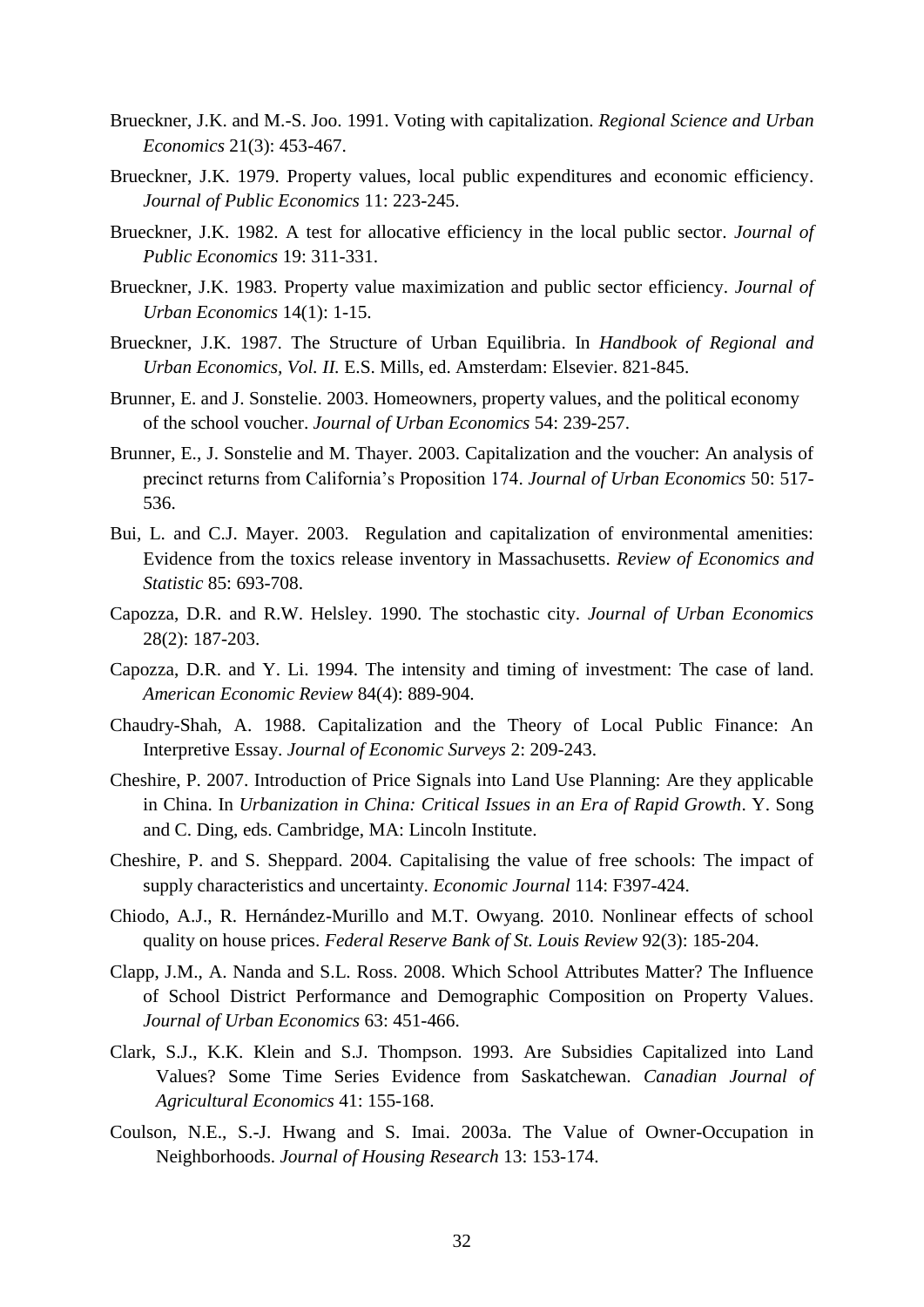- Coulson, N.E., S.-J. Hwang and S. Imai. 2003b. The Benefits of Owner-Occupation in Neighborhoods. *Journal of Housing Research* 14: 21-48.
- Coulson, E. and H. Li. 2013. Measuring External Benefits of Homeownership. *Journal of Urban Economics* 77: 57-67.
- Cushing, B.J. 1984. Capitalization of Interjurisdictional Fiscal Differentials: An Alternative Approach. *Journal of Urban Economics* 15: 317-326.
- Davidoff, I. and A. Leigh. 2008. How Much do Public Schools Really Cost? Estimating the Relationship between House Prices and School Quality. *Economic Record* 84(265): 193- 206.
- Davis, M.A. and M.G. Palumbo. 2008. The Price of Residential Land in Large U.S. Cities. *Journal of Urban Economics* 63(1): 352-384.
- Dehring, C.A., C.A. Depken II. and M.R. Ward. 2008. A direct test of the homevoter hypothesis. *Journal of Urban Economics* 64(1): 155-170.
- Dietz, R.D. and D.R. Haurin. 2003. The social and private micro-level consequences of homeownership. *Journal of Urban Economics* 54: 401-450.
- DiPasquale, D. and E.L. Glaeser. 1999. Incentives and social capital: Are homeowners better citizens? *Journal of Urban Economics* 45(2): 354-384.
- Dowding K., P. John and S. Biggs. 1994. Tiebout: A Survey of the Empirical Literature. *Urban Studies* 31; 767-97.
- Downes, T.A. and J.E. Zabel. 2002. The impact of school characteristics on house prices: Chicago 1987-1991. *Journal of Urban Economics*, 52(1): 1-25.
- Edel, M. and E. Sclar. 1974. Taxes, spending, property values: supply adjustment in a Tiebout-Oates model. *Journal of Political Economy* 82(5): 941-954.
- Epple, D. and H. Sieg. 1999. Estimating Equilibrium Models of Local Jurisdictions. *Journal of Political Economy* 107(4): 645-681.
- Epple, D. and A. Zelenitz. 1981. The implications of competition among jurisdictions: does Tiebout need politics? *Journal of Political Economy* 89(6); 1197-1217.
- Epple, D., A. Zelenitz and M. Visscher. 1978. A search for testable implications of the Tiebout hypothesis. *Journal of Political Economy* 86(3): 405-425.
- Fack, G. and J. Grenet. 2010. When do Better Schools Raise Housing Prices? Evidence from Paris Public and Private Schools. *Journal of Public Economics* 94(1-2); 59-77.
- Figlio, D.N. and M.E. Lucas. 2004. What's in a grade? School report cards and the housing market. *American Economic Review* 94: 591-604.
- Fischel, W.A. 2001a. *The Homevoter Hypothesis: How Home Values Influence Local Government Taxation, School Finance, and Land Use Policies*. Harvard University Press, Cambridge, MA.
- Fischel, W.A. 2001b. Homevoters, municipal corporate governance, and the benefit view of the property tax. *National Tax Journal* 54(1): 157-173.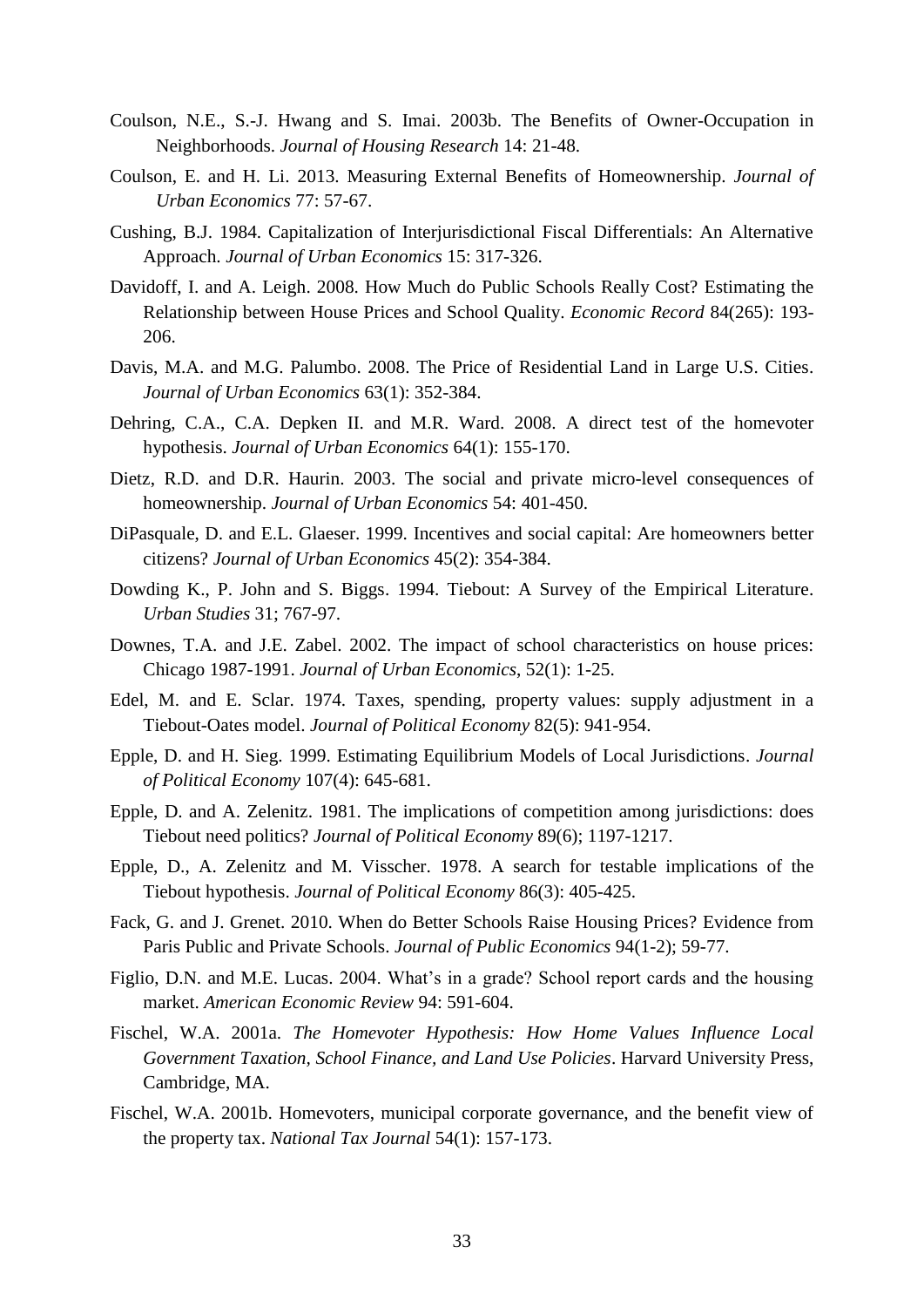- Fischel, W.A. 2004. An economic history of zoning and a cure for its exclusionary effects. *Urban Studies* 41(2); 317-340.
- Follain, J. Jr. and S. Malpezzi. 1981. The flight to the suburbs: Insights gained from an analysis of central city vs. suburban housing costs. *Journal of Urban Economics* 9: 381- 398.
- Galster, G.C. 1983. Empirical Evidence on Cross-Tenure Differences in Home Maintenance and Conditions. *Land Economics* 59: 107-113.
- Gibbons, S. and S. Machin. 2003. Valuing English Primary Schools. *Journal of Urban Economics* 53(2): 197-219.
- Gibbons, S. and S. Machin. 2006. Paying for Primary Schools: Admissions Constraints, School Popularity or Congestion. *Economic Journal* 116: C77-C92.
- Gibbons, S. and S. Machin. 2008. Valuing School Quality, Better Transport, and Lower Crime: Evidence from House Prices. *Oxford Review of Economic Policy* 24(1): 99-119.
- Gibbons, S., S. Machin and O. Silva. 2013. Valuing School Quality Using Boundary Discontinuities. *Journal of Urban Economics* 75: 15-28.
- Gibbons, S., H.G. Overman, and G. Resende. 2011. Real Earnings Disparities in Britain. SERC Discussion Paper No. 65, January.
- Glaeser, E.L. 1996. The incentive effects of property taxes on local governments. *Public Choice* 89(1-2): 93-111.
- Glaeser, E.L. and J. Gyourko. 2003. The Impact of Building Restrictions on Housing Affordability. *Federal Reserve Bank of New York Economic Policy Review* 9(2): 21-39.
- Glaeser, E.L., J. Gyourko and R.E. Saks. 2005a. Why is Manhattan so Expensive? Regulation and the Rise in Housing Prices. *Journal of Law and Economics* 48(2): 331-369.
- Glaeser, E.L., J. Gyourko and R.E. Saks. 2005b. Why Have Housing Prices Gone Up? *American Economic Review* 95(2): 329- 333.
- Glaeser, E.L. and J.M. Shapiro. 2003. The Benefits of the Home Mortgage Interest Deduction, NBER Chapter in: *Tax Policy and the Economy* 17: 37-82. National Bureau of Economic Research.
- Glaeser, E.L. and B.A. Ward. 2009. The causes and consequences of land use regulation: Evidence from Greater Boston. *Journal of Urban Economics* 65: 265-278.
- Goodwin, B.K. and F. Ortalo-Magné. 1992. The Capitalization of Wheat Subsidies into Agricultural Land Values. *Canadian Journal of Agricultural Economics* 40: 37-54.
- Green, R.K., S. Malpezzi and S.K. Mayo. 2005. Metropolitan-Specific Estimates of the Price Elasticity of Supply of Housing, and Their Sources. *American Economic Review* 95(2): 334-339.
- Gyourko, J., M. Kahn and J. Tracy. 1999. Quality of life and environmental comparisons. In *Handbook of Regional and Urban Economics*. P. Cheshire and E.S. Mills, eds. New York: North-Holland.1413-1454.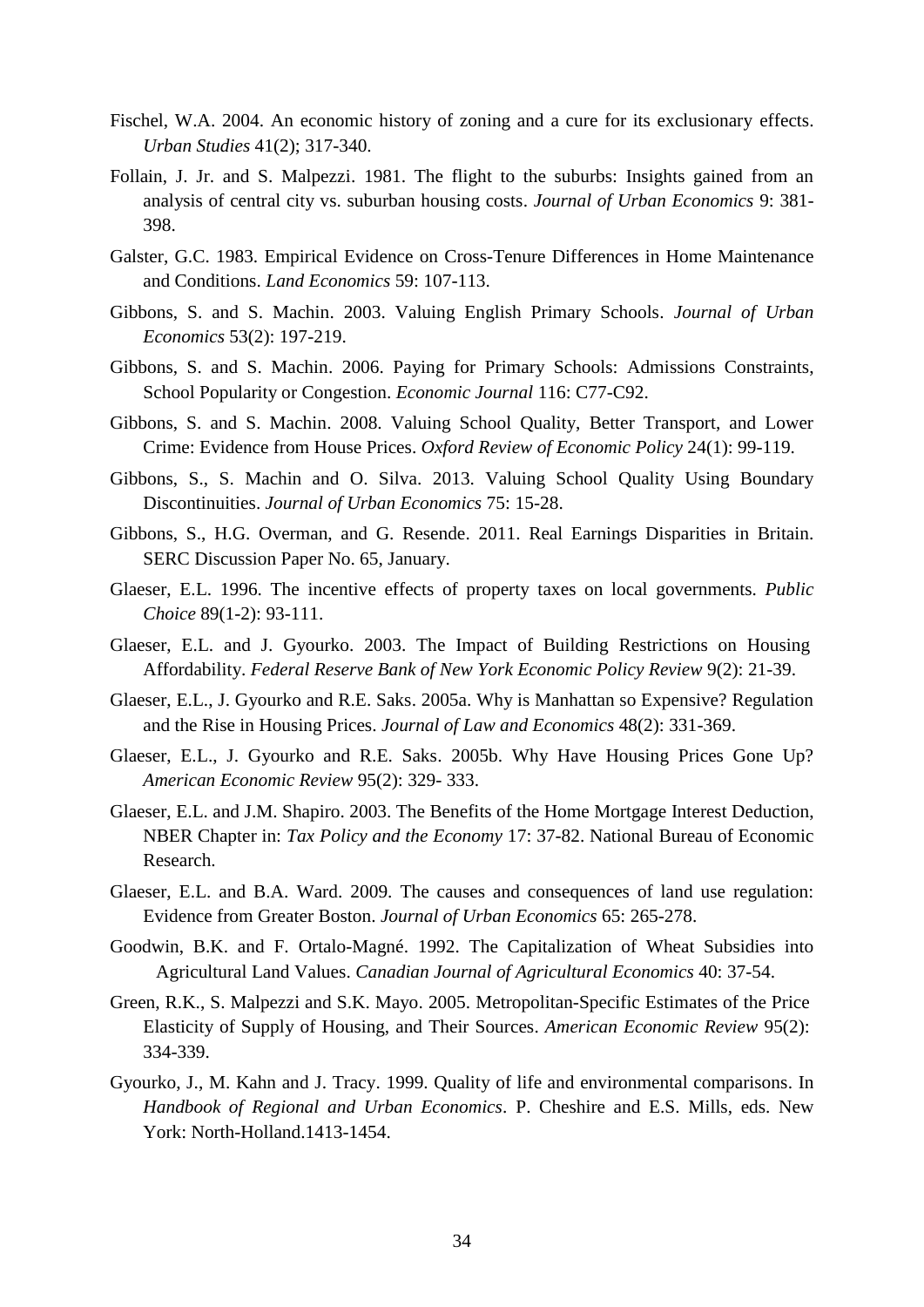- Gyourko, J., C.J. Mayer and T. Sinai. 2013. Superstar Cities. *American Economic Journal: Economic Policy* 5(4): 167-199.
- Gyourko, J. and J. Tracy. 1991. The structure of local public finance and the quality of life. *Journal of Political Economy* 99: 774-806.
- Hamilton, B.W. 1976a. The effects of property taxes and local public spending on property values: a theoretical comment. *Journal of Political Economy* 84(3): 647-650.
- Hamilton, B.W. 1976b. Capitalization of intrajurisdictional differences in local tax prices. *American Economic Review* 66: 743-753.
- Hanson, A. 2009. Local employment, poverty, and property value effects of geographicallytargeted tax incentives: An instrumental variables approach. *Regional Science and Urban Economics* 39; 721–731.
- Harter-Dreiman, M. 2004. Drawing inferences about housing supply elasticity from house price responses to income shocks. *Journal of Urban Economics* 55: 316-337.
- Haurin, D.R. and H.L. Gill. 2002. The impact of transaction costs and the expected length of stay on homeownership. *Journal of Urban Economics* 51(3): 563-584.
- Helsley, R.W. and W.C. Strange. 2004. Knowledge barter in cities. *Journal of Urban Economics* 56(2): 327-345.
- Hilber, C.A.L. 2010. New Housing Supply and the Dilution of Social Capital. *Journal of Urban Economics* 67: 419-437.
- Hilber, C.A.L., T. Lyytikäinen and W. Vermeulen. 2011. Capitalization of Central Government Grants into Local House Prices: Panel Data Evidence from England. *Regional Science and Urban Economics* 41: 394-406.
- Hilber, C.A.L. and C.J. Mayer. 2009. Why do households without children support local public schools? Linking house price capitalization to school spending. *Journal of Urban Economics* 65(1): 74-90.
- Hilber, C.A.L. and F. Robert-Nicoud. 2013. On the origins of land use regulations: Theory and evidence from US metro areas. *Journal of Urban Economics* 75(1): 29-43.
- Hilber, C.A.L. and T.M. Turner. 2014. The Mortgage Interest Deduction and its Impact on Homeownership Decisions. *Review of Economics and Statistics* 96(4), 618-637.
- Hilber, C.A.L. and W. Vermeulen. Forthcoming. The Impact of Supply Constraints on House Prices in England. In *Economic Journal*.
- Hoff, K. and A. Sen. 2005. Homeownership, community interactions, and segregation. *American Economic Review* 95(4): 1167-1189.
- Hwang, M. and J. Quigley. 2006. Economic fundamentals in local housing markets: Evidence from U.S. metropolitan regions. *Journal of Regional Science* 46(3): 425-453.
- Ihlanfeldt, K. and T. Shaughnessy. 2004. An Empirical Investigation of the Effect of Impact Fees on Housing and Land Markets. *Regional Science and Urban Economics* 34: 639- 661.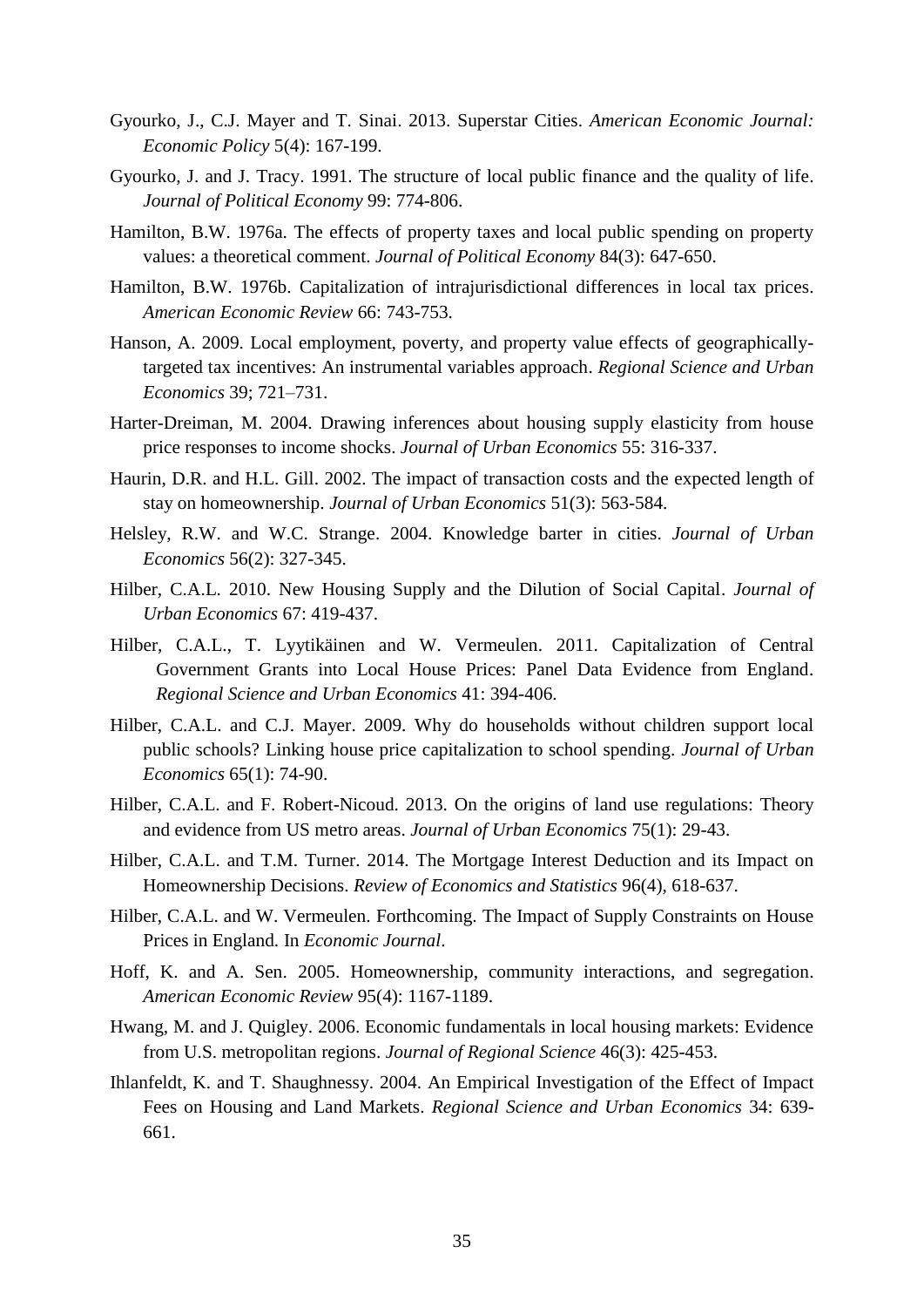- Kane, T, D. Staiger and S. Riegg. 2006. School Quality, Neighborhoods and Housing Prices. *American Law and Economics Review* 8(2): 183-212.
- King, A.T. 1977. Estimating Property Tax Capitalization: A Critical Comment. *Journal of Political Economy* 85: 425-431.
- Krupka, D.J. 2009. Location-specific Human Capital, Location Choice and Amenity Demand. *Journal of Regional Science* 49(5): 833-854.
- Krupka, D.J. and K.N. Donaldson. 2013. Wages, Rents and Heterogeneous Moving Costs. *Economic Inquiry* 51(1): 844-864.
- Kuminoff, N.V. and J.C. Pope. 2014. Do 'Capitalization Effects' for Public Goods Reveal the Public's Willingness to Pay? *International Economic Review* 55(4): 1227-1250.
- Kuminoff, N.V. and J.C. Pope. 2012. The Value of Residential Land and Improvements during the Great Housing Boom and Bust. *Land Economics* 89(1): 1-29.
- Kuminoff, N.V., V.K. Smith and C. Timmins. 2013. The New Economics of Equilibrium Sorting and Its Transformational Role for Policy Evaluation. *Journal of Economic Literature* 51(4): 1007-1062.
- Lutz, B.F. 2015. Quasi-Experimental Evidence on the Connection between Property Taxes and Residential Capital Investment. *American Economic Journal: Economic Policy* 7: 300-330.
- Malpezzi, S. 1996. Housing prices, externalities, and regulation in U.S. metropolitan areas. *Journal of Housing Research* 7: 209-241.
- Man, J.Y. and M.E. Bell. 1996. The Impact of Local Sales Taxes on the Value of Owner-Occupied Housing. *Journal of Urban Economics* 39: 114-130.
- Mansoorian, A. and G.M. Myers. 1993. Attachment to home and efficient purchases of population in a fiscal externality economy. *Journal of Public Economics* 52: 117-132.
- Mayer, C.J. and C.T. Somerville. 2000. Land use regulation and new construction. *Regional Science and Urban Economics* 30: 639-62.
- McDonald, J.F. and D.P. McMillen. 2000. Employment subcenters and subsequent real estate development in suburban Chicago. *Journal of Urban Economics* 48(1): 135-157.
- McFadden, D. 1974. Conditional Logit Analysis of Quantitative Choice Behavior. In *Frontiers of Econometrics.* P. Zarembka, ed. New York: Academic Press: 105-142.
- McMillan, M.L. and R. Carlson. 1977. The Effects of Property Taxes and Local Public Services Upon Residential Property Values in Small Wisconsin Cities. *American Journal of Agricultural Economics* 59(1): 81-87.
- Murdock, J. and C. Timmins. 2007. A Revealed Preference Approach to the Measurement of Congestion in Travel Cost Models. *Journal of Environmental Economics and Management* 53(2): 230-249.
- Musgrave, R.A. 1939. The Voluntary Exchange Theory of Public Economy. *Quarterly Journal of Economics* 53(2): 213-117.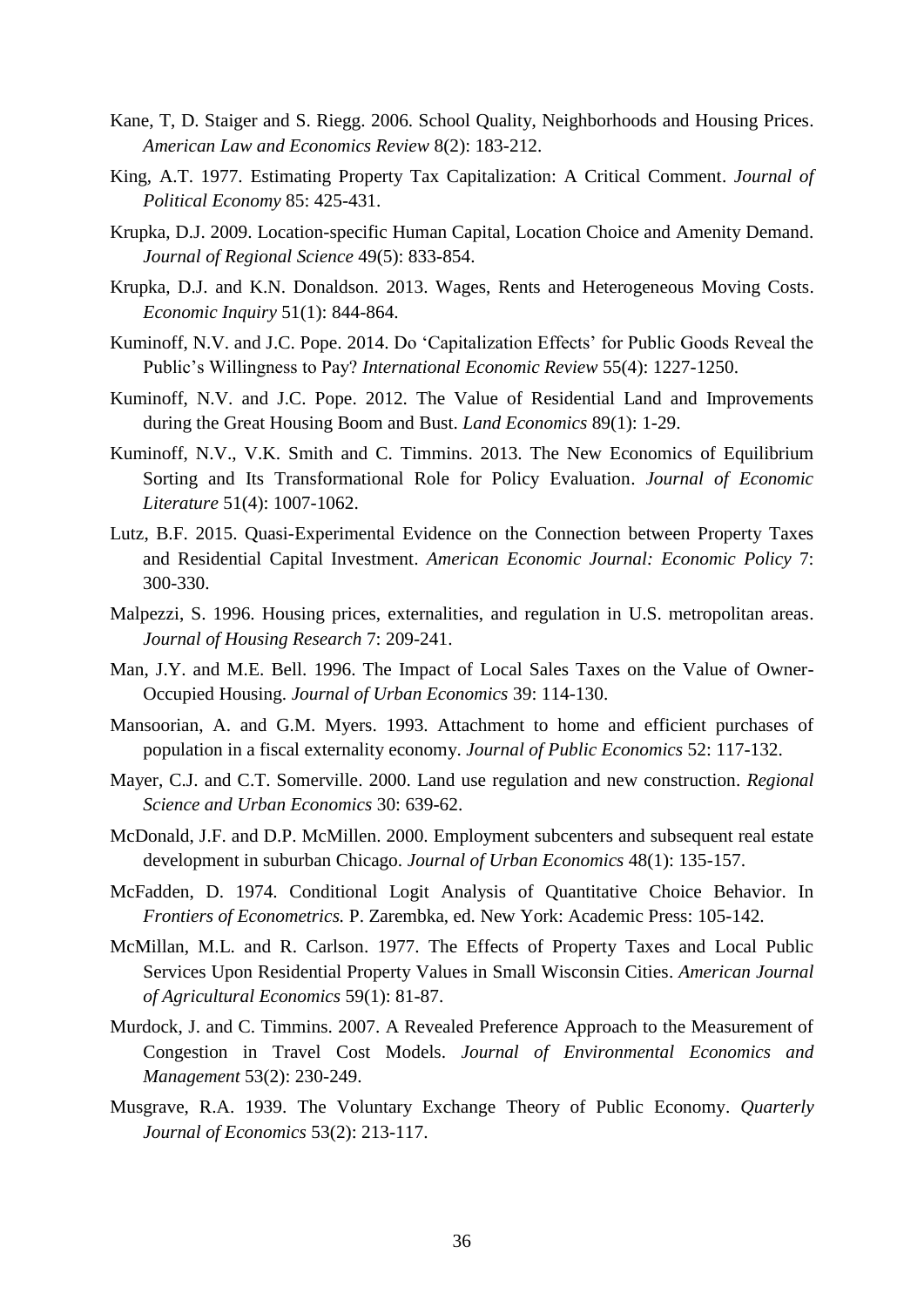- Novy-Marx, R. 2007. An equilibrium model of investment under uncertainty. *Review of Financial Studies* 20(5): 1461-1502.
- Oates W.E. 1969. The Effects of Property Taxes and Local Public Spending on Property Values: An Empirical Study of Tax Capitalization and the Tiebout Hypothesis. *Journal of Political Economy* 77: 957-971.
- Oates, W.E. and R. Schwab. 1988. Economic competition among jurisdictions: Efficiency enhancing or distortion inducing? *Journal of Public Economics* 35(3): 333-354.
- Oates, W.E. and R. Schwab. 1996. The theory of regulatory federalism: The case of environmental management. In *The Economics of Environmental Regulation.* W.E. Oates, ed. Aldershot, UK: Edward Elgar. 319-331.
- Oates, W.E. 1973. The Effects of Property Taxes and Local Public Spending on Property Values: A Reply and yet Further Results. *Journal of Political Economy* 81: 1004-1008.
- Palmon, O. and B.A. Smith. 1998a. New evidence on property tax capitalization. *Journal of Political Economy* 106: 1099-1111.
- Palmon, O. and B.A. Smith. 1998b. A new approach for identifying the parameters of a tax capitalization model. *Journal of Urban Economics* 44: 299-316.
- Pollakowski, H.O. 1973. The Effects of Property Taxes and Local Public Spending on Property Values: A Comment and Further Results. *Journal of Political Economy* 81(4): 994-1003.
- Quigley, J.M. and S. Raphael. 2005. Regulation and the High Cost of Housing in California. *American Economic Review* 95(2): 323-328.
- Rangel, A. 2005. How to protect future generations using tax-base restrictions. *American Economic Review* 95(1): 314-346.
- Reback, R. 2005. House prices and the provision of local public services: Capitalization under school choice programs. *Journal of Urban Economics* 57: 275-301.
- Reinhard, R.M. 1981. Estimating Property Tax Capitalization: A Further Comment. *Journal of Political Economy* 89(6): 1251-1260.
- Ricardo, D. 1817. *The Principles of Political Economy and Taxation*. London: John Murray.
- Roback, J. 1982. Wages, Rents and the Quality of Life. *Journal of Political Economy* 90: 1257-1278.
- Rosen, S.H. 1974. Hedonic Prices and Implicit Markets. *Journal of Political Economy* 82(1): 34-55.
- Rosenthal, L. 2003. The Value of Secondary School Quality. *Oxford Bulletin of Economics and Statistics* 65(3): 329-355.
- Ross, S.L. and J. Yinger. 1999. Sorting and voting: A review of the literature on urban public finance. In *The Handbook of Urban and Regional Economics, vol. 3*. P. Cheshire and E.S. Mills, eds. Amsterdam: North-Holland.
- Rossi, P. and E. Weber. 1996. The social benefits of homeownership: Empirical evidence from national surveys. *Housing Policy Debate* 7: 1-35.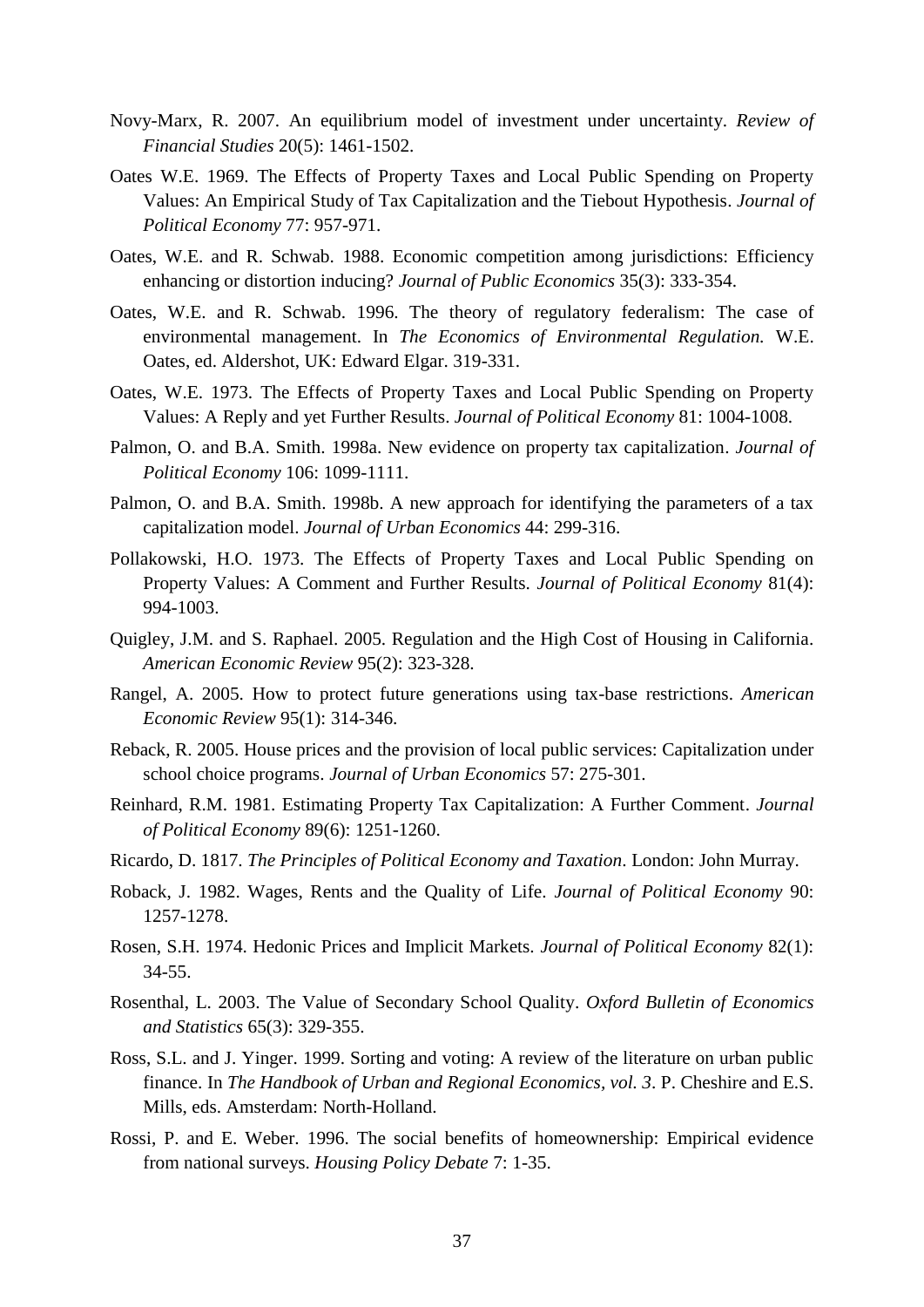- Rudel, T.K. 1989. *Situations and Strategies in American Land-Use Planning*. Cambridge, England: Cambridge University Press.
- Saiz, A. 2010. The geographic determinants of housing supply. *Quarterly Journal of Economics* 125(3): 1253-1296.
- Saks, R. 2008. Job creation and housing construction: Constraints on metropolitan area employment growth*. Journal of Urban Economics* 64: 178-195.
- Samuelson, P.A. 1954. The Pure Theory of Public Expenditure. *Review of Economics and Statistics* 36(4): 387-389.
- Sethi, R. and R. Somanathan. 2004. Inequality and Segregation. *Journal of Political Economy* 112(6): 1296-1321.
- Smith, V.K. and J.C. Huang. 1995. Can markets value air quality? A meta-analysis of hedonic property value models. *Journal of Political Economy* 103: 209-227.
- Sonstelie, J.C. and P.R. Portney. 1978. Profit maximizing communities and the theory of local public expenditures. *Journal of Urban Economics* 5(2): 263-277.
- Stull, W.J. and J.C. Stull. 1991. Capitalization of Local Income Taxes. *Journal of Urban Economics* 29: 182-190.
- Tiebout, C.M. 1956. A pure theory of local expenditures. *Journal of Political Economy* 64(5): 416-424.
- Timmins, C. 2014. The New Economics of Equilibrium Sorting and Policy Evaluation Using Housing Markets. Handout distributed at SERC Lecture on 5 December 2013, London School of Economics.
- Titman, S. 1985. Urban land prices under uncertainty. *American Economic Review* 75(3): 505-514.
- Tra, C. 2010. A Discrete Choice Equilibrium Approach to Valuing Large Environmental Changes. *Journal of Public Economics* 94(1-2): 183-196.
- Wales, T.J. and E.G. Wiens. 1974. Capitalization of Residential Property Taxes: An Empirical Study. *Review of Economics and Statistics* 56: 329-333.
- Weimer, D.L. and M.J. Wolkoff. 2001. School performance and housing values: Using noncontiguous district and incorporation boundaries to identify school effects. *National Tax Journal* 54: 231-253.
- Wildasin, D.E. 1979. Local public goods, property values, and local public choice. *Journal of Urban Economics* 6(4): 521-534.
- Wyckoff, P.G. 1990. Bureaucracy, inefficiency, and time. *Public Choice* 67: 169-179.
- Wyckoff, P.G. 1995. Capitalization, Equalization, and Intergovernmental Aid. *Public Finance Quarterly* 23(4): 484-508.
- Yinger, J. 1982. Capitalization and the theory of local public finance. *Journal of Political Economy* 90(5): 917-943.